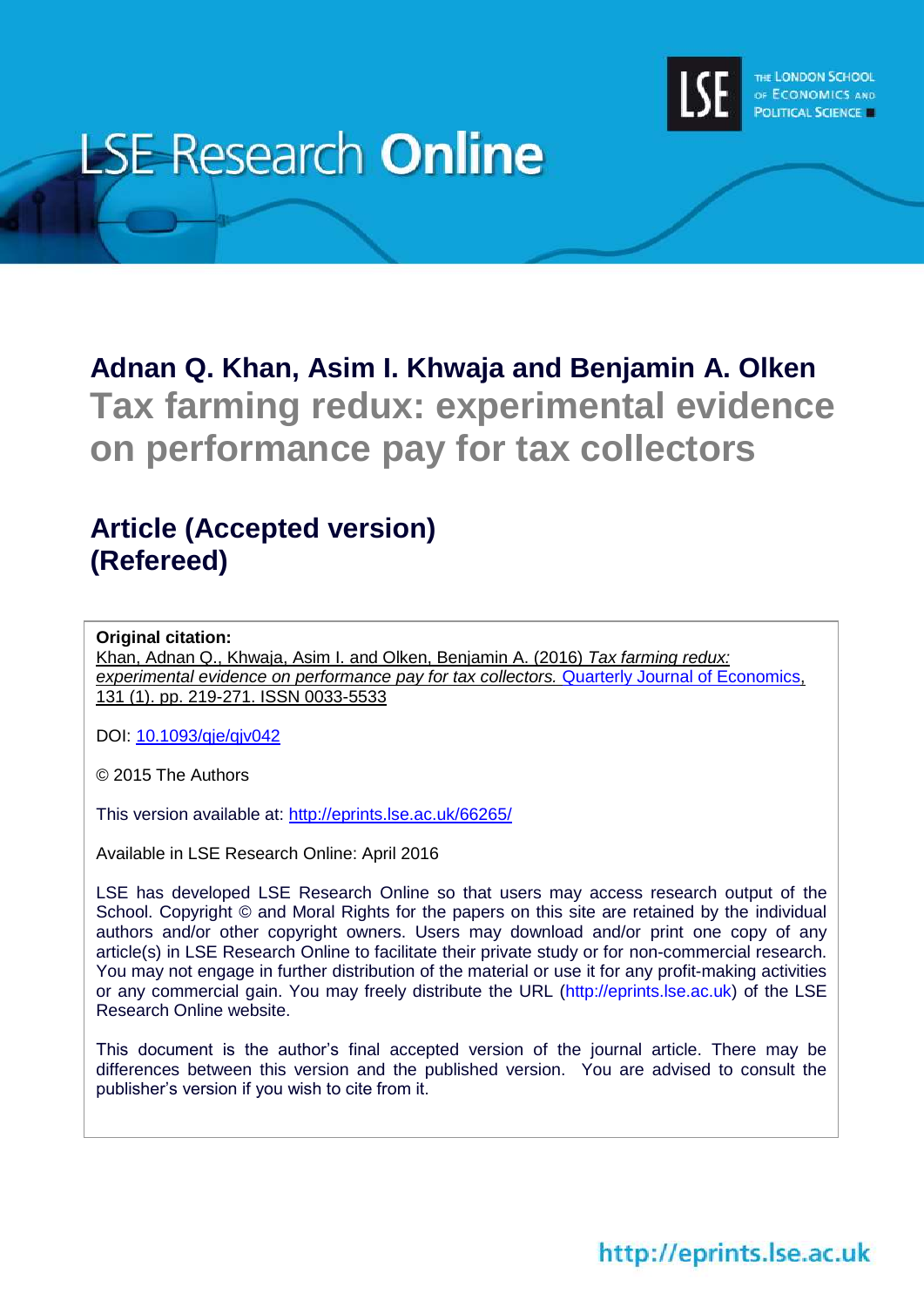# Tax Farming Redux: Experimental Evidence on Performance Pay for Tax Collectors

Adnan Q. Khan, Asim I. Khwaja, and Benjamin A. Olken<sup>∗</sup>

August 2015

#### **Abstract**

Performance pay for tax collectors has the potential to raise revenues, but might come at a cost if it increases the bargaining power of tax collectors vis-a-vis taxpayers. We report the first large-scale field experiment on these issues, where we experimentally allocated 482 property tax units in Punjab, Pakistan into one of three performance-pay schemes or a control. After two years, incentivized units had 9.4 log points higher revenue than controls, which translates to a 46 percent higher growth rate. The scheme that rewarded purely on revenue did best, increasing revenue by 12.9 log points (64 percent higher growth rate), with little penalty for customer satisfaction and assessment accuracy compared to the two other schemes that explicitly also rewarded these dimensions. The revenue gains accrue from a small number of properties becoming taxed at their true value, which is substantially more than they had been taxed at previously. The majority of properties in incentivized areas in fact pay no more taxes, but instead report higher bribes. The results are consistent with a collusive setting in which performance pay increases collectors' bargaining power over taxpayers, who either have to pay higher bribes to avoid being reassessed, or pay substantially higher taxes if collusion breaks down.

<sup>∗</sup>This project is the result of collaboration among many people. We thank the editor, Lawrence Katz, the second editor, Andrei Shleifer, and four anonymous referees for helpful comments. We thank Jon Hill, Donghee Jo, Alyssa Lawther, Kunal Mangal, Wayne Sandholtz, Mahvish Shaukat, Gabriel Tourek, He Yang, and Gabriel Zucker for outstanding research assistance in Cambridge and Zahir Ali, Osman Haq, Turab Hassan, Zahra Mansoor, Obeid Rahman, Shahrukh Raja, Adeel Shafqat, and Sadaqat Shah for outstanding research assistance in Lahore. We thank all the Secretaries, Director Generals, Directors, the two Project Directors from the Punjab Department of Excise and Taxation, the Punjab Finance, Planning and Development departments and the Chief Secretary and Chief Minister's offices for their support over the many years of this project. Financial support for the evaluation came from 3ie, the IGC, and the NSF (under grant SES-1124134), and financial support for the incentive payments described here came from the Government of the Punjab, Pakistan. The views expressed here are those of the authors and do not necessarily reflect those of the many individuals or organizations acknowledged here.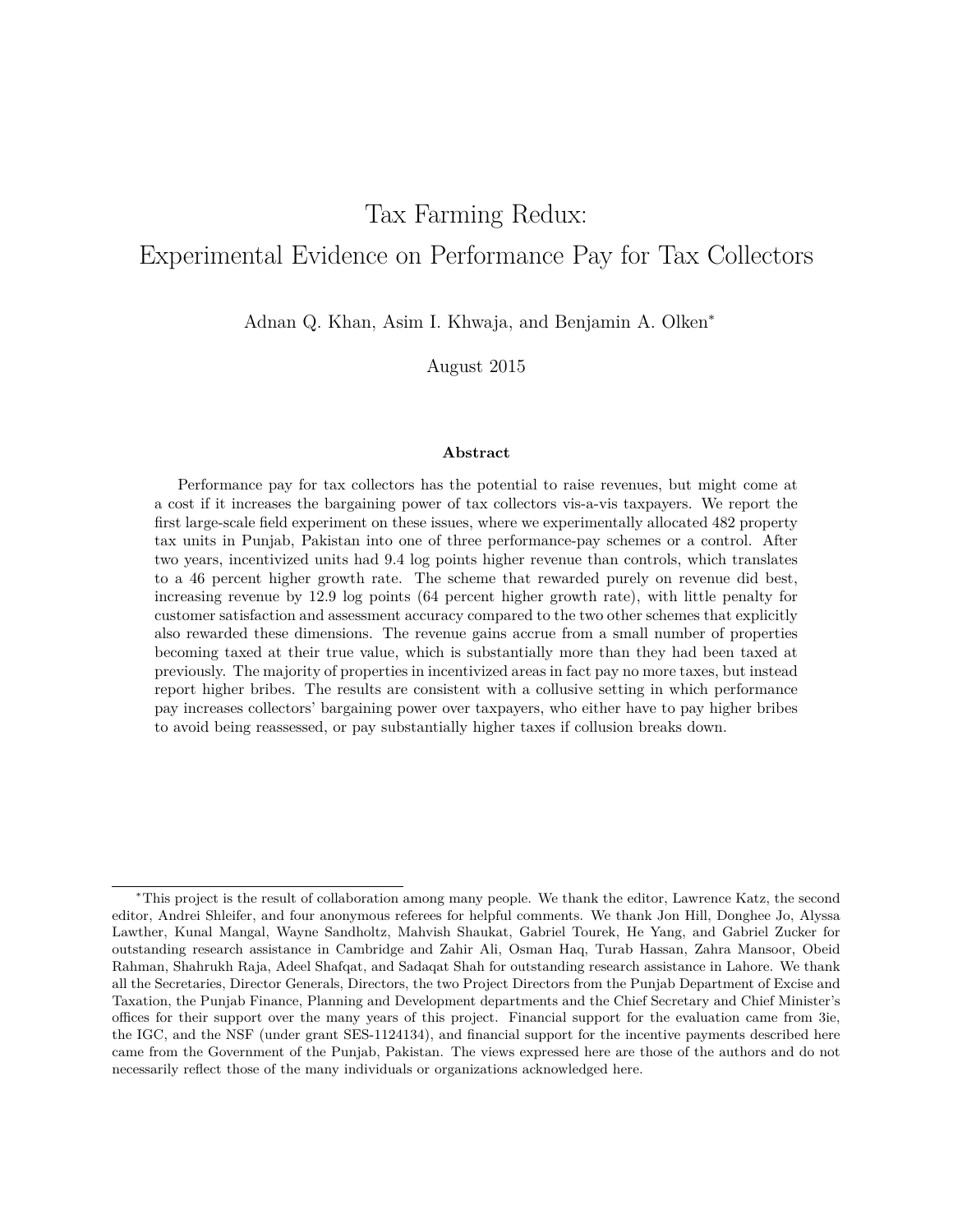# **1 Introduction**

Tax systems in developing countries collect substantially less revenue as a share of GDP than their counterparts in developed countries (Gordon and Li 2009, Kleven et al. 2014). While there are many differences, an important one is the role played by the tax officials in assessing, enforcing, and auditing taxes. Combined with relatively low wages and limited performance rewards, the temptations for tax inspectors to collude with taxpayers to reduce tax receipts are great.

One possible solution is to tie the compensation of tax staff to the revenue they generate. This is an old idea: historically, states from the Roman Empire through the French Monarchy (Bartlett 1994, White 2004) sold the rights to collect taxes to "tax farmers," who then kept a fraction (or in some cases all) of the tax revenue they collected. US states similarly experimented with highly incentivized "tax ferrets" to collect property taxes in the 19th century. Though tax officials in these historical regimes were unpopular, and the world has largely moved to salaried tax officials (Parrillo 2013), countries such as Brazil, Peru, Pakistan, and others have begun to reconsider incentives for tax staff (Das-Gupta and Mookherjee 1998, Kahn et al. 2001) as a way to improve tax compliance.

The challenge, however, is that by strengthening the bargaining ability of tax collectors, performance incentives may not only lead to taxpayer dissatisfaction, but may also alter the division of rents from collusion without necessarily increasing revenue raised by the government. To see this, consider a simple bargaining setting in which a tax collector colludes with a taxpayer to reduce the tax assessment in exchange for a bribe. If there is no cost to either party from reducing tax liability, then performance pay for tax collectors will simply raise the bribe paid with no impact on revenue, as the taxpayer now has to compensate the collector's foregone incentive payment with a higher bribe. In more realistic settings, where there is some cost to either party from reduced tax liabilities, there will be two different effects: some taxpayers will continue in the collusive, low tax equilibrium but pay higher bribes, while others will end up paying higher taxes and lower bribes as they switch from the collusive, low tax equilibrium to a non-collusive, higher tax equilibrium. Performance pay could thus have heterogeneous effects on tax revenue and bribes among taxpayers. Whether performance pay actually leads to increased revenue – and at what cost in terms of higher bribes and potentially foregone taxpayer satisfaction – is therefore ultimately an empirical question.

In this paper, we provide what is to the best of our knowledge the first experimental evidence on these questions. Working with the Punjab, Pakistan provincial government, we randomly allocated tax officials in the entire provincial urban property tax department, which consists of 482 property tax units (known as circles), into one of three versions of performance-based pay schemes or a control group. A total of 218 circles, consisting of about 550 tax personnel, were randomly allocated to one of the three treatment groups, for two fiscal years. The incentives were large: the three-person tax team in each treated circle was collectively given an average of 30 percent of all tax revenues it collected above a historically-predicted benchmark. Many personnel in treated areas were able to double their baseline salaries or more through these incentives.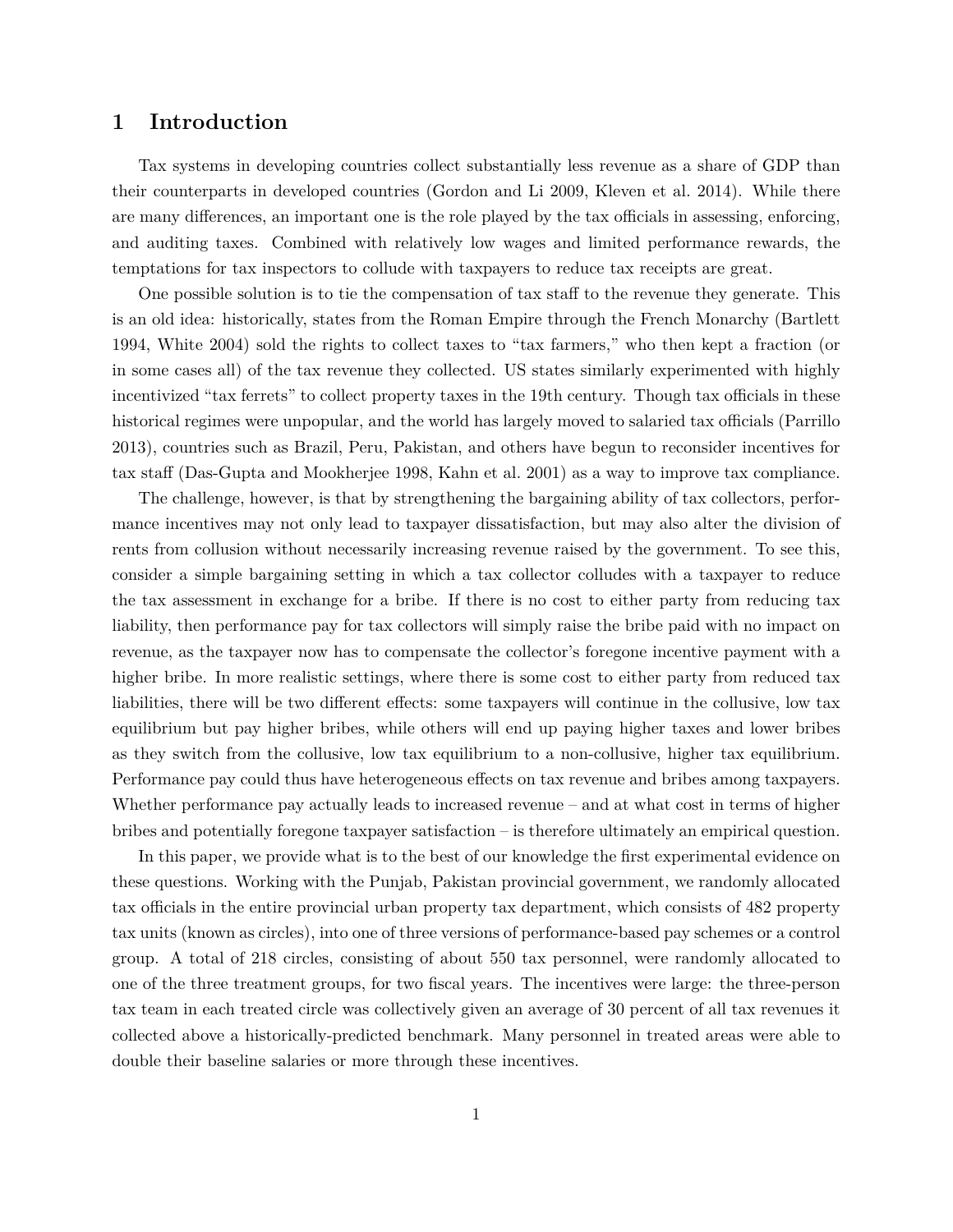Given concerns about potential negative impacts of high-powered incentives, the three schemes varied in both the extent to which they based performance pay explicitly on taxpayer satisfaction and accuracy of assessment in addition to revenue, and the extent to which they allowed for subjective evaluation on the part of the tax department. The "Revenue" scheme provided incentives based solely on revenue collected above a benchmark predicted from historical data. To address multi-tasking concerns and in an effort to incentivize accurate assessment (and hence also tackle collusion) (Holmstrom and Milgrom 1991), the "Revenue Plus" scheme provided incentives exactly as in the Revenue scheme, but made adjustments (plus/minus three-fourths of baseline salary) based on whether the circle ranked in the top, middle, or bottom third of circles in terms of taxpayer satisfaction and accuracy of tax assessments, as determined by an independent survey of taxpayers. To allow for more subjective assessments rather than purely formulaic criteria (Baker et al. 1994, MacLeod 2003), the third scheme, "Flexible Bonus," took this a step further by both rewarding collectors for a much wider set of pre-specified criteria set by the tax department, and by allowing for subjective adjustments based on period-end overall performance.

We evaluate the impact of the schemes using multiple sources of data. For tax revenues, we obtained administrative data, which we verified by conducting random spot-checks against the tax department's bank records. For outcomes such as perceived corruption and satisfaction with the tax department, we conducted a survey of over 16,000 taxpayers and their properties throughout the province. For estimating assessment accuracy, the surveyors also directly observed and recorded the property characteristics used in the tax calculation. We then manually matched surveyed properties to the tax rolls to obtain the corresponding tax records for each property. Tax assessment is determined formulaically from these property characteristics, so this allowed us to determine the accuracy of assessments by comparing our survey measurements to those on the official tax rolls.

We find that, on average across the three schemes, by the end of the two years performance pay led to an increase in tax revenue of about 9.4 log points based on the administrative data. This translates to a 46 percent higher growth rate in revenues compared to control areas. We show that this came predominantly through an increase in the reported tax base (i.e. the total assessed value of properties) rather than through increased recovery or changes in exemptions granted. On average, we find little impact of the schemes on taxpayer satisfaction. Specifically, the increased revenue generated as a result of the schemes is not accompanied by a decline in the typical taxpayers' perceptions of the quality of service from the tax office or in their satisfaction with their dealings with the tax office. We also find no overall change in the accuracy of tax assessments. Thus, on average, we find that the incentives increase revenue with little obvious downside in terms of overall perception of the tax department in the eyes of the typical taxpayer.

Comparing the three schemes, we find that they differ substantially in terms of their impact on revenue, with relatively small differences on taxpayer satisfaction and perception of the tax department. Specifically, the Revenue scheme, which provided incentives purely based on revenue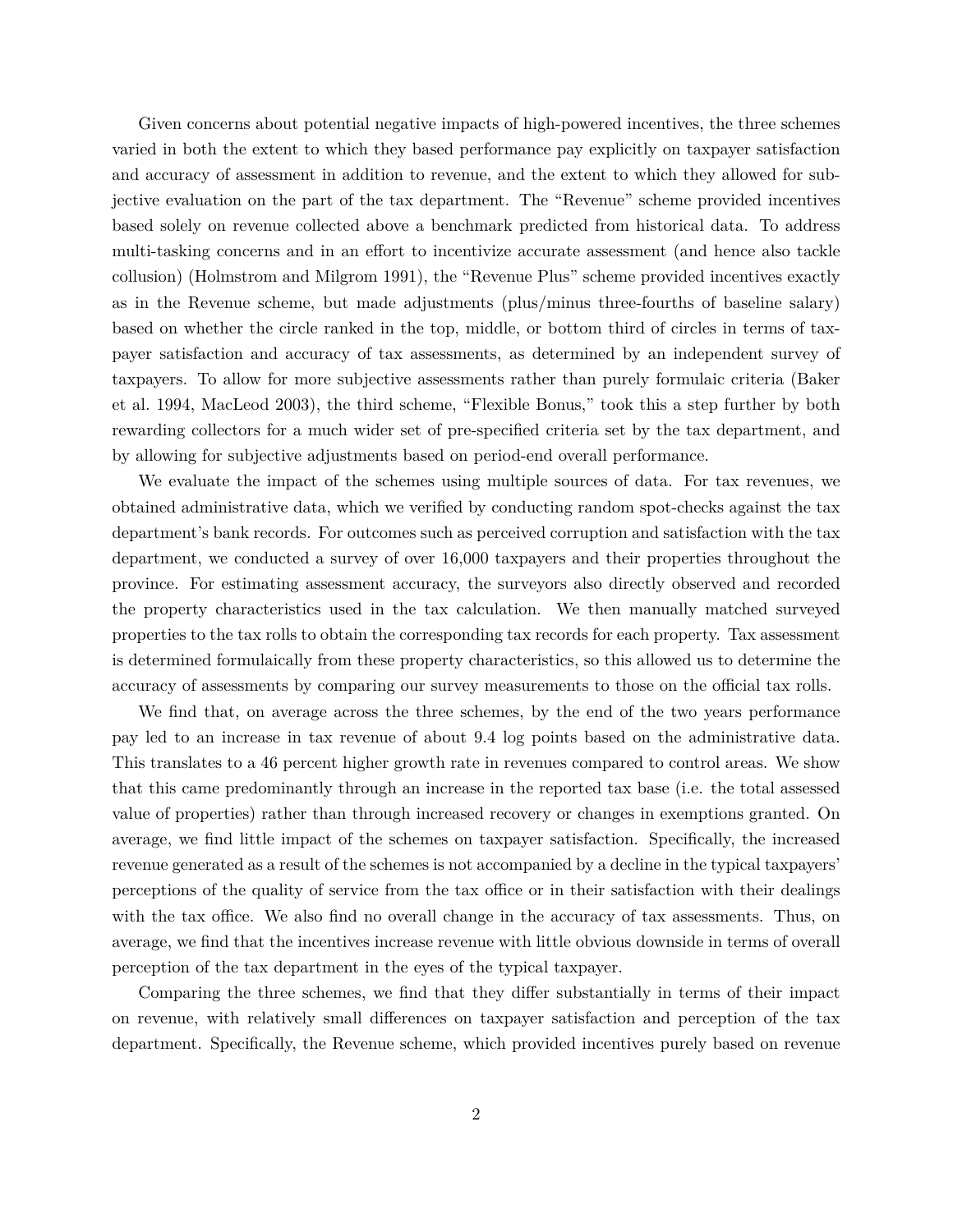collected, showed 15.2 log points higher current-year revenues relative to controls (57 percent higher growth rate) by the second year. In comparison, the Revenue Plus scheme achieved only 8.1 log points, and the Flexible Bonus scheme only a statistically insignificant 3.5 log point increase in current-year revenue. While the Revenue Plus scheme did improve perceived customer satisfaction and quality perceptions relative to to the Revenue and Flexible Bonus schemes, the differences were small, and the substantially lower revenue collected meant that this scheme had a substantially lower rate of return. The Flexible Bonus scheme did not do better on any dimension we can measure in our data, and in fact did worse compared to the control group on perception of the department's quality. Thus, adding multiple dimensions to performance pay substantially diluted the impact on revenue without a substantial corresponding increase in non-monetary outcomes.

Our survey data suggests that there was, indeed, a reallocation of rents associated with performance incentives, and finds evidence of precisely the sort of heterogeneity suggested by a simple theory of collusion. For most properties in performance pay tax circles, taxpayers were not reassessed and reported no change in tax paid. However, relative to the control group, they reported a Rs. 594 (about US \$6) increase in the going rate for a bribe paid to property tax officers for properties similar to theirs, which represents a roughly 32% increase. While this does not necessarily imply that every household paid these higher bribes, respondents also indicated that bribe payments were more frequent.

However, for the small number of properties whose tax valuation was formally changed (either newly assessed or reassessed), these taxpayers report paying substantially higher taxes, but do not report the higher bribes that other properties in performance pay circles reported. Moreover, while comparisons between our survey data and corresponding administrative records suggest that typical properties are under-taxed, this does not hold for these reassessed properties, which appear on average to be taxed accurately. There is also an increase in the number of these newly assessed or reassessed properties in performance pay circles. These results are consistent with what one might expect given collusion: performance pay means that inspectors can demand higher bribes to compensate them for their forgone (performance) pay, but, given the higher bribe now required to maintain collusion, some may instead switch from collusion (low tax, high bribe) to non-collusion (high tax, low bribe).

These results suggest that the increase in tax collected under the performance pay schemes is driven by a relatively small number of properties that are (correctly) reassessed and switch from collusion to non-collusion, paying much higher taxes and lower bribes. It is interesting to examine what determines who ends up in this group. In general, we find that these newly reassessed properties have taxable value that is about 67 percent higher than the typical (non-reassessed) property. In treatment areas, the reassessed properties are even more valuable than reassessed properties elsewhere, by another 33 percent. Reassessed properties in general are also more likely to be commercial properties, which are taxed at a higher rate. There is also some suggestive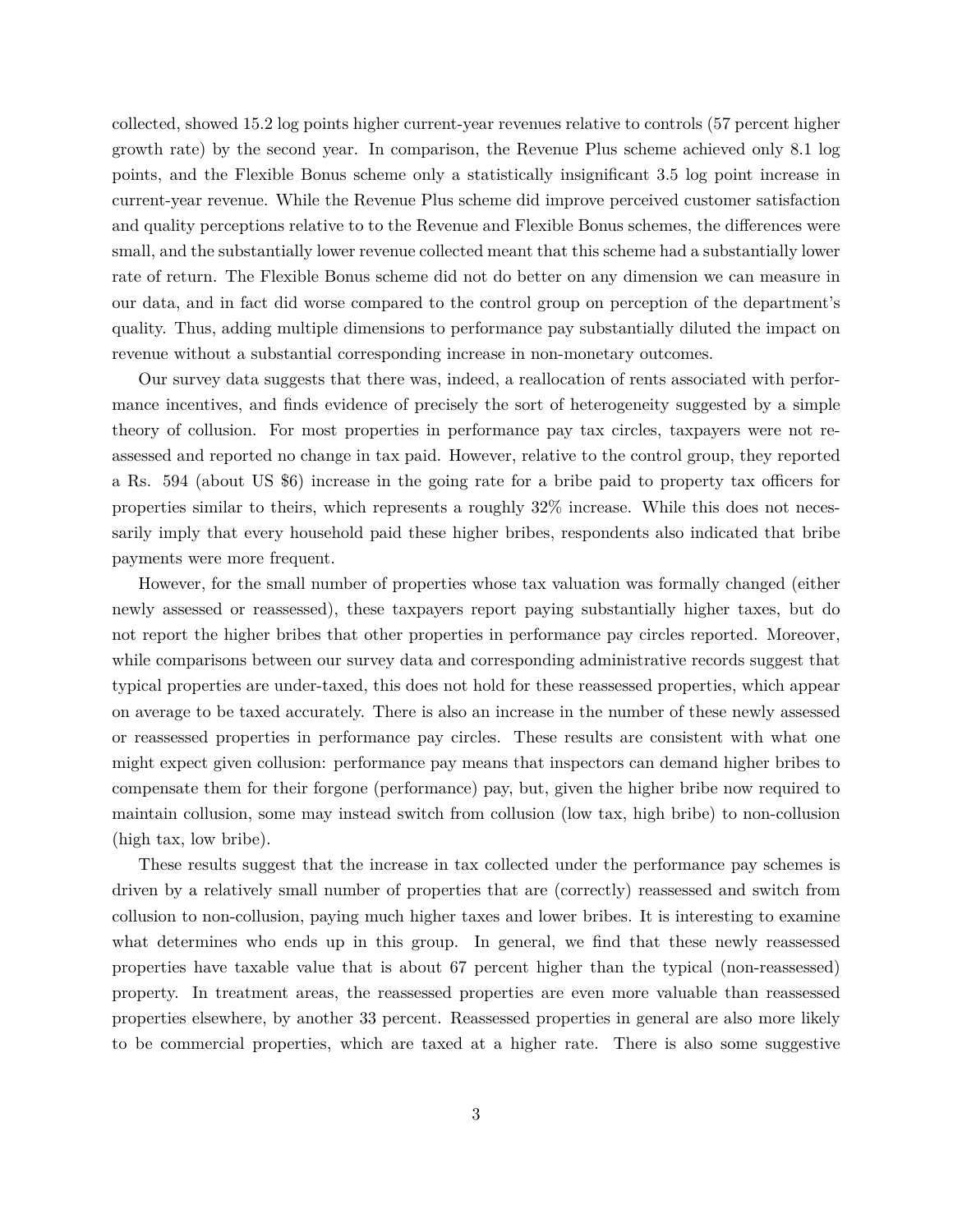evidence that, while property owners with political connections avoid being reassessed in control areas, they lose this degree of protection in treatment areas. On net, the results suggest that tax inspectors focus on a small number of high-value properties to increase revenue, thus potentially raising revenue while minimizing political costs.

From the government's perspective, the relative desirability of the schemes depends on the government's objective function. For a politician who seeks to maximize tax revenues subject to political constraints, the evidence presented here suggests that the Revenue scheme is the most effective: it raised the current-year revenue by 15.2 log points (57 percent higher growth rate), which implies a substantially positive return-on-investment  $(35-51\%)$ , and it did not appreciably reduce satisfaction with the tax department compared to controls. While the Revenue Plus scheme did slightly better on satisfaction than the Revenue scheme, it generated a lower (14-28%) return on investment.

This paper builds on several different literatures. First, while there is a substantial tradition of theoretical work on performance pay and compensation for tax officials in the developing world (see, for example, Besley and McLaren 1993, Mookherjee and Png 1995), there is very little empirical evidence on how these types of incentives work in practice.<sup>1</sup> Indeed, while there is a small-butgrowing and exciting empirical literature on tax and development, it has focused to date primarily on how taxpayers respond to different types of enforcement (e.g., Gordon and Li 2009, Pomeranz 2013, Kumler et al. 2013, Carillo et al. 2014) and various aspects of the tax code (Kleven and Waseem 2013, Best et al. 2013), rather than on the role of, or how to improve performance of, tax staff. Second, this paper is related to several recent papers on improving developing country civil service performance in other contexts and using other tools. Existing work has focused on the role of wages (Dal Bó et al. 2013), intrinsic motivation (Ashraf et al. 2013), and management (Rasul and Rogger 2013). The recent work on performance pay has been centered on education and health sectors (Glewwe et al. 2010, Muralidharan and Sundararaman 2011, Gertler and Vermeersch 2013), where collusive forces are not as salient. Finally, this paper builds on the growing literature on corruption (see Olken and Pande 2012 for a review). For example, a recent paper by Duflo et al. (2013) shows that changing the incentives for third-party auditors to make them more independent increases honesty in their reporting; this paper finds similar benefits but also highlights that such incentives have the countervailing potential to increase bribes if collusion continues. More generally, it underscores that when there is corruption, output-based incentives for government officials can have very different effects depending on how they affect the downstream bargaining between officials and citizens.

The remainder of this paper is structured as follows. Section 2 describes the relevant features of the property tax administration in Punjab, the setting in which the study takes place. Section

<sup>&</sup>lt;sup>1</sup>To the best of our knowledge, the best empirical evidence on the impact of performance pay on tax collection is a time-series study of a performance pay reform in Brazil (Kahn et al. 2001), which is not able to examine any non-revenue outcomes such as bribery or taxpayer satisfaction.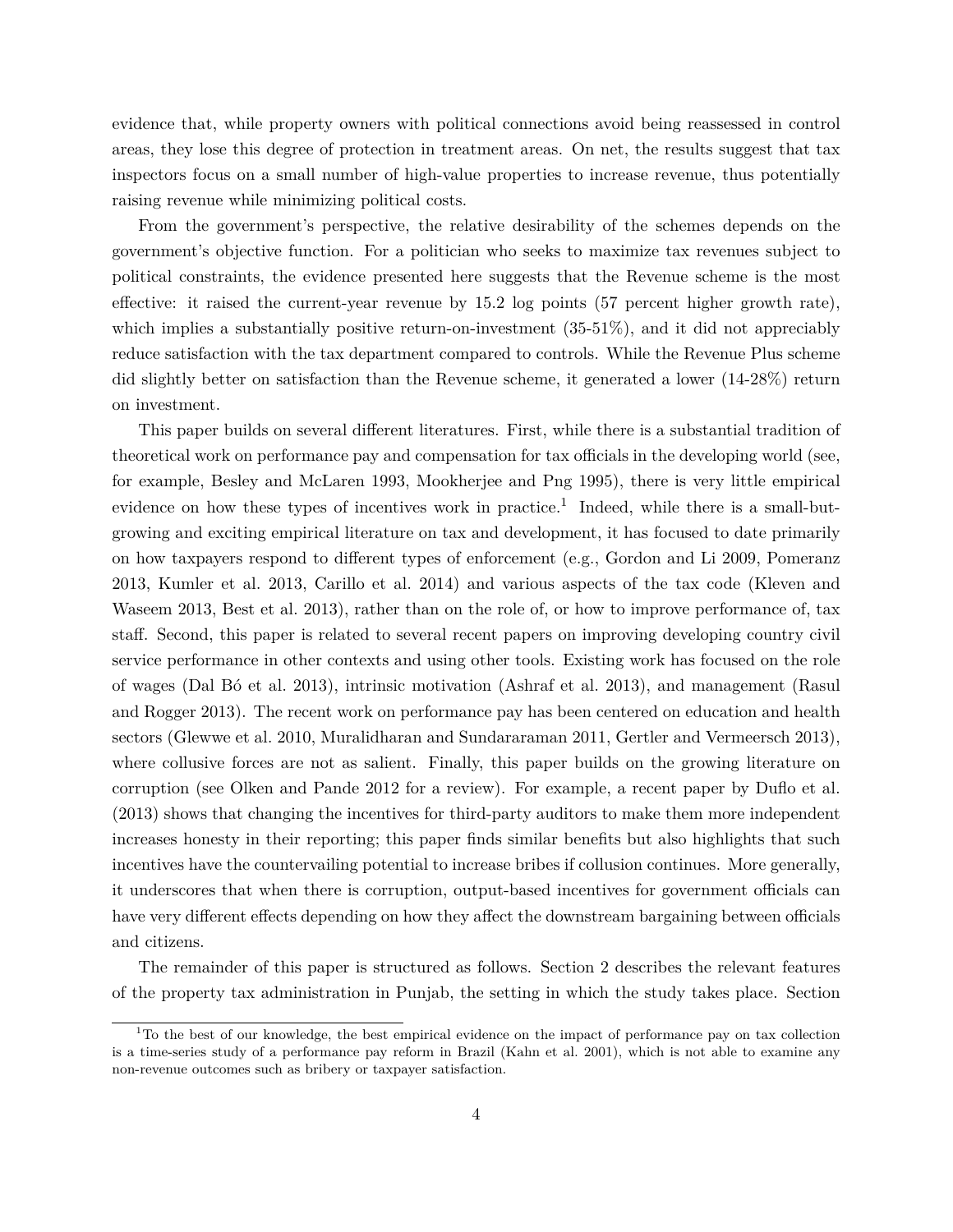3 outlines theoretically what impact one might expect from performance pay in a setting with collusion between tax inspectors and taxpayers. Section 4 outlines the experimental design, Section 5 describes the data and empirical approach, and Section 6 presents the results. Section 7 concludes. All appendix material is available in the online appendix.

# **2 Setting**

#### **2.1 Property Taxes in Urban Punjab**

Punjab is Pakistan's most populous province: its population of over 80 million would rank fifteenth in the world were it a country. Property tax collection in Punjab is roughly a fifth of the level of comparable countries (World Bank 2006) due to a wide variety of problems: not only is the tax base narrow and tax rates low, but also tax evasion and corruption are widespread, distrust in public institutions runs high, and administration is weak (World Bank 2006, Bahl et al. 2008, World Bank 2009).

The urban property tax in Punjab is levied on the Gross Annual Rental Value (GARV) of the property, which is computed by formula. The GARV is determined by measuring the square footage of land and buildings on the property, and then multiplying by standardized values from a table. These valuation tables divide the province into seven categories (A to G) according to the extent of facilities and infrastructure in the area, with different rates for each category. Rates further vary by residential, commercial or industrial status, whether the property is owner-occupied or rented, and location (i.e. on or off a main road). Taxes are paid into designated bank branches (through the National Bank of Pakistan). A copy of the receipt of payment is given to the taxpayer at the time of payment, and the bank also provides a copy to the tax collector and a copy to the provincial Treasury.

Several distortions place constraints on tax collection and introduce substantial scope for corruption. These distortions include substantially different rates for residential and commercial properties (which can be easily reclassified), as well as granting exemptions to widows, the disabled, owners of plots below 5 marlas (about 125 square meters), retired federal and provincial government employees, and religious charitable institutions (World Bank 2006). The two most notable distortions are between owner-occupied and rented residential properties (the latter are taxed ten times more) and between residential and commercial properties (the latter are taxed between 3 and 6 times more). Qualitative evidence suggests that these distortions are the main ways in which tax evasion takes place, both due to the significant impact these margins have on tax assessment and also because it is less easy to verify whether a residential property is being rented or, particularly for mixed usage properties, what fraction of the property is being used for commercial purposes.

For research purposes, a methodological advantage of property taxes is that, unlike most taxes, true property tax liability can be independently estimated by the researcher. By comparing official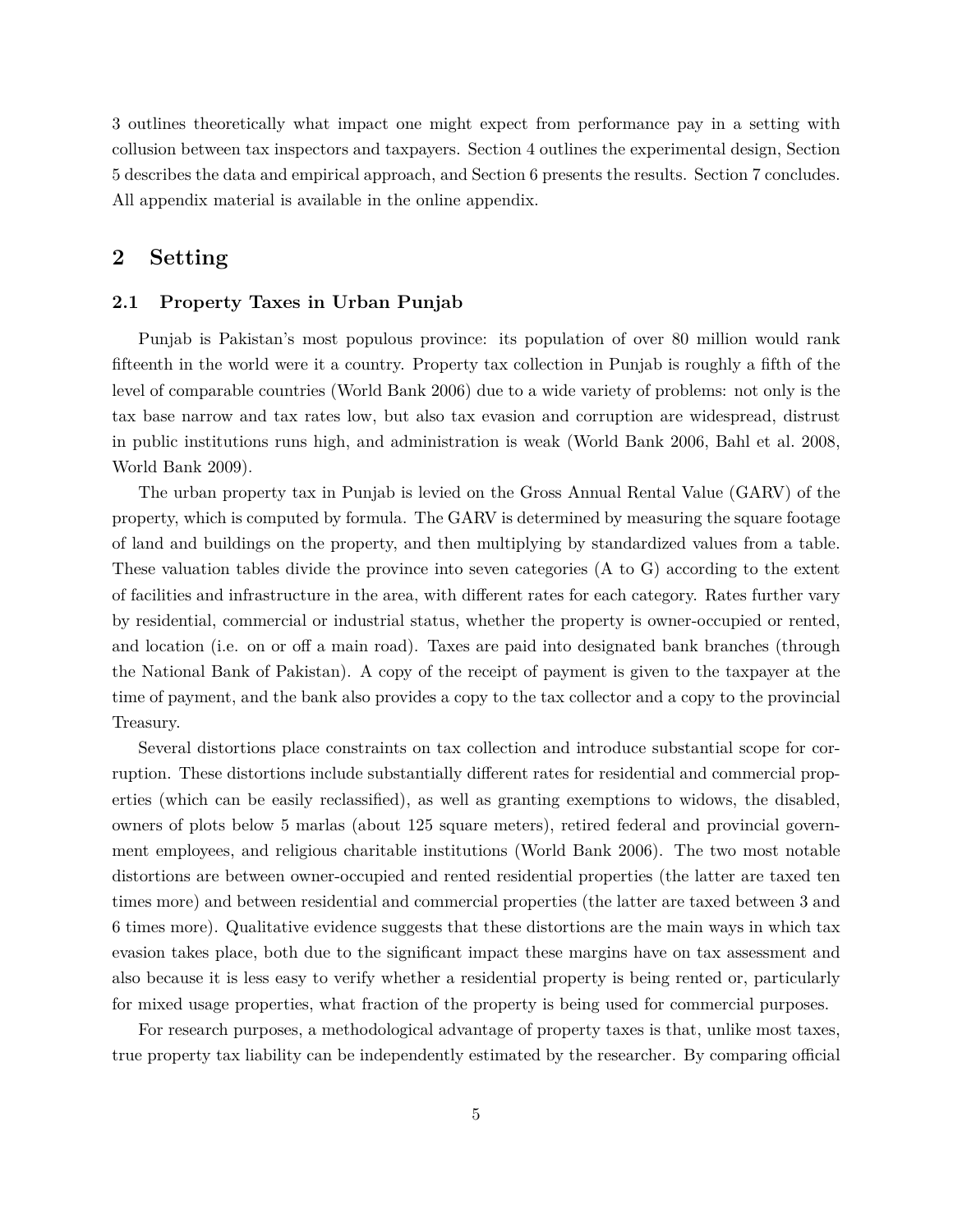tax payments to an independent assessment by an external survey team, we can determine changes to both the accuracy of tax evasion and the average level of over or under taxation. This approach follows other examples in the corruption literature (e.g., Fisman and Wei 2004, Olken 2007).

### **2.2 Property tax administration**

The primary unit of tax collection is the "circle," a predefined geographical area that covers anywhere from two to ten thousand unique properties. Within each circle there is a team of three tax officers: an "inspector" who leads the team, determines tax assessments and issues notices that demand payment; a "clerk" in charge of record keeping; and a "constable" who assists the inspector in the field. Together they maintain a record of all properties and their attributes (size, type of use, etc.), apply the valuation tables to each property, and determine which exemptions apply. The inspector determines each property's tax liability and sends an annual tax bill to the property owner.

All three officials are part of the provincial career bureaucracy, with wages determined by salary band and length of service. As is common for civil servants in developing economies, tax officials receive fairly low wages that are rarely, if ever, tied to performance. However, since the department has explicit financial targets each year, there is pressure on each circle team to contribute. This occurs typically through each administrative level pressuring lower levels to increase collections. With limited reward mechanisms or vertical mobility, threats of transfers are the primarily tool available to supervisors who want to improve performance. While some inspectors do have strong preferences over their posted circle, these threats have limited effectiveness since transfers are often more politically based than merit based (Piracha and Moore 2015).

The tax administration system leaves considerable opportunities for leakages, collusion, and low collection, especially because there are few independent checks on the actions of the tax circle team and limited audit mechanisms. For example, the property database is manually recorded on physical registers and does not automatically include new properties or property updates. Building permits and rental agreements are not always formally registered, and when they are registered they are not automatically linked to tax rolls, so the tax department learns about new construction or changes in property use only through the efforts of the circle staff. In addition, officials may employ significant discretion in applying valuation tables to individual properties and determining exemptions. For example, properties can be incorrectly designated as owner-occupied when they are being rented out (and as noted above, the latter are taxed at a ten times higher rate), classified as residential when they are in fact commercial, designated as "off road" when they are on a main road, or mis-measured. Finally, the manual system of billing and collection, in which tax bills are hand-written by inspectors and clerks and hand-delivered by tax constables, is prone to errors and/or manipulation in crediting collections.

In this context, performance pay has the potential to induce tax officials to raise collections.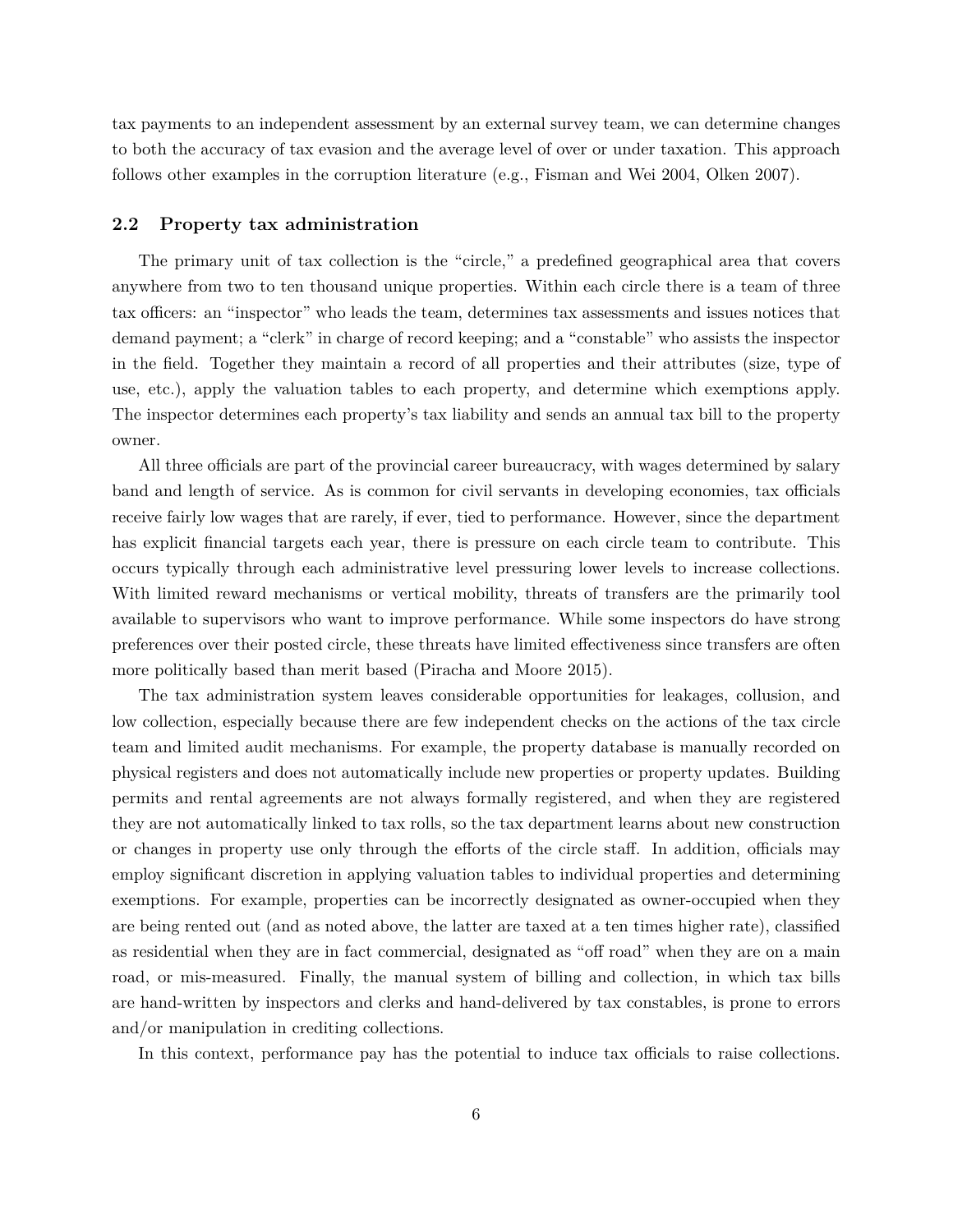While this could be due to greater effort in tracking new properties and uncovering physical and usage changes that increase tax assessments, anecdotal evidence suggests that collectors likely have substantial private information regarding a property's true tax liability already, which they use for extracting bribes rather than assessing higher taxes. They may choose to only reveal (parts of) this information to the authorities when faced with significant opportunity for rewards. An extreme form of such information disclosure is revealing the existence of (newly constructed) properties and formally adding them to tax registers (recall there is no automatic process though which this happens). In addition, tax collectors may increase valuations by revealing the true, higher tax valuation of a property or denying (incorrectly provided) exemptions. The next section formalizes these incentives to strategically disclose information within a standard model of collusion.

# **3 Theory**

Consider a simple setting where a taxpayer *i* faces a true tax liability  $\tau_i^*$ . The tax inspector knows  $\tau_i^*$ , but can instead choose to report a lower tax liability to the government,  $\tau_i$ . The tax inspector receives an incentive payment that is a constant fraction *r* of actual taxes paid, i.e. *rτ<sup>i</sup>* .

Both taxpayer and tax inspector face costs from colluding to report  $\tau_i < \tau_i^*$ . The taxpayer's cost of accepting a reduced tax liability is  $\alpha_i$  ( $\tau_i^* - \tau_i$ ) and the tax inspector's cost of giving a reduced tax liability is  $\beta_i (\tau_i^* - \tau_i)$ .<sup>2</sup> For example, if a taxpayer evades taxation, their property can be sealed and unavailable for use; the utility loss from the expected loss of use of the property for each dollar of tax evasion is captured by  $\alpha_i$ . Similarly, a tax official could in theory be jailed for accepting bribes, or he may just experience a utility loss from being dishonest; the utility loss of this punishment for the tax collector for each dollar of tax evasion is captured by  $\beta_i$ . We allow  $\alpha_i$ and  $\beta_i$  to differ for each individual taxpayer-inspector pairing *i*.

We assume that the taxpayer and the tax inspector engage in Nash bargaining, with the taxpayer potentially paying a bribe  $b_i$  as a transfer to tax inspector. If no agreement is reached, the taxpayer receives payoff  $-\tau_i^*$  and the tax inspector receives payoff  $r\tau_i^*$ . If an agreement is reached, the taxpayer receives payoff  $-\tau_i-\alpha_i(\tau_i^*-\tau_i)-b_i$  and the tax inspector receives payoff  $r\tau_i-\beta_i(\tau_i^*-\tau_i)+\tau_i$ *bi* .

To arrive at the solution, note that the joint surplus from agreement is

$$
\tau_i^* - \tau_i - \alpha_i (\tau_i^* - \tau_i) + r(\tau_i - \tau_i^*) - \beta_i (\tau_i^* - \tau_i)
$$
\n(3.1)

<sup>&</sup>lt;sup>2</sup>While the costs are modeled in terms of deviations from the true tax liability, i.e.  $\alpha(\tau_i^* - \tau_i)$ , an alternative formulation would have costs in terms of bribes, i.e. to value bribes  $\alpha_i b_i$  instead of  $b_i$ , so that bribes are less valuable than cash. This could represent the fact that there is some chance bribes are detected, or that one needs to launder bribe money, which makes it less valuable than legal money. In Appendix A.2, we show similar qualitative results using this alternative specification of costs.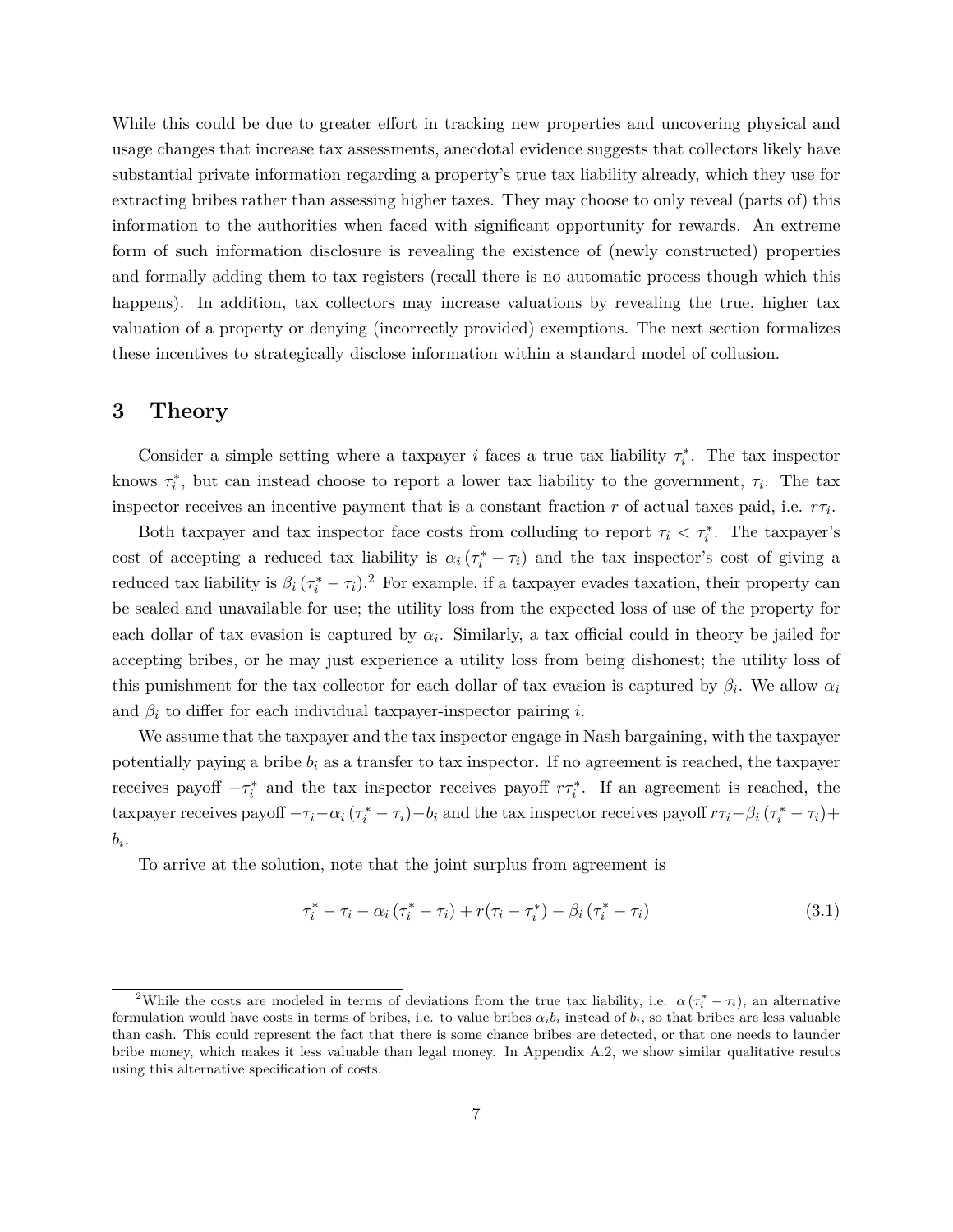which can be rewritten as

$$
-\tau_i\left(1-\alpha_i-\beta_i-r\right) + \left(1-\alpha_i-\beta_i-r\right)\tau_i^*
$$
\n(3.2)

This equation shows that if

$$
r + \alpha_i + \beta_i < 1\tag{3.3}
$$

the joint surplus is maximized at  $\tau_i = 0$  (full collusion); otherwise the joint surplus is maximized at  $\tau_i = \tau_i^*$ .

Suppose that  $\gamma_i$  is the bargaining weight of the taxpayer (and  $1 - \gamma_i$ ) is the bargaining weight of the inspector). If collusion takes place, the bribe paid is such that each side receives their outside option plus their share of the surplus. This implies that the bribe the taxpayer pays to the tax inspector is

$$
b_i = \left[ \left( \beta_i + r \right) \gamma_i + \left( 1 - \gamma_i \right) \left( 1 - \alpha_i \right) \right] \tau_i^* \tag{3.4}
$$

What are the implications for tax revenue and bribes of moving from no incentive  $(r = 0)$ to positive incentive payments *r*? This simple framework shows that it depends on whether the equilibrium shifts from the collusive equilibrium to the non-collusive equilibrium. So long as  $r +$  $\alpha_i + \beta_i < 1$  and  $\gamma_i > 0$ , increasing the incentive rate increases bribes (since the taxpayer now has to compensate the inspector for the foregone incentive payments). On the other hand, if increasing *r* means that the threshold is crossed such that  $r+\alpha_i+\beta_i > 1$ , then collusion disappears, bribes fall to zero, and tax revenue increases from 0 to  $\tau_i^*$ . The result that bribes increase with incentives to the tax collector, but that collusion may disappear if incentives are sufficiently great, is closely related to Shleifer and Vishny (1994) and Boycko et al. (1996), who study bribes between politicians and managers of firms as part of their analysis of privatizations.

Since there is heterogeneity in  $\alpha_i$  and  $\beta_i$ , the aggregate response of tax revenue will depend on the fraction of households induced to switch from the collusive to non-collusive equilibrium. Denote by  $f(\alpha, \beta, \tau^*)$  the joint distribution of  $\alpha$ ,  $\beta$  and  $\tau^*$  in the population. Then the increase in total tax revenue,  $T$ , in response to an increase in  $r$  is given by

$$
\frac{dT}{dr} = \iiint\limits_{r+\alpha+\beta=1,\tau^*\in(0,\infty)} \tau^* f(\alpha,\beta,\tau^*) d\alpha d\beta d\tau^*
$$
\n
$$
= \iint\limits_{\alpha,\tau^*} \tau^* f(\alpha,1-r-\alpha,\tau^*) d\alpha d\tau^*
$$
\n(3.5)

Equation (3.5) makes clear that the change in tax revenue depends on the density of taxpayers that are just indifferent between colluding and not colluding, and the average tax liability of those households.

The welfare implications depend on the degree to which the costs from avoidance,  $\alpha$  and  $\beta$ , are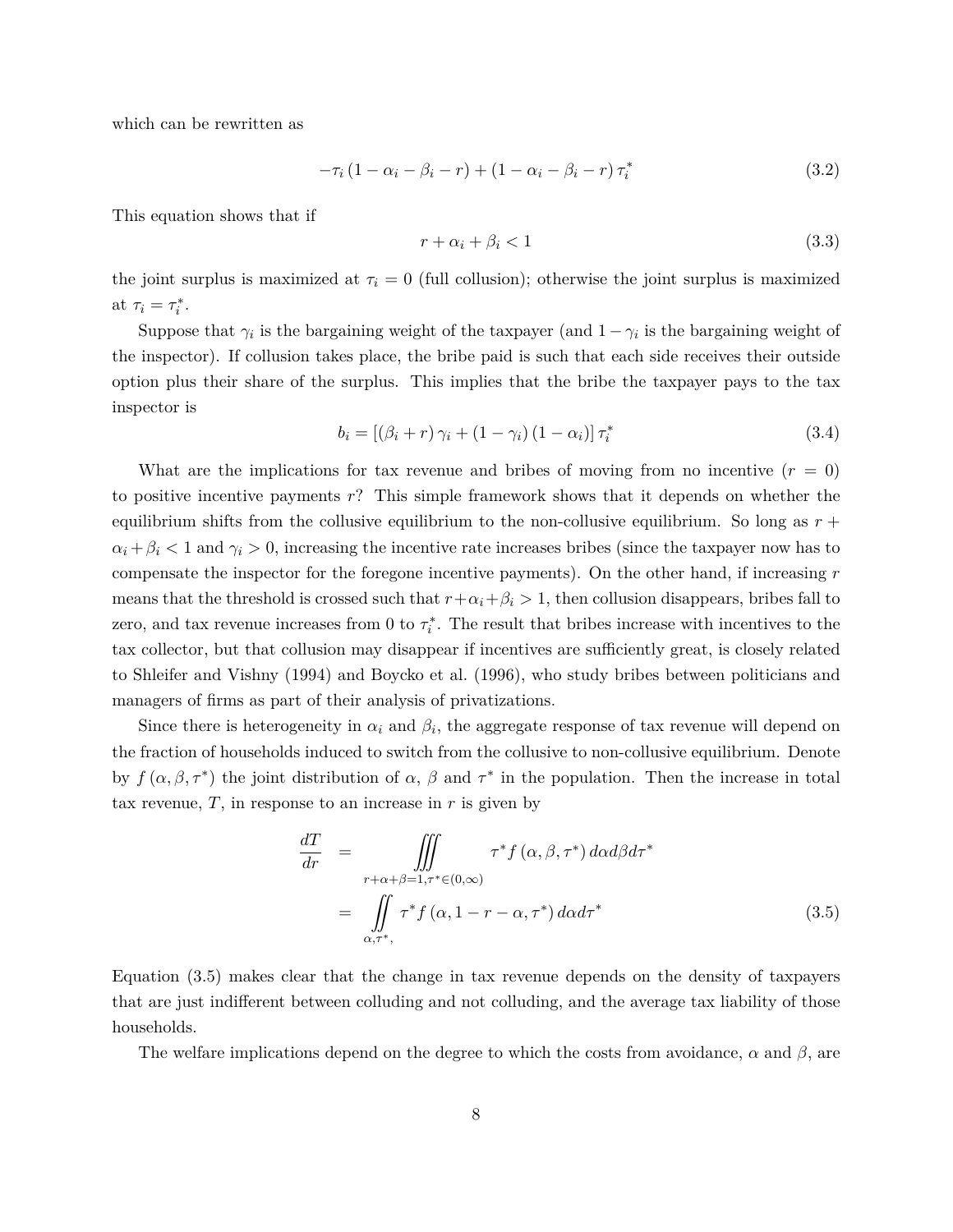social costs or private costs (Chetty 2009). To the extent that they represent social costs (i.e. they are utility costs from being dishonest or caught cheating, and so represent real costs, as opposed to fines, which would just be transfers), then assuming equal welfare weights on taxpayers and tax inspectors, the social welfare gain from the increase in  $r$  is equal to the increase in tax revenue less the cost of the incentive payments.<sup>3</sup> To see this, write social welfare as the net surplus of the taxpayer, tax inspector, and government for each taxpayer-tax inspector pair and integrate as follows:

$$
W = \iiint\limits_{\alpha,\beta,\tau^*} \left[ \underbrace{-\tau - \alpha \left( \tau^* - \tau \right) - b}_{\text{taryayer}} + \underbrace{\tau - \beta_i \left( \tau^* - \tau \right) + b}_{\text{taryayer}} + \underbrace{\tau - r\tau}_{\text{goverment}} \right] f(\alpha, \beta, \tau^*) d\alpha d\beta d\tau^* \tag{3.6}
$$

Note whether the costs are social costs (like sealing a property) or private costs (like fines) is a policy choice, and the change in social welfare will be different to the extent that these are private costs (see Chetty (2009) for a more detailed discussion).

Assuming equal social welfare weights, so that the change in social welfare is really just the change in deadweight loss, when we change *r*, the only change in social welfare comes from those taxpayer-tax inspector pairs *i* induced to switch from collusion to non-collusion; for pairs that remain collusive, bribes increase, but this is just a transfer and does not affect social welfare. Similarly, for pairs that remain non-collusive, there is no change in overall welfare since overall taxes paid are unchanged (and there are no bribes) and the greater incentive payments made to the tax collector are entirely offset by the cost of these payments to the government. Those taxpayer-tax inspector pairs induced to change by a marginal increase in *r* are those that were just indifferent between colluding and not colluding (i.e. had  $\alpha_i + \beta_i + r = 1$ ), so a switch from collusion to non-collusion does not change the sum of taxpayer and tax inspector utility. The government, however, experiences a first-order utility change equal to the tax revenues it collects less the incentive payment it needs to pay out. The fact that social welfare is equal to the net change in the government's fiscal position is related to the classic result by Feldstein (1999), with the exception that in this case, the "fiscal externality" is tax revenue net of incentive payments.

The model presented here was simplified for ease of exposition, in that the costs to reducing tax liability are linear. Linearity is not crucial; as we outline in model with more general cost functions (which also avoids the corner solutions inherent in the linear case) in Appendix A.1, all we need for the key qualitative patterns is that the marginal costs of collusion to both parties are weakly positively increasing in  $\tau_i^* - \tau_i$ . The key difference in this generalized model is that the increase in revenue from an increase in *r* comes not just from households that switch from collusive

<sup>&</sup>lt;sup>3</sup>For example, in Pakistan, if one refuses to pay property taxes, the property might be sealed so no one could use it until the taxes are paid; this represents a real social cost, since the property is unusable during this period. If the government has different welfare weights for payments from taxpayers, bribes received by taxpayers, and tax revenues received by the government, then the welfare formula would be more complex and would need to take these differences into account.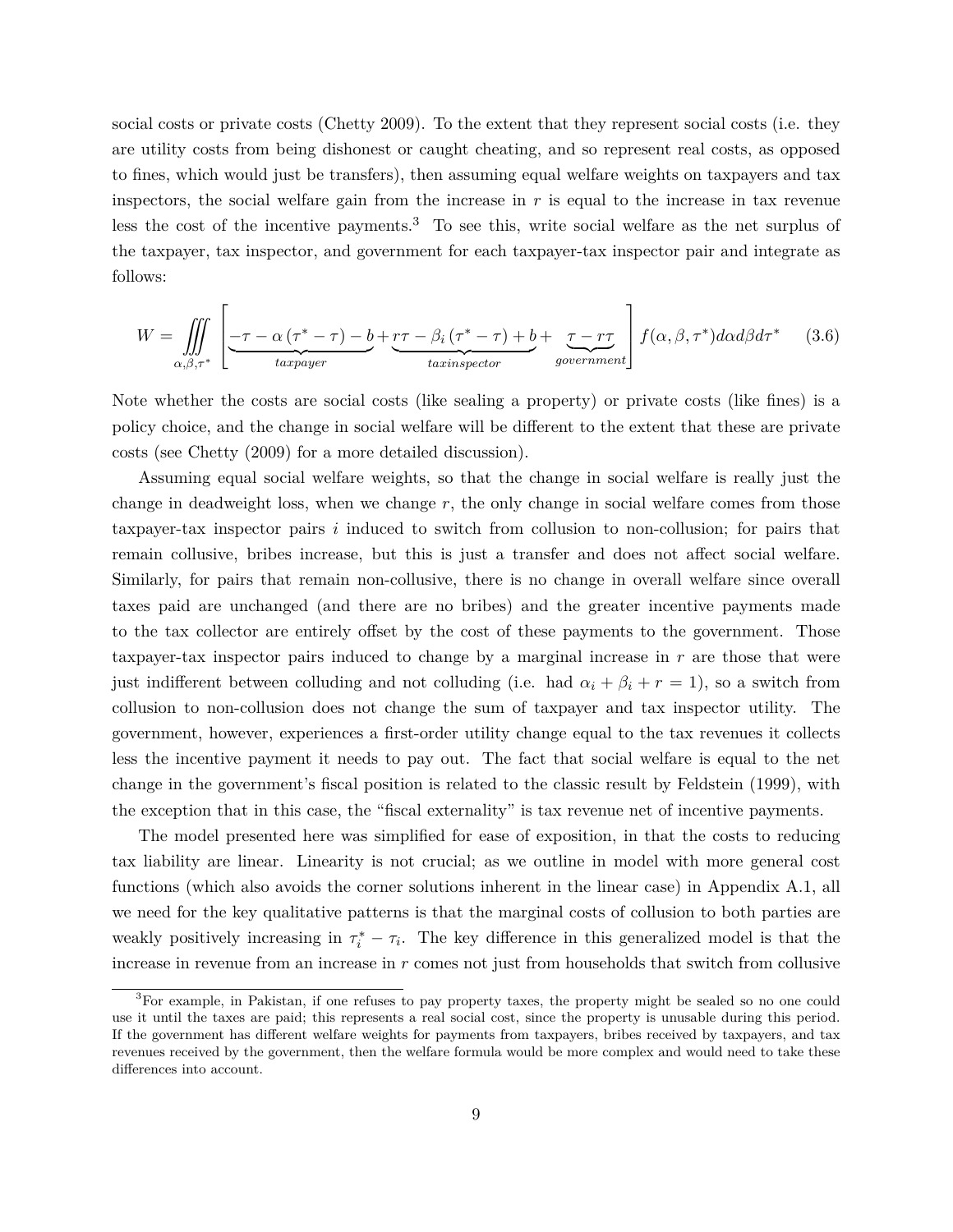to non-collusive (as in equation (3.5)), but also from households that continue to collude, but now collude a bit less than before. Welfare analysis, however, will be similar.

Note that by assuming that the tax inspector knows  $\tau_i^*$ , we have suppressed both an effort and an overtaxation/extortion margin. The effort margin recognizes that with more effort tax inspectors could discover more properties or learn a property's true tax liability. We suppress it in the model since models of increased effort under incentives are well understood, and we wish to focus on the bargaining implications, though changes in effort could be possible in our context as well. We give one example in Appendix A.2 of how our framework could be extended to include an effort component. As we show in that case, including an effort margin does not yield any qualitatively different insights. While the overtaxation margin is conceptually interesting, in practice this appears less common (as we will show below, our property survey suggests the typical property is in fact under-taxed, not overtaxed) and we therefore do not incorporate it in the model.

### **4 Design**

This section presents the design of the performance pay mechanisms introduced and the experimental design of the study. Section 4.1 describes the performance pay program, and Section 4.2 describes the randomization and balance check.

#### **4.1 Performance pay design**

Tax circles were randomly allocated into one of three performance pay schemes: the Revenue, Revenue Plus, and Flexible Bonus schemes. A total of approximately 70 circles were allocated to each scheme (50 each in the first year and an additional 20 each in the second year). In addition, in the second year, two new treatments were added: a performance pay scheme for supervisory personnel, and an "information-only" scheme that replicated the information, meetings, and perceived salience of the Revenue scheme, but without any financial payments. We describe each scheme below and then discuss tax officials' understanding of the schemes and the schemes' credibility.

#### **4.1.1 Revenue-based**

This performance pay group rewarded tax circle staff (inspectors, constables, and clerks) based on the revenue they collected above a predefined benchmark. The benchmark for each circle was generated using historical revenue data for that circle. Specifically, each tax staff member continued to receive his or her current base salary, plus a bonus calculated by the following formula:

$$
Bonus_c = \alpha_c \max(Revenue_c - Benchmark_c, 0)
$$
\n(4.1)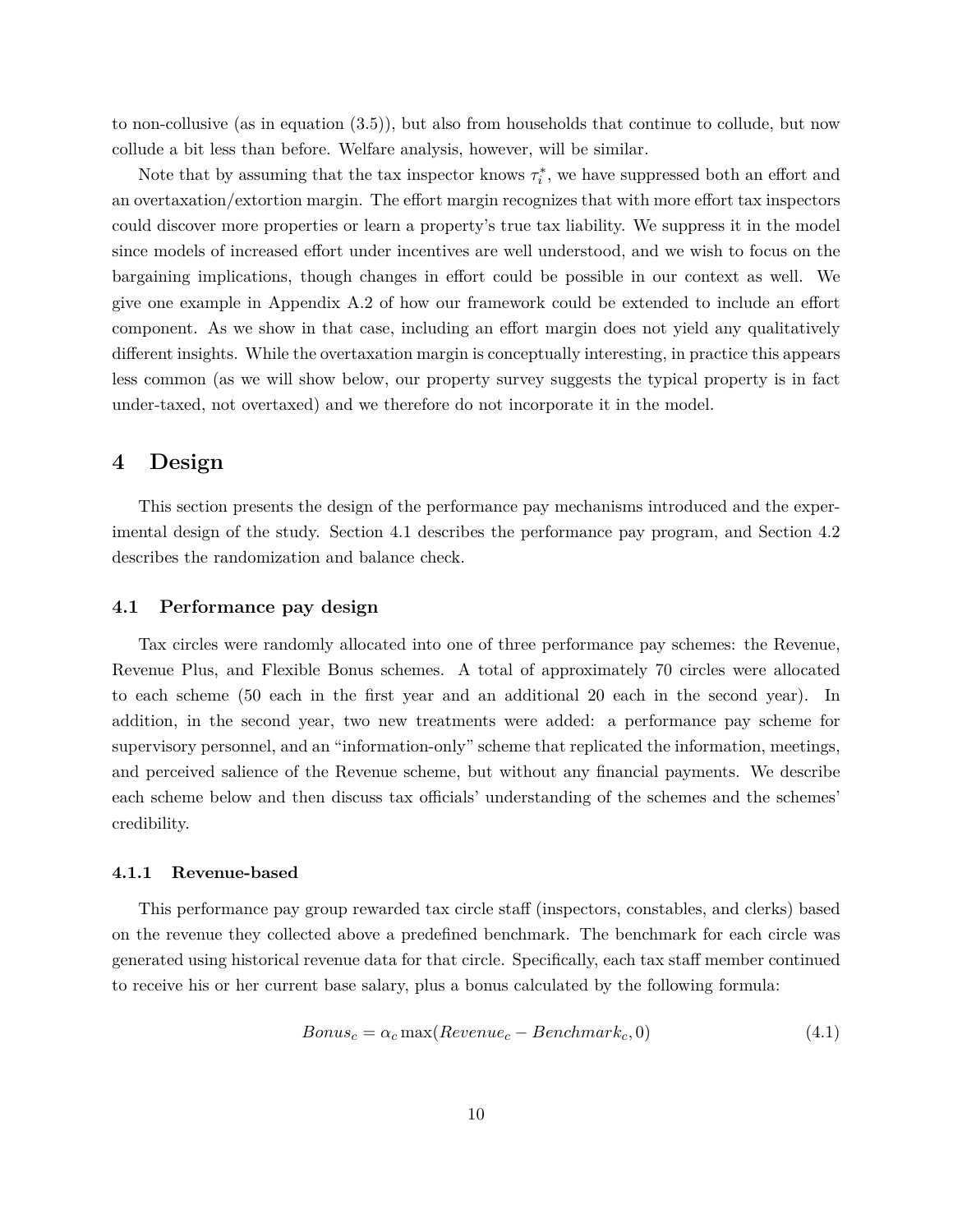where the bonus rate  $\alpha_c$  is 40% for circles below the 50th percentile in baseline revenue, 30% for circles between the 50th and 75th percentiles, and 20% for circles above the 75th percentile. The differential bonus rates were put in place for equity considerations, i.e. staff in larger circles were compensated at a lower rate than those in smaller circles, where it was perceived to be more difficult to raise a given amount of revenue. It is important to note that this scheme treated increased collections due to expansion of the tax base (new properties) or increased collection on the current base (higher recovery rates) symmetrically. Benchmarks were generated using a three-year average of historical collections, adjusted for the normal rate of increase in collections, and were designed such that most circles would be "in-the-money" and face linear incentives on the margin. $4$  Since most inspectors are rotated to new circles every two to three years, the use of two to four lags of revenue collection in determining benchmarks means that ratchet effects should not be a first-order concern, since by the time higher revenue collection starts to impact benchmarks substantially, the inspector would likely be in a different circle and not subject to those benchmarks.

As each tax circle staff consists of three members, the bonus was divided 40%-30%-30% among inspector, constable, and clerk, respectively. On net, with a 30% average incentive payment to the group and this division among the three group members, each individual inspector, constable, and clerk faced a roughly 10% individual marginal incentive. Payments for all incentive schemes were restricted to staff who were posted in the circle at the time of randomization, and staff were no longer eligible to receive payments if they were transferred to a non-incentivized circle.

#### **4.1.2 Revenue Plus**

The Revenue Plus scheme was similar to the Revenue-based scheme, but included additional incentives (the "plus" component) to help address the multitasking problem inherent in the tax collector's job (Holmstrom and Milgrom 1991). Specifically, in addition to maximizing revenue collected, the government also cares about how people feel they are treated by the tax department and whether taxes are assessed accurately.

To address these concerns, in addition to rewarding on revenue using the identical formula as in the Revenue scheme, this scheme adjusted pay based on taxpayer satisfaction and accuracy of tax assessments. Circles in the scheme were ranked based on the accuracy and satisfaction measures and

<sup>4</sup>Specifically, in the first year (FY11-12), the benchmark was the three year average of revenues from FY07-08, FY08-09, and FY09-10, plus 10%. Since the rate of increase in collections averaged about 8% per year, the benchmark should be approximately 13% below the average revenue under business-as-usual, so that almost all circles would be in-the-money and face linear incentives on the margin. The adjustment rate was increased slightly in Year 2 in light of the growth rates observed in Year 1, so that in the second year (FY12-13), the historical benchmark was the three year average of revenues from FY08-09, FY09-10, and FY10-11, plus 20%. Note that in the first year, there were separate benchmarks for current-year tax collection and arrears collection, so that the formula was *Incentive<sup>c</sup>* = *α<sup>c</sup>* max(*CurrentY earRevenue<sup>c</sup>* − *CurrentY earBenchmarkc,* 0) + *α<sup>c</sup>* max(*ArrearsRevenue<sup>c</sup>* − *ArrearsBenchmarkc,* 0). Given that inspectors have some leeway in classifying revenue into current or arrears, but no flexibility in total revenue (since it must match the amount of money deposited into the bank), in the second year, incentives were simplified to be based simply on the total revenue.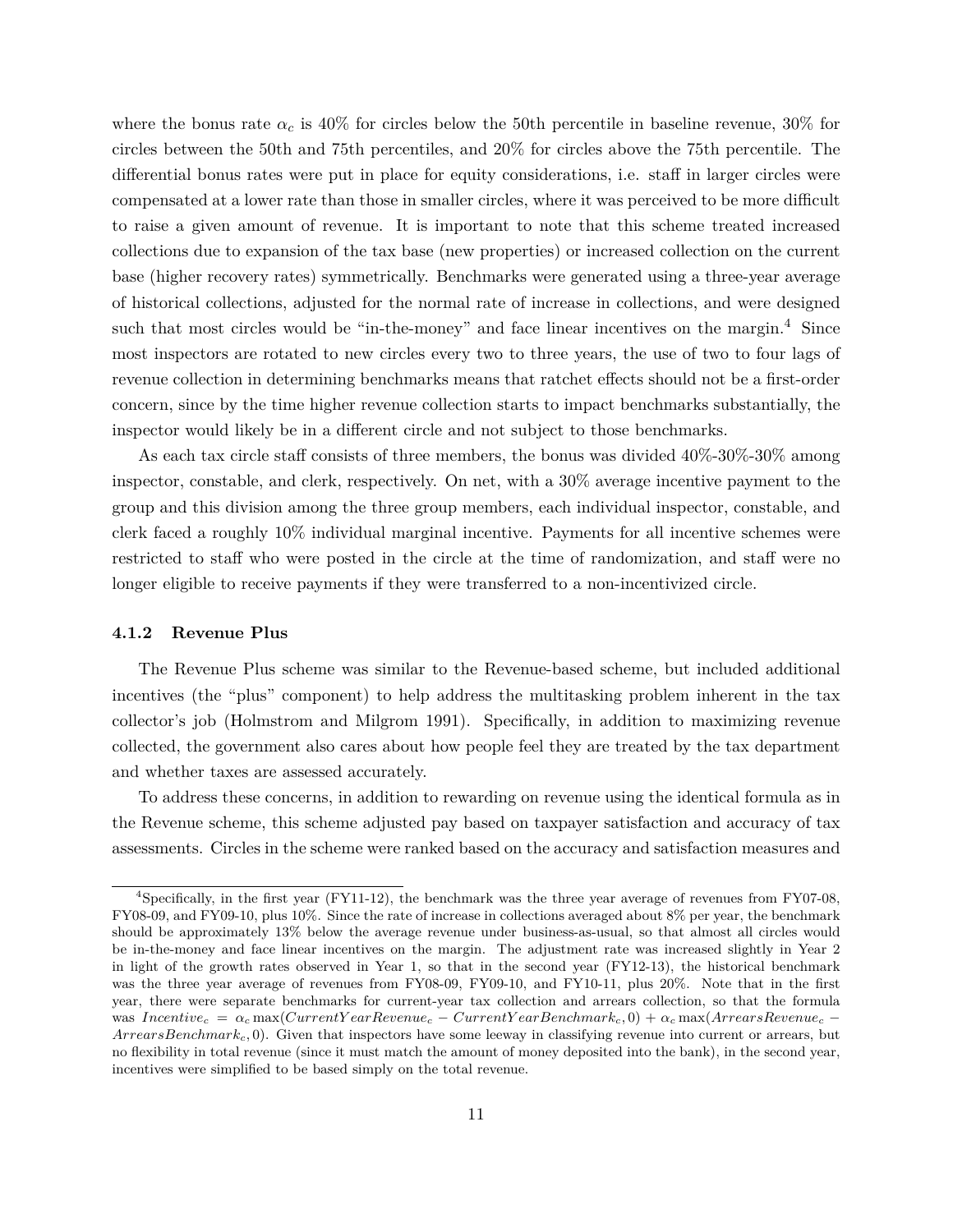divided into three equal-sized groups. Circle staff were paid as in the Revenue treatment, but the top group received an additional bonus equal to about 0.75 times their base salary, and the bottom group lost 0.75 times their average base salary.<sup>5</sup> By design the total payments under the scheme could never be negative (that is, base salary was never at risk; an inspector in the bottom group might receive 0 from the scheme but would never forfeit his base salary); otherwise, (conditional on the same revenue increase) average payments would be identical between the Revenue and Revenue Plus schemes.<sup>6</sup>

The satisfaction and assessment accuracy measures were based on an independent survey of 12,000 randomly sampled properties (described in Section 5.1). Taxpayer satisfaction was measured based on two survey questions about the quality and results of interactions with the tax department.<sup>7</sup> Accuracy was measured as 1 minus the absolute value of the difference between GARV as measured by the survey and the official GARV as measured from the tax department's administrative records, divided by the average of these two values.<sup>8</sup> Since this "Plus" component relies on third party surveys and could also lead to losing the performance pay earned due to increased tax collections, it effectively constitutes an audit component (though was not referred to as such so as to maintain better optics).

#### **4.1.3 Flexible Bonus**

The third scheme was designed to be analogous to the way bonuses work in the private sector for many complex jobs, such as those in Wall Street firms: managers distributed a fixed bonus pool to talented employees based on all factors (including subjective ones) they observe.<sup>9</sup> In this treatment, staff were again divided into three groups and pay was determined by group (just as in the Revenue Plus scheme), but rather than have their pay determined by an ex-ante specified formula, they were divided by their performance as ranked by a departmental "Performance Evaluation Committee" (PEC) comprised of senior tax officials. Everyone in the treatment provisionally earned a base

<sup>&</sup>lt;sup>5</sup>Inspectors in the top group received an extra Rs. 15,000 per month, and constables and clerks received an extra Rs. 11,500 per month; those in the bottom group lost an equivalent amount.

<sup>6</sup>To the extent that tax officials are risk-neutral, or they are risk averse but have CARA utility with cost of effort expressible in monetary terms, the additional variance induced by the Plus scheme should not affect their choices other than through the multi-tasking channel. Relaxing the assumptions of risk-neutrality or CARA utility, however, could allow there to be direct effects from the increased variance due to the Plus component on the return to revenue from the effort component.

<sup>7</sup>The questions were "In your opinion, what has been the overall quality of service offered by this department to this property?" and "In your personal dealings with members of this department, how satisfied are you with the outcomes?" Each question was answered on a 1 to 5 scale.

<sup>8</sup> In the first year, this measure was noisier due to survey and measurement logistics that were resolved by the second year. Therefore in the first year we instead calculated accuracy by correlating Log GARV in the official register with Log GARV according to the survey, which was more robust to being off by a constant.

 $9^9$ For example, managers might be able to observe effort in addition to outcomes; they also might have information that certain areas were more difficult. While subjective assessments can potentially better match the complexities of real jobs, they can be less effective than formulaic systems if workers do not trust the managers to implement them properly, if managers play favorites, or if managers and workers disagree about the subjective component of performance (Baker et al. 1994, Prendergast and Topel 1996, Prendergast 1999, MacLeod 2003).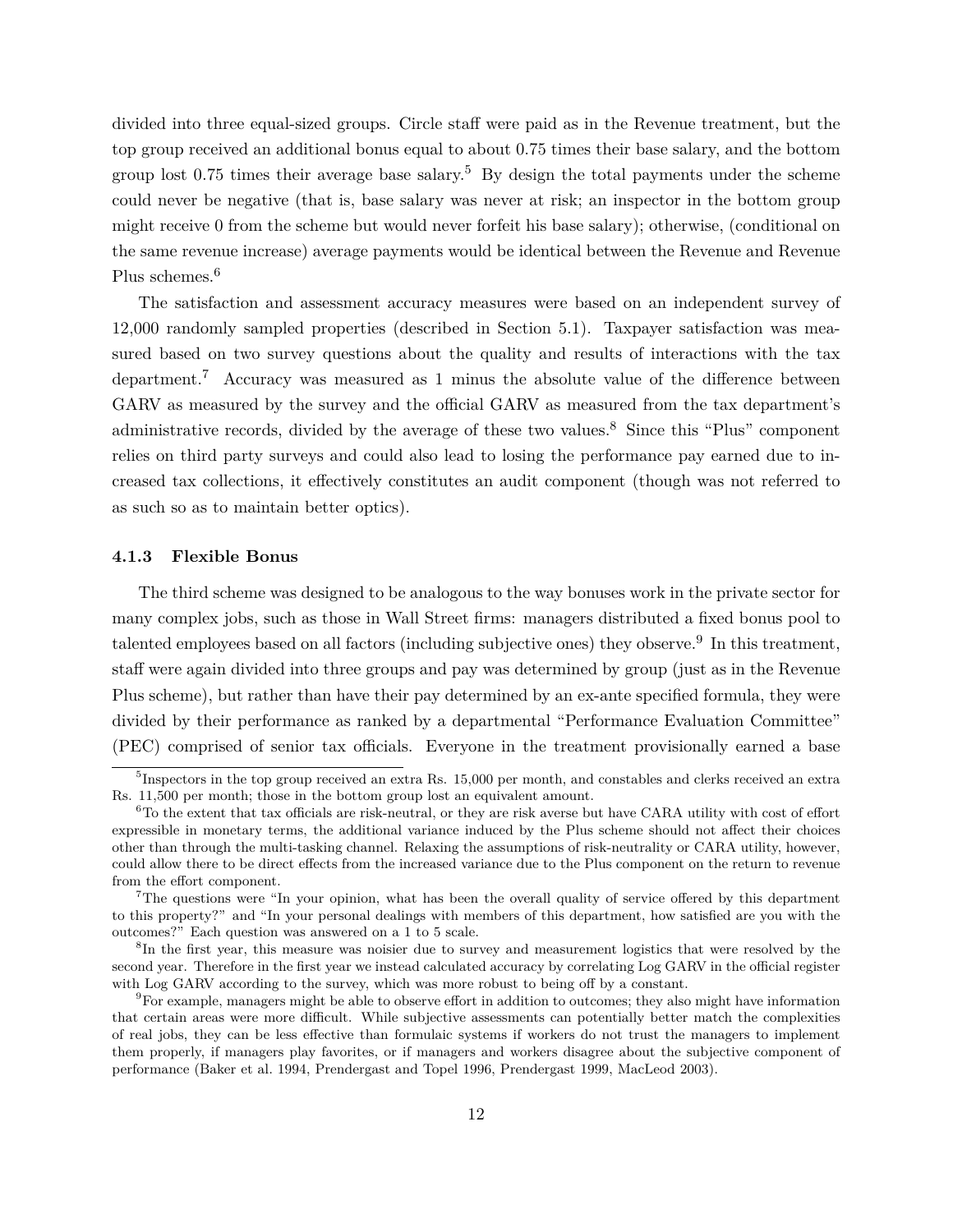salary supplement roughly equal to their average salary.<sup>10</sup> At the end of the year, adjustments were made just as in the Revenue Plus scheme: the top third of circles received an additional bonus equal to approximately 0.75 times their base salary, and the bottom group lost approximately 0.75 times their average base salary.

In determining payments under this scheme, the PEC was allowed to use any criteria it chose, so long as it could document a reason behind them, and the committee was provided all of the same information used in the Revenue Plus treatment (increase in revenue over benchmarks, customer satisfaction, and accuracy of assessments). The main differences between the Flexible Bonus and Revenue Plus schemes were that the objective revenue-based formula was replaced by a fixed increase in base salary (with an end of year bonus), and that the grouping was made by the Performance Evaluation Committee as it saw fit with relatively few restrictions.

Although the official rules allowed the PEC full flexibility in using subjective criteria, they in fact created a (richer) formula for ranking circles, using the following indicators and weights (in parentheses): increase in revenue collected (40 percent), increase in tax base (25 percent), accuracy of assessment (15 percent), subjective director's rating (10 percent), and customer satisfaction (10 percent). This was publicized about 6 months after the intervention began, so by the beginning of Year 2, inspectors should have been fully aware of the assessment criteria. The two additional criteria (compared to Revenue Plus) were tax base increases and the subjective director's assessment. On net, the correlation between the Performance Evaluation Committee ranking and the ranking of payments that would have been generated under the Revenue Plus formula was 0.269 in Year 2.

#### **4.1.4 Additional treatments**

Two additional treatments were introduced in the second year of the program (FY12-13). The "information-only treatment" (70 circles) was intended to capture the part of the effect that arises from all aspects of treatment besides the monetary incentives. Staff from these circles went through the same process as in the Revenue treatment (including receiving quarterly reports on collections above their historically-predicted benchmarks and attending progress quarterly meetings), but with no corresponding incentive payments. While the quarterly reports just repackaged information that staff already had, the reports presented the information in a more systematic format, which may have increased its salience. Furthermore, the act of attending the quarterly meetings may have led circle staff to believe that they were being monitored more carefully. The information-only scheme nets out these effects from the direct impact of the payments per se in the performance-based incentives.

In addition, a supervisor's performance pay scheme was introduced in the second year. This was identical to the Revenue scheme, but applied to Assistant Excise and Taxation officers (AETOs),

 $10$ In the first year, the base salary supplement was Rs. 30,000 for inspectors and Rs. 23,000 for constables and clerks, i.e. closer to one and a half times base pay. This figure was adjusted in the second year to Rs. 22,000 and Rs. 16,500 so that the three schemes generated roughly equal average honorariums.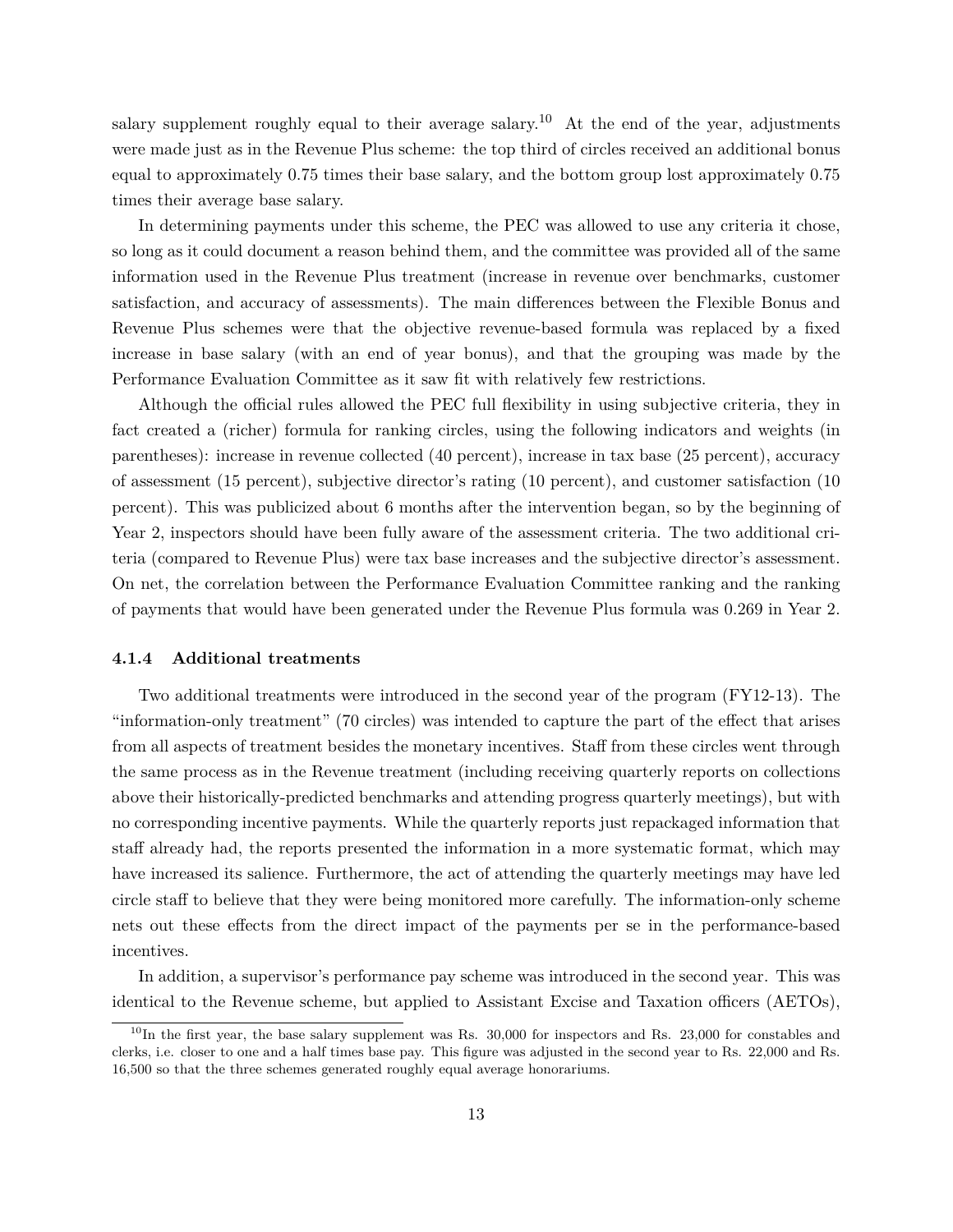who supervise the circle staff, and Excise and Taxation officers (ETOs), who supervise AETOs. Randomization was done by ETO, with 26 treatments and 25 controls. All AETOs working under selected ETOs were included. Payments were calculated based on the average increase in revenue over benchmarks for circles under their supervision. The bonus rate was determined by average circle size, and each supervisor received a 50 percent share of all imputed bonus payments (recall an inspector's share was 40%). Since this intervention was randomized by ETO (of which there are only 51), whereas the circle-level intervention was randomized by circle (with almost 500 circles), this intervention will have substantially lower statistical power than the main circle-level treatments.

#### **4.1.5 Knowledge and Credibility**

To ensure that collectors understood the specifics of the scheme they were in, we carried out detailed trainings at the start of the year, followed by quizzes and refresher trainings throughout. By seven months after treatments started, quiz results revealed that virtually all inspectors understood the scheme and could accurately calculate payments. A survey of all inspectors (treatment and control) confirmed that inspectors could identify whether they would receive payments, and which scheme they were in. To ensure that inspectors believed that payments would actually be made, the project was officially approved by the Chief Minister (the highest political authority in the province). A small pilot was conducted (and payments made) in 11 circles for an entire year before the main experiment began, and payments were made quarterly throughout the main experiment.

#### **4.2 Randomization Design and Balance Checks**

The randomization was carried out through public lotteries, with representatives from the tax department present. This helped minimize any perceived bias, especially since the performance pay schemes were popular (most staff wanted to opt-in). To reduce any concerns about differential selection across the schemes while maintaining informed consent, the lottery was conducted in two stages. In the first stage, circles were selected to participate in the project and staff consent was sought. Staff were told about the three possible schemes, and were told that a second lottery would determine which scheme they would be assigned to.<sup>11</sup> Once consent was obtained, a second lottery assigned consented circles to particular incentive schemes. Over 95% of circle staff selected in the first lottery consented. Given the high consent rates in the first year, both stages were conducted in a single lottery in Year 2. The lotteries were held as close as possible after the start of the fiscal year on July 1.

Table 1 shows the experimental design. In Year 1, 160 circles were selected in the first ballot, to be divided equally into one of three treatments. In Year 2, an additional 58 were selected and divided into the same three treatments. The circles selected in Year 1 remained in the same

 $11$  Given the crucial role played by the inspector in collecting tax, the circle as a whole could only participate if the inspector consented. Constables or clerks could individually opt out of the scheme, though this rarely happened.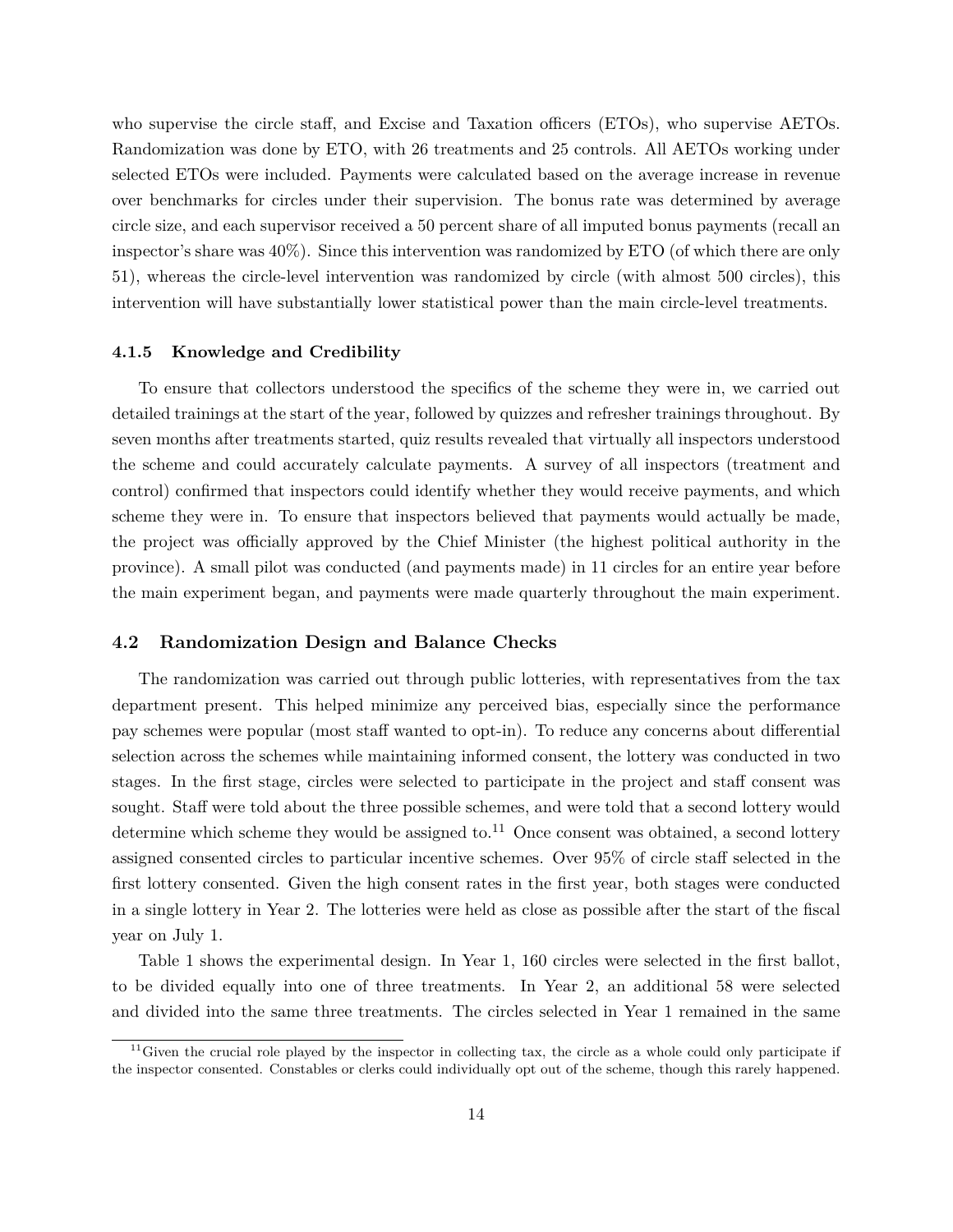treatment, and new inspectors who had previously transferred into these circles became eligible for performance pay in Year  $2^{12}$  In addition, 70 circles were selected for the information-only treatment. Each lottery was stratified with 19 strata based on the 11 administrative divisions of the province and – for all but the smallest few divisions– circle size.

Appendix Table 11 compares the selected circles to controls on baseline characteristics in the administrative data based on the randomization at the end of Year 2. Out of the 42 comparisons (7 variables \* 6 columns), only 1 is significant at the 5 percent level (the coefficient on log nonexemption rate for the Flexible Bonus scheme).<sup>13</sup>

# **5 Data and Empirical Methodology**

#### **5.1 Data**

We use two main sources of data: circle-level administrative data for our main measures of tax performance, and property/taxpayer-level data based on a survey we conducted to obtain measures of accuracy of tax assessment, customer satisfaction, and corruption. Appendix B provides further details on both datasets, including the additional verification checks we ran on the administrative data, how we addressed circles with boundary changes, details of the survey, and variable definitions. Here we highlight a few of these aspects.

The administrative data is based on the quarterly reports that each inspector files, which show their overall collections (separately for current year and past years/arrears collections) and the total assessed tax base. We digitized these reports for all tax circles and selected a random sample to be verified each year by aggregating (thousands of) bank-verified receipts of individual payments. We found no statistically or economically significant discrepancy between the administrative data and our independent verifications.

Summary statistics for key variables from the administrative data are shown in Panel A of Table 2 for the second year of the experiment (FY12-13); summary statistics for additional years and variables can be found in the Appendix. Several observations are worth noting. First, current year revenues are substantially larger than arrears (i.e. collections against past years' unpaid taxes) – the mean of log current revenues is 15.52 compared with just 13.91 for log arrears, implying that, on average, current revenue is about 5 times as large as arrears. This suggests that the main impacts on total revenue will likely be felt through increases in current year revenue. Second, there

 $12$ Since this was not part of the policy initially (we had made clear that anyone transferring in during the year would not be part of the treatment) there is not much concern that staff were strategically transferring in the hope that they would be eligible in the second year.

<sup>&</sup>lt;sup>13</sup>Looking scheme by scheme, the joint balance test shows statistical significance in one of the schemes (Revenue Plus) compared to pure controls, even though none of the individual covariates are statistically significantly different. In the Appendix Tables we show that the main average effects of incentives do not seem to be driven by this one subtreatment (Appendix J), and that controlling for the variables included in the balance table does not meaningfully change the results (Appendix K).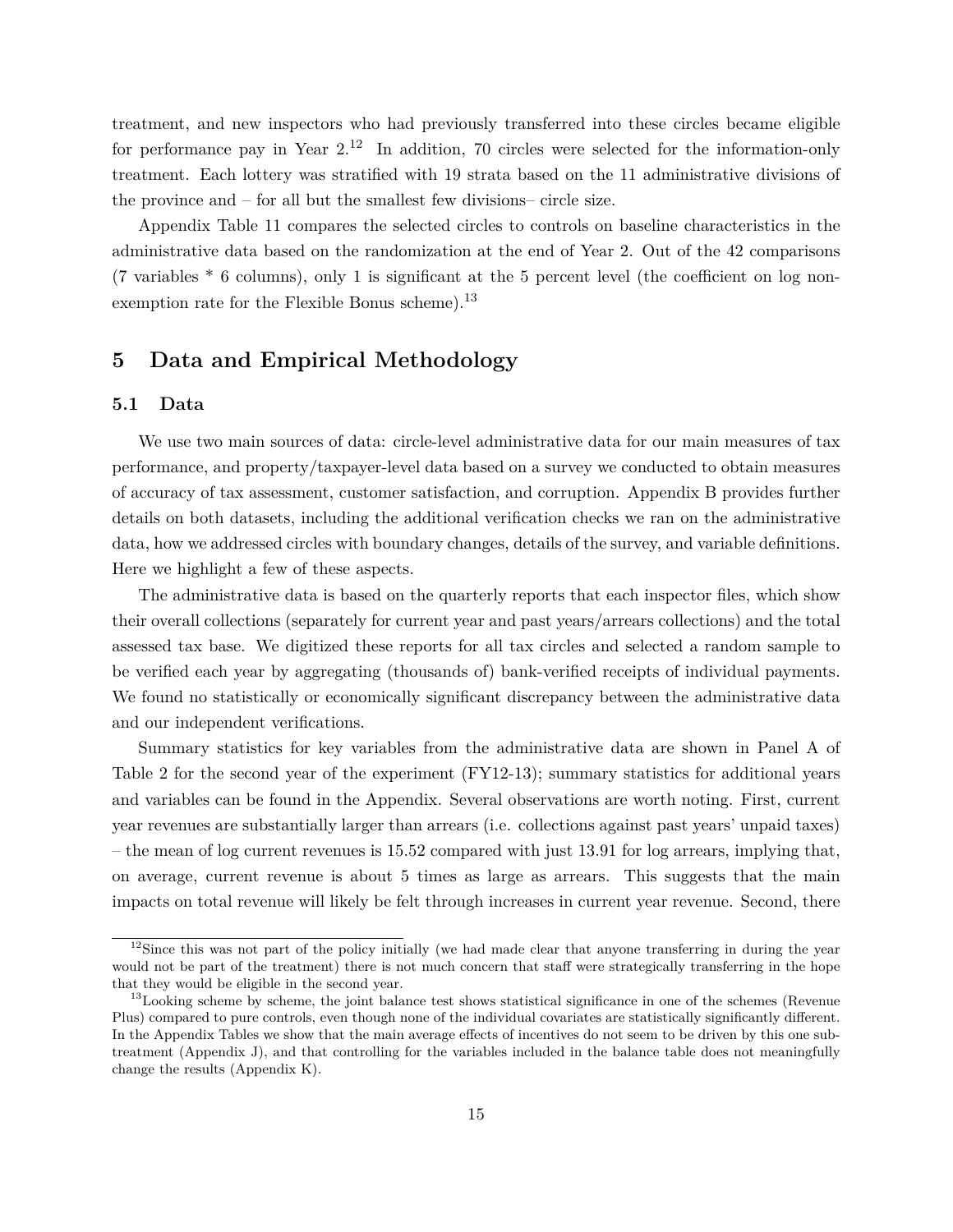is much more variation in arrears – the standard deviation in log arrears is about 1.5 times that of log current revenue – implying that detecting effects on arrears statistically will be more difficult. The log recovery rate (the log of tax revenue divided by the tax base net of exemptions) is -0.14 for current year taxes, which implies that about 85 percent of all taxes that are demanded by the government are in fact paid. Thus while non-payment is a substantial issue (a typical developed country government would not be satisfied with a 15 percent non-payment rate of property taxes),  $^{14}$ it is still the case that the bulk of taxpayers do in fact pay the tax bills they receive. Thus any potential evasion may come from under-assessment of properties (as we will see below) rather than just flagrant disregard of issued tax notices.

The second primary data source is the property survey we conducted at the end of the two year period. This survey provides our main non-revenue outcomes (taxpayer satisfaction measures and tax assessment accuracy), as well as owner/property characteristics that help examine heterogeneous effects. The survey is based on two distinct samples. The first, which we will refer to as the "general population sample," consists of roughly 12,000 properties selected by randomly sampling 5 GPS coordinates in each circle and then surveying a total of 5 properties around that coordinate. These properties therefore represent the picture for the typical property in a tax circle. The second sample, which we will refer to as the "reassessed sample," consists of slightly more that 4,000 properties (roughly 10 per circle) which were sampled from an administrative list of properties that are newly assessed or reassessed. These properties were then located in the field and surveyed. This over-samples the (few) properties that experience such changes each year so we can examine the impacts on such properties separately.

Panel B of Table 2 presents summary statistics for properties from the general population sample. Several facts are worth noting. First, 84 percent of properties we randomly sampled in the field were successfully located on the tax registers. While there are a substantial number of untaxed properties, it is not the case that only a few properties are on the tax rolls. Second, conditional on being on the tax rolls, on average properties appear under-taxed. We focus on the Gross Annual Rental Value (*GARV* ) of the property, which is the main measure of a property's tax value, before exemptions and reductions are applied.<sup>15</sup> To measure under or over taxation, we focus on the "tax gap," defined as

$$
TaxGap = \frac{GARV_{Inspector} - GARV_{Survey}}{(GARV_{Inspector} + GARV_{Survey})}
$$
\n
$$
(5.1)
$$

 $14$  For example, on average from 2010 to 2013, the city of Cambridge, Massachusetts collected almost exactly 100 percent of all property taxes due (City of Cambridge 2014). The collection rate in Pakistan is more comparable to Detroit, Michigan, which had an 80 percent average property tax collection rate from 2010 to 2013 and filed for bankruptcy (City of Detroit, Michigan 2013).

<sup>&</sup>lt;sup>15</sup>We focus on GARV, rather than tax assessed, because nonlinearities in the tax formula mean that there is substantially more measurement error in tax assessed than in GARV. For example, if the land area is less than 5 marla (1,361 square feet), non-rented, residential properties are completely exempt from tax. By contrast, GARV is a continuous function of the underlying property characteristics and hence is much more robust to measurement error.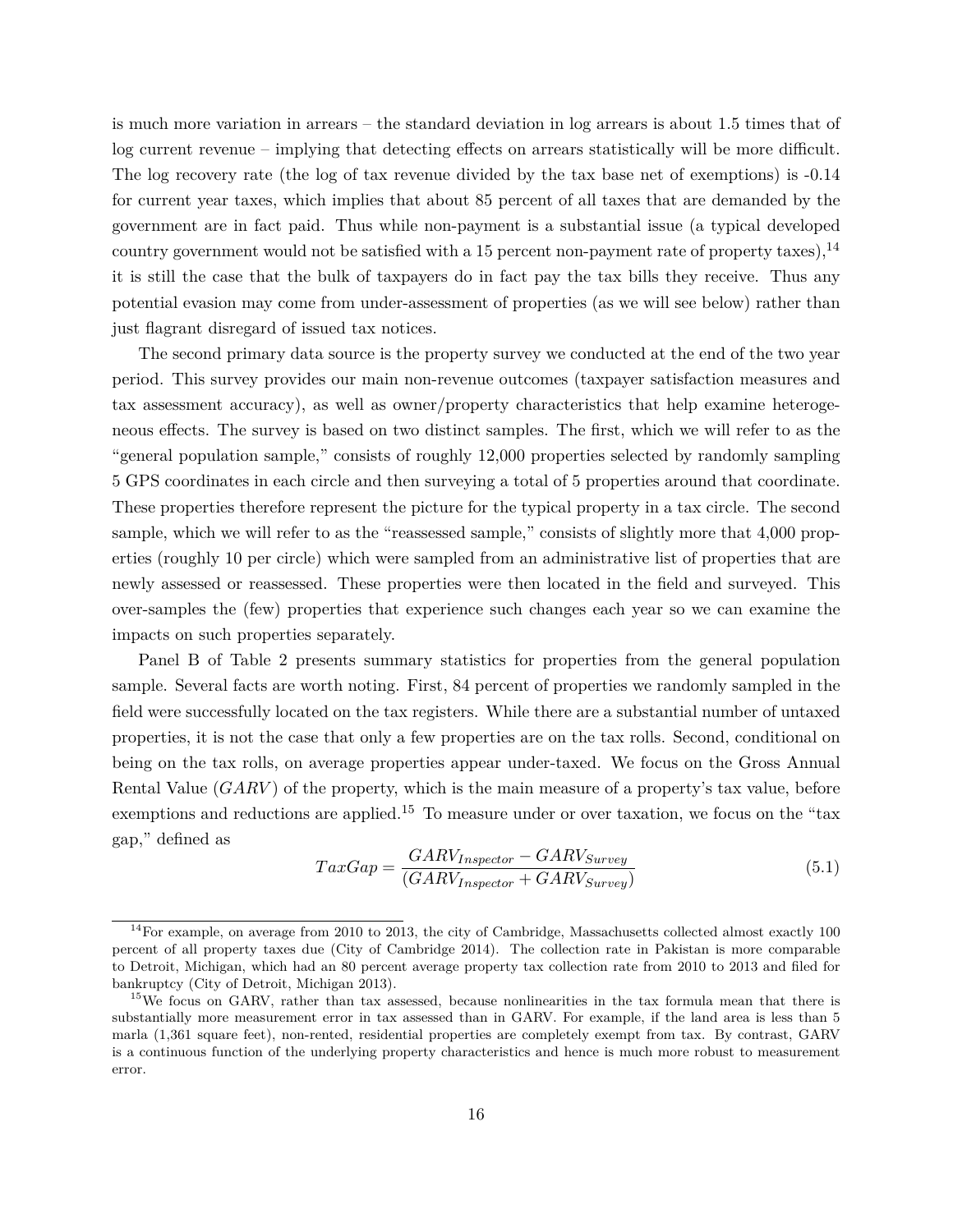This captures the difference between what the inspector officially reported and what was obtained through our own survey. Our measure of inaccuracy is the absolute value of the tax gap. On average, inaccuracy is 0.34, indicating substantial disagreement between the two measures. The tax gap has a mean value of  $-0.10$ , suggesting that under-taxation is prevalent in our population.<sup>16</sup>

Corruption also appears to be prevalent. On average, respondents report that annual bribes paid for a property similar to theirs are around Rs. 2,000 (US \$20) – about half of the amount they report paying in property taxes. Bribes are frequent – when asked how many times a typical property owner would need to bribe the property tax department, the mean is 0.76 bribes paid per year. On the other hand, respondents are not wildly unsatisfied with service from the tax department – on a 0-1 scale, the average response is 0.53 for quality of service and 0.55 for satisfaction.<sup>17</sup> Of course, this could be consistent with corruption: a respondent might be "satisfied" if he was able to reduce his official tax liability by paying a bribe.

In addition to these two primary sources of data, in some of the appendix tables we also make use of a short phone-based survey of inspectors where we gathered basic information about the self-reported effort and perceived supervisory support and pressure felt by the tax inspectors.

#### **5.2 Empirical Methodology**

Since we are evaluating a randomized experiment, the empirical methodology is straightforward. We estimate 2SLS regressions, where the endogenous variable is the treatment status at any point in time and the instruments are the results of the lottery.<sup>18</sup> Our primary specification for assessing circle-level outcomes using the administrative data is

$$
\ln Y_{cst} = \alpha_s + \beta Treatment_{cst} + \gamma \ln Y_{cs0} + \epsilon_{cst} \tag{5.2}
$$

where  $Y_{cst}$  is the outcome of interest for circle *c* in stratum *s* at time *t*, and *Treatment<sub>cst</sub>* is a continuous variable that takes values from 0 to 1 that represents the fraction of treated circle staff present in circle *c* in the last quarter of the given fiscal year. *Ycs*<sup>0</sup> is the value of the outcome variable at baseline (i.e. in the fiscal year prior to randomization). *T reatment* is instrumented by a binary variable that represents the circle's randomization status into any one of the three

 $^{16}$ Given the way it is normalized, an average Tax Gap of -0.10 means that, on average, the inspector's assessment is 19% less than the survey's estimate.

 $17$ One might be concerned that the quality and satisfaction variables are simply picking up noise. However, Panel A of Appendix Table 12 shows that the satisfaction and quality measures are internally consistent: that is, households who report higher satisfaction report higher quality of service, and households that report higher quality report lower bribes, and so on. More importantly, households in a circle tend to agree with each other. Panel B of Appendix Table 12 regresses these measures on what other respondents in the same circle report: people report high satisfaction when others in their neighborhood report high satisfaction, report high bribes when others report high bribes, and so on.

<sup>&</sup>lt;sup>18</sup>The reason the treatment status is not exactly equal to the lottery results is that a small number of circles (8 out of 482) did not consent to participate, and because some circle staff lost eligibility to continue in the scheme after they were transferred out to another circle.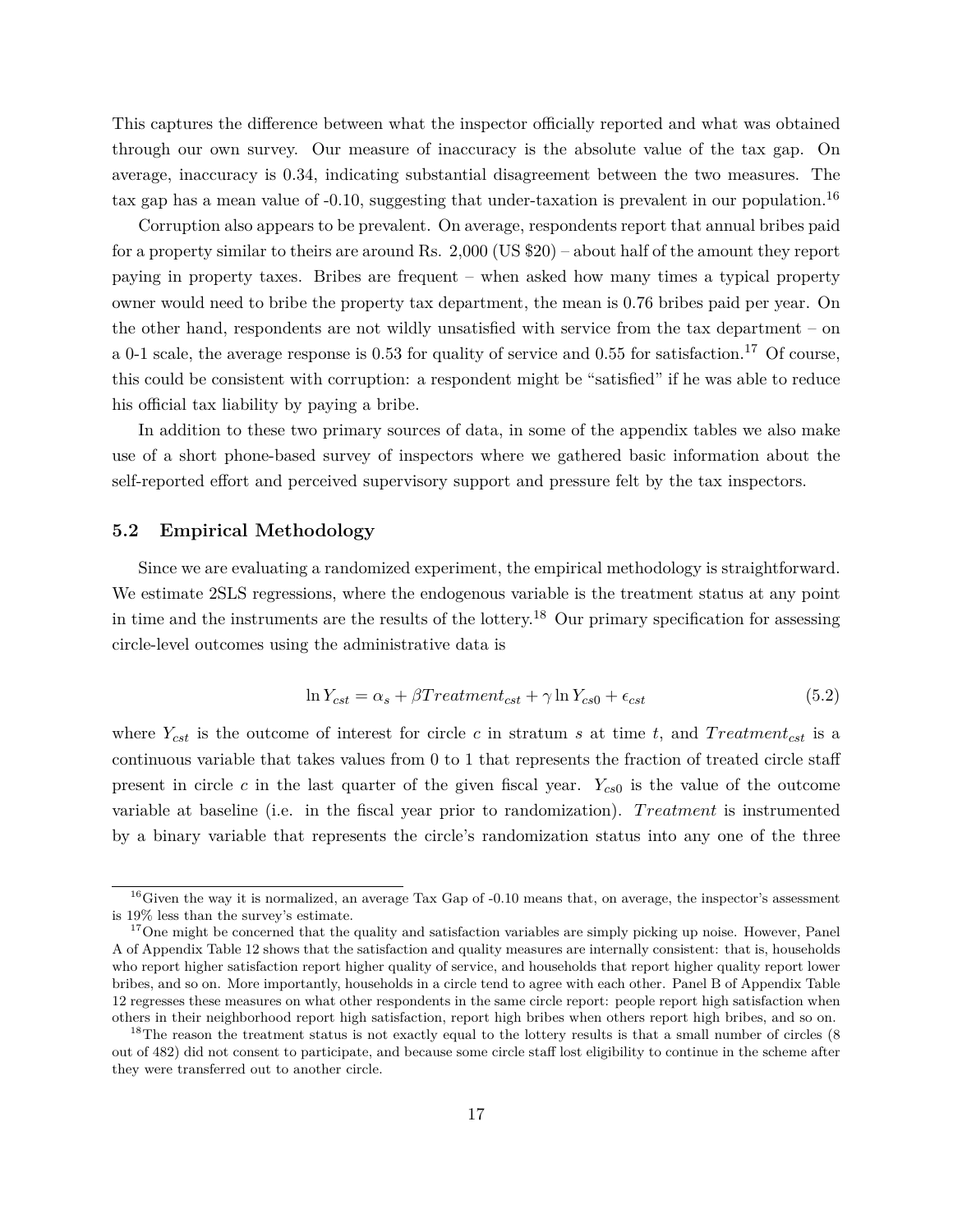incentive schemes.<sup>19</sup> We include stratum fixed effects  $(\alpha_s)$  given the lottery was stratified by these strata. All regressions based on administrative data are run using circle boundaries that existed at the time of randomization. We report robust standard errors clustered at the level of the robust partition of circles, i.e. the maximum set of circles that have been involved together in a set of splits and merges since randomization.

To estimate the impact of the separate sub-treatments, we estimate the analogous regression separately by treatment:<sup>20</sup>

$$
\ln Y_{cst} = \alpha_s + \beta_1 Revenue_{cst} + \beta_2 RevenuePlus_{cst} + \beta_3 FlexibleBonus_{cst} + \gamma \ln Y_{cso} + \epsilon_{cst} \quad (5.3)
$$

For survey-based outcomes, we run regressions at the property level. When examining the general population sample, we run regressions of the form:

$$
Y_{ics} = \alpha_s + \beta Treatment_{cs} + \epsilon_{ics} \tag{5.4}
$$

where *i* is an individual property. As above, we instrument for *T reatment* with the randomization results.<sup>21</sup> We include stratum fixed effects and cluster standard errors at the circle level. When available, we include controls for baseline level outcome variables.<sup>22</sup>

For regressions where we are interested in the difference between reassessed and new properties and regular properties, we include both the general sample and the reassessed sample (which includes newly assessed properties and those whose valuations changed), and then estimate :

<sup>19</sup>Reduced-form versions of the main table can be found as Appendix Tables 3-G1 and 4-G1. Note also that the information-only scheme is not included as a treatment, but is instead included as part of the control group to maximize statistical power. Appendix Tables 3-I through 7-I re-estimate the tables in the paper where, instead, the information treatment is separated out, so performance pay treatments are compared only to pure controls, with qualitatively similar results.

<sup>&</sup>lt;sup>20</sup>In such regressions, in addition to reporting  $\beta_1$ ,  $\beta_2$ , and  $\beta_3$ , we report several other statistics to guide the analysis. In particular, we report the p-values for a test of the joint statistical significance of the incentive schemes (i.e. a test of the null that  $\beta_1 = \beta_2 = \beta_3 = 0$ ) and a test that the three schemes are identical (i.e. a test of the null that  $\beta_1 = \beta_2 = \beta_3$ ). We also report p-values from a test of whether the schemes that dealt with multi-tasking are identical to those that did not (i.e. a test of the null that  $\beta_1 = \frac{\beta_2 + \beta_3}{2}$ ), and from a test of whether the scheme that used subjective information from the department is identical to the formulaic schemes (i.e. a test of the null that  $\beta_3 = \frac{\beta_1 + \beta_2}{2}$ .

 $21$ Regressions based on survey data are run using circles boundaries when the sample of properties was drawn, which happened in the middle of the second fiscal year of the study.

 $^{22}$ Our sampling strategy was to randomly draw 5 initial GPS coordinates from within the boundary of a tax circle. We then survey the property closest to that point and then following a left-hand rule (or if that is not possible, a right hand one) survey an additional four properties. A potential concern is that we may be oversampling larger properties since a randomly chosen GPS point is more likely to fall inside a larger property. While this may be true for the first sampled point, we have confirmed that it is not true of subsequent properties i.e. there is very little correlation between the land area of the first property (chosen by GPS point) and the subsequent properties (chosen by moving to the left). As a robustness exercise we therefore redo our estimates after dropping the first sampled point and using only the remaining points, and find that our results are qualitatively similar. See Appendix Tables 8-L and 6-L.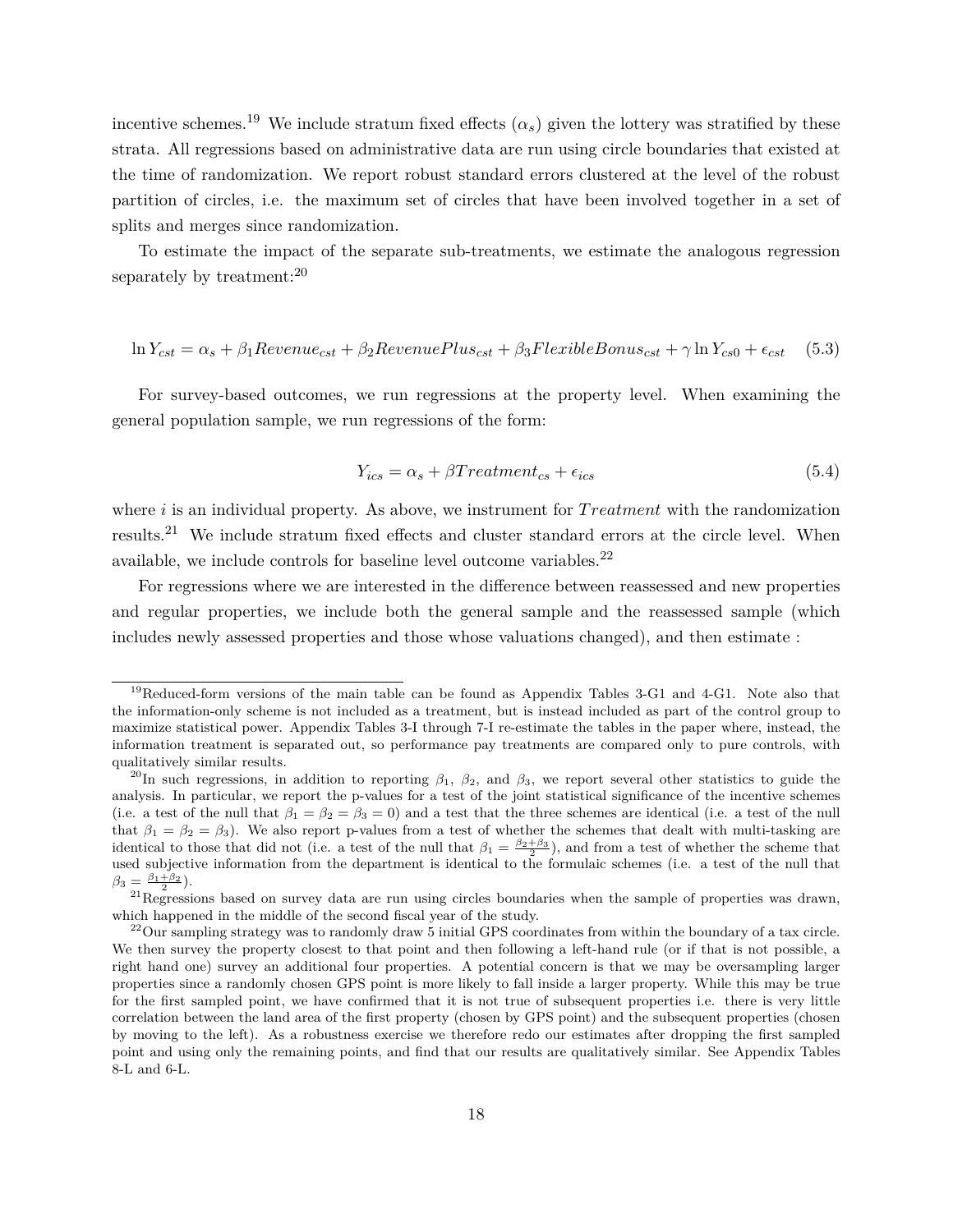$$
Y_{ics} = \alpha_c + \beta_1 Treatment_c * ReAssessed_{ic} + \beta_2 ReAssessed_{ic} + \epsilon_{ic}
$$
\n(5.5)

where *ReAssessed* is a dummy that is 1 if a property was sampled from the list of properties whose valuation was changed (we do not distinguish in this regression between properties whose tax valuation was changed and newly assessed properties; both are captured by *ReAssessed*). Note that unlike equation (5.4), we now include circle fixed effects  $(\alpha_c)$  to capture fixed differences among circles between properties. We examine the analogue of equation (5.3) when we examine sub-treatments.

In interpreting equation (5.5), it is important to note that which properties are reassessed is potentially an outcome of the treatment. As such, the coefficient  $\beta_1$  includes two margins of treatment effects – an extensive margin effect (i.e. the type/number of properties revalued can be impacted) and an intensive margin effect (a given reassessed property may now be dealt with differently). For example, if  $Y_{ics}$  is the amount of bribes paid, the coefficient  $\beta_1$  in equation (5.5) shows how the difference in bribes paid between reassessed and non-reassessed properties changes in treatment versus control circles. As outlined in the conceptual framework, this net effect  $\beta_1$ will include both margins (i.e. (i) the average bribe amount changes as the set/type of people who collude changes and (ii) conditional on collusion, the bribe amount changes). To shed some light on these effects, in Section 6.2.1 we will also examine how the composition of those in the reassessed sample changes by estimating equation (5.5) on fixed characteristics of reassessed properties.

# **6 Results**

In Section 6.1, we examine the impacts of the performance pay schemes on the key revenue and non-revenue outcomes of interest. Section 6.2 then probes the mechanisms through which changes in tax base occur in light of the model in Section 3. While we focus on the pay-for-performance aspect of the schemes, (i.e., price effects), Section 6.3 considers a variety of alternative explanations for the results, such as perceptions of additional monitoring, income effects, and interactions with supervisors. Section 6.4 concludes with a discussion of cost-effectiveness.

#### **6.1 Main impacts**

#### **6.1.1 Impacts on Revenue Outcomes**

Table 3 considers the impact of the performance pay schemes on (log) revenue at the end of each of the two years of the study. We first consider the impact on total revenue (columns 1 and 4). The remaining columns break this down into revenue derived from current year taxes and revenue from arrears. Current year revenue is about 5 times larger than arrears revenue. Arrears revenue is also substantially more variable over time, which is why the standard errors are larger. Panel A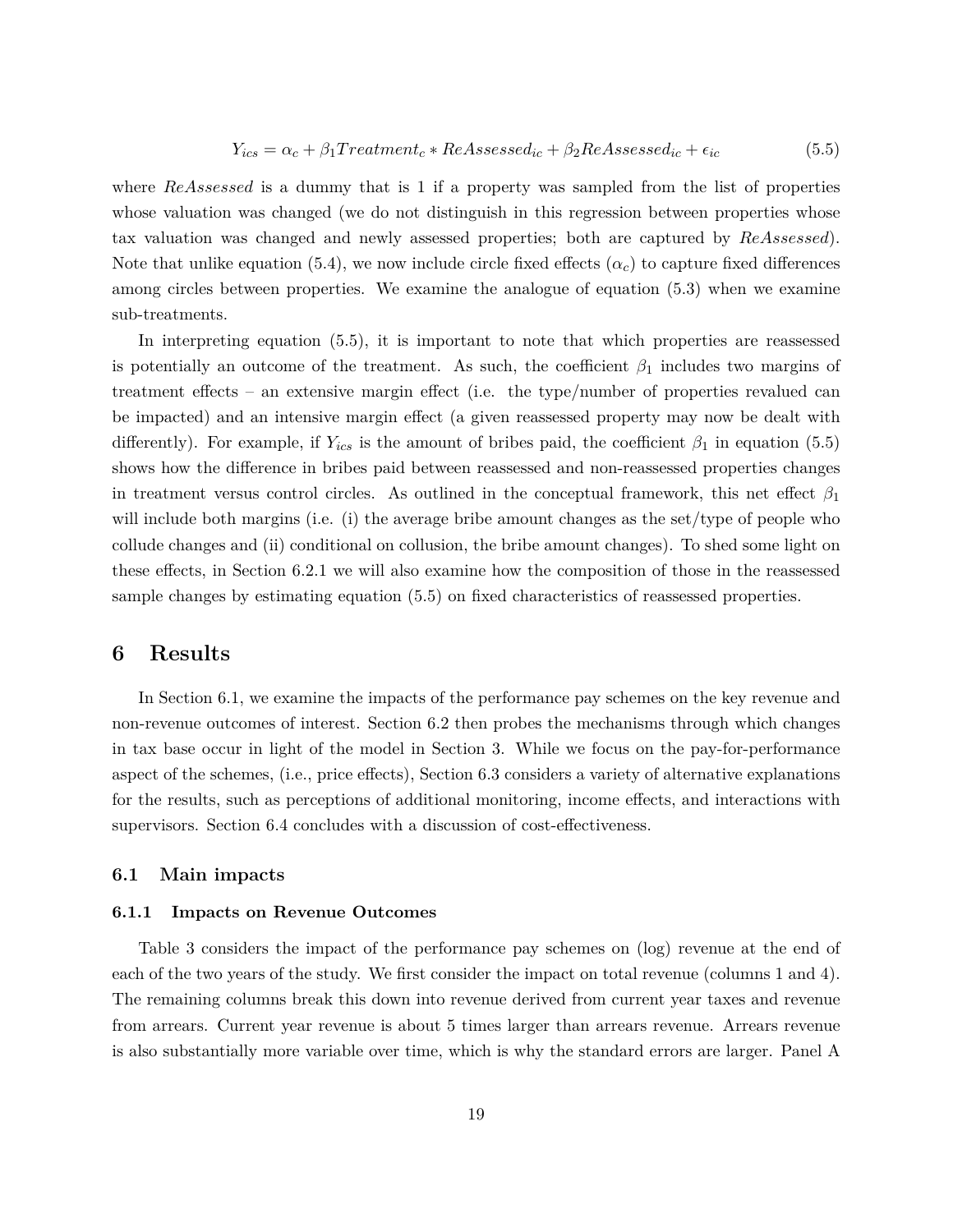reports the impact where we pool all three performance pay schemes and Panel B shows the impact for the schemes separately.

We find substantial impacts of performance pay on total revenue collected. Panel A, column 1 shows that compared to controls, revenue increased by 9.1 log points in treatment circles in the first year, and column 4 shows an increase of 9.4 log points in the second year. To interpret the magnitude, note that, on average, control circles experienced an increase in total revenue of about 25 log points between the baseline year and the end of the second year. Exponentiating, this implies that control circles grew by about 28% over the 2 years, and treatment circles grew by about 41%. Incentives thus led to a 13 percentage point increase in the growth rate, or a 46 percent higher rate of growth, over the 2 years of the experiment.

Examining the effects separately by current and arrears revenue, we find that the impact on current year revenue collection is 7.3 log points in Year 1 and 9.1 log points in Year 2. In contrast, there is a 15.2 log point increase in arrears revenue in Year 1, which falls to 11.3 log points (and is no longer statistically significant) in Year 2. Although these changes over the years are not statistically distinguishable, the point estimates suggest that inspectors, who exhausted much of the available pools of easily collectable arrears in the first year, switched their focus to increasing current year collection in the second year.

Separating the results by the three compensation schemes (Panel B), we see that, as one might expect, schemes that directly reward on revenue collection have a larger impact on revenue collected. Looking at current year revenue (where we have much more precise estimates for the aforementioned reasons), Column 5 shows that by the end of Year 2, Revenue circles collected 15.2 log points more revenue than control circles, compared to a 8.1 log point increase in Revenue Plus circles and a 3.5 log point increase in Flexible Bonus circles. We can reject equality of these coefficients at the 10% level. When we test for equality between Revenue and an average of the multitasking schemes we are also able to reject equality (p-value  $< 0.05$ ). The magnitudes for the Revenue scheme are large: compared to the 39 percent average growth in current year revenue in control areas, revenue in Revenue circles grew by 62 percent. This implies that Revenue circles had a 58 percent (23 percentage point) higher growth rate in current revenue over 2 years than controls. The impact on total revenue collection–including arrears–was substantial as well: Revenue circles had 62 percent higher growth in than controls.

Our results show that performance pay schemes did lead to large increases in revenue, with schemes that rewarded more on revenue collected seeing even larger increases. While our data verification checks gives us confidence that these schemes did in fact bring in real money, one potential concern is that these impacts might be due to temporary (and unreasonable) pressures put on taxpayers that could ultimately be undone through appeals (see e.g. Das-Gupta and Mookherjee 1998). To investigate this we randomly sampled 22 circles, one incentive and one control in each of the 11 divisions, at the end of the second year of the experiment, and investigated all appeals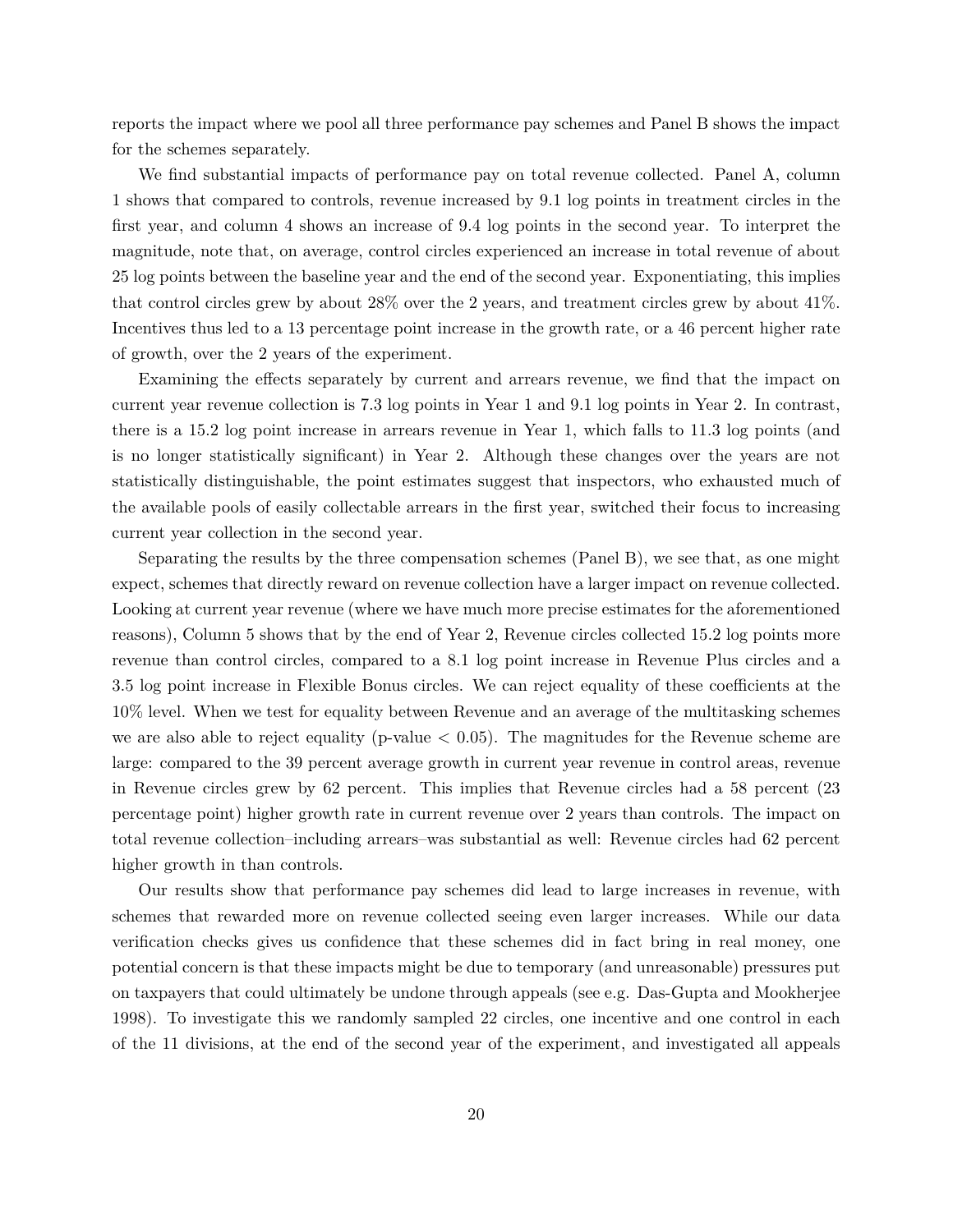that had been filed to date since the start of the experiment. We find that appeals are much too small (at most 1.5 percent of annual total revenues) to substantially change the results here, and find no economically meaningful or statistically significant differences in appeals rates or amounts between treatment and control areas.

#### **6.1.2 Impacts on Non-Revenue Outcomes**

To the extent that high powered incentives lead to excessive pressure to collect taxes and/or over-taxation/extortion, one may be concerned that the performance pay schemes – especially the Revenue scheme – could adversely impact taxpayer satisfaction and assessment accuracy. Table 4 investigates these issues, and shows little evidence for such effects.

We examine the impact on measures of taxpayer satisfaction and accuracy of tax assessment using property-level survey data. Columns 1 and 2 in Table 4 examine the two measures of taxpayer satisfaction in which we asked the respondent how they rated the "quality of service" of the tax department and how "satisfied" they were with their service. These are the exact measures which were incentivized in the Revenue Plus scheme, so it is instructive to examine not just whether they worsen in the incentive treatments in general, but whether the Revenue Plus scheme, and perhaps the Flexible Bonus scheme, mitigates this effect.

Panel A shows no statistically or economically meaningful treatment effect for either measure. In particular, on a 0-1 scale, the point estimates are  $-0.006$  for quality of service and  $-0.011$  for satisfaction, and we can reject a change in either measure of about 0.04 or larger.

Panel B examines the impacts separately for each scheme and finds the estimates for the Flexible Bonus are negative (-0.060 and -0.053 for quality and satisfaction, respectively), whereas the point estimates for Revenue Plus are positive (0.040 and 0.029, respectively). Although the results for each scheme are generally not statistically significant, one can reject the null hypothesis of equality of the three schemes, or the null that that the Flexible Bonus scheme is equal to the other schemes. The estimates suggest that the Revenue Plus treatment, which explicitly incentivized quality and satisfaction, may have in fact led to higher levels of both compared to the Revenue and Flexible Bonus incentive schemes, though the magnitude of this impact is relatively small. The Flexible Bonus not only had the lowest performance in terms of revenue raised for the government, but also had worse outcomes on these other dimensions as well.

The zero average results on quality and satisfaction are quite robust. In particular, we show in Appendix Table 4-G2 that the results are qualitatively unchanged if we use ordered probit models instead of the linearized variable with OLS or control for observable property characteristics (area, usage etc.).

In addition to these satisfaction measures, we examined other metrics that may reflect general attitudes towards the government, such as quality and satisfaction with other departments and stated preference for the incumbent party (based on self-reported voting behavior). These are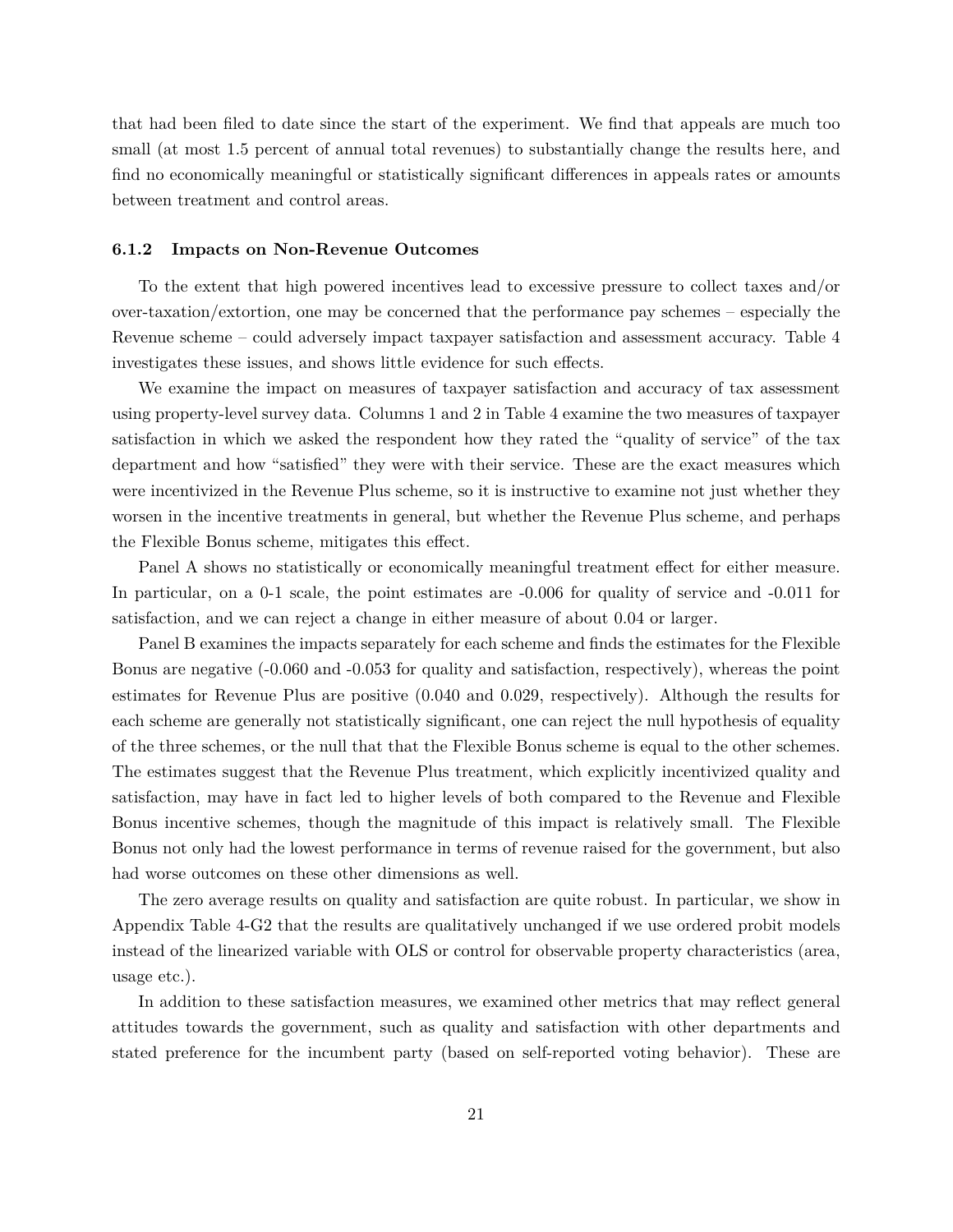shown in Appendix Table 13. In general, none of these metrics show meaningful differences between treatment and control. The only notable difference is that the pattern that Revenue Plus areas show higher satisfaction and quality of service appears generalized to other departments beyond just tax, suggesting that there may be positive spillovers, which is consistent with citizens attributing a positive interaction in one government service to other related services.

Columns 3 and 4 in Table 4 examine the second main non-revenue dimension, the inaccuracy of tax assessment of the property. The results show no changes in inaccuracy or the tax gap overall (Panel A). When we explore the sub-treatments (Panel B), we do get some indication that Revenue Plus may have increased overall inaccuracy, although this does not seem to have an impact on the tax gap, which suggests that it may have raised both under- and over-taxation for the full sample of properties. It is important to note, however, that this is the average effect for all properties. One potential reason we may not detect changes in this metric is that the number of properties affected may be small; we explore this in more detail when we focus on reassessed properties in Section 6.2.2 below.

On net, there are two key conclusions from the results thus far. First, compared to control circles, we find that the incentives overall have a substantial, positive effect on revenue, with little detectable downside in terms of taxpayer satisfaction and the accuracy of tax perceptions for the typical property. Second, performance pay schemes with clearly defined objective criteria and with fixed proportional incentives tend to do better than more subjective, potentially uncertain, and multidimensional schemes. Comparing the Revenue and Revenue Plus scheme, we find that by year two the Revenue scheme had increased revenue by about 13 log points, whereas the Revenue Plus scheme increased current revenue by only about 9 log points; on the other hand, customer satisfaction appears slightly higher in the Revenue Plus scheme. The Flexible Bonus scheme did worse than either Revenue or Revenue Plus on all dimensions measured here. This provides suggestive evidence against subjective, potentially uncertain, and more multidimensional assessments and in favor of clearer, predictable, formula-based assessments that consider fewer metrics. This may be especially so in contexts where there may be concerns about credibility and how the more complex, subjective, and flexible assessments may be applied (see Baker et al. 1994, Prendergast and Topel 1996, Prendergast 1999, MacLeod 2003 for related theoretical work on subjective bonuses).

#### **6.2 Changes in Tax Assessments and Rent Sharing**

The model in Section 3 illustrates how taxpayers and tax collectors may collude to not pay taxes. The model shows how performance pay can make collusion harder and lead to higher tax collection and a switch from the collusive (high bribe, low tax) equilibrium to a non-collusive (low bribe, high tax) one, which could explain the increase in tax revenues. But the model also suggests that other taxpayers, who remain in the collusive equilibrium, would instead have to pay higher bribes to compensate tax inspectors for their foregone incentive pay. This section explores these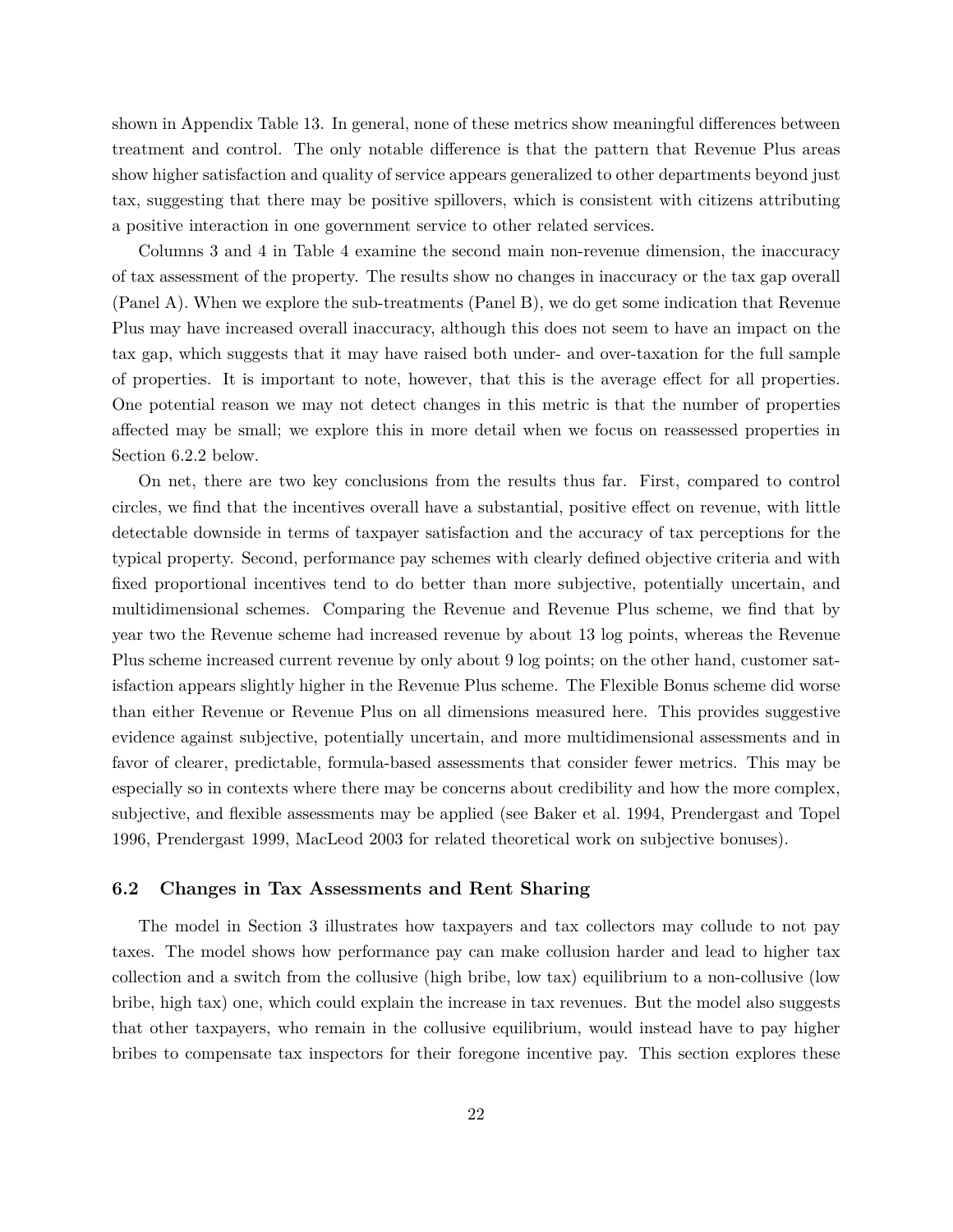issues in more detail.

#### **6.2.1 How many properties have valuation changed?**

If bargaining breaks down, the theory suggests this should result in a change in the official tax valuation recorded by the government,  $\tau$ . To explore changes in  $\tau$  in the data, we examine impact on the number and composition of properties whose official tax valuation was changed. We refer to these properties as "reassessed," which includes both properties added to the official tax rolls for the first time as well as previously taxed properties whose tax valuation is updated.

Table 5 shows the total number of reassessed properties, broken down by properties reported as assessed for the first time and those who had previously been on the tax rolls but whose valuation was updated. We obtained these data directly from the underlying tax registers. We control for the number of new and reassessed properties added in the baseline year (i.e. FY10-11) to capture heterogeneity across circles in their underlying rate of change of properties.<sup>23</sup>

The results show a substantial increase in the number of properties whose valuations were changed in response to the treatment. On average (over the two year treatment period), there are 83 more properties per circle with new or updated valuations in treatment tax circles compared to controls, about an 86% increase over the control group. Most of this increase comes from properties that are newly reported. Column 2 shows that treatment circles add about 74 more newly valued properties to the tax rolls than controls (202% increase over the control group), while an additional 9 properties see their valuations updated. Note, however, that most of these properties are not actually new – 53 percent of these newly assessed properties were built before 2011 and a third constructed prior to 2006 (i.e. more than 5 years prior to the start of our experiment). In our field visits accompanying tax collectors, it was clear that they made visits to their tax circles frequently and were aware of where properties were located and their status (around two thirds of the supposedly new properties were within 500 meters of a property that reported having been visited by the tax collector). It therefore seems more likely that the tax inspector was aware of these properties and they were strategically added to the rolls once performance pay incentives were introduced.

While these numbers document a substantial increase in activity in treatment circles compared to control circles in percentage terms, it is worth noting that the absolute numbers are still relatively small compared to the total number of properties in the circle: 74 new properties represents about 3 percent of the average number of taxable properties in the circle.<sup>24</sup> Nevertheless, as we explain below, these changing tax valuations are sufficient to explain essentially all of the change in

 $23$ Note that since obtaining this data required a separate, detailed count of a different set of administrative records, we have this data only for a randomly-sampled set (approximately 50 percent) of circles.

<sup>&</sup>lt;sup>24</sup>Note that these reassessments are not necessarily exhausting a fixed supply of new or modified properties. Our property survey indicates that 1-2% of properties are built new each year, and an additional 2% have been either renovated or changed use in the past year, and since these properties tend to be larger and more valuable than the average property, there is substantial scope for additional ongoing increases in revenue collection.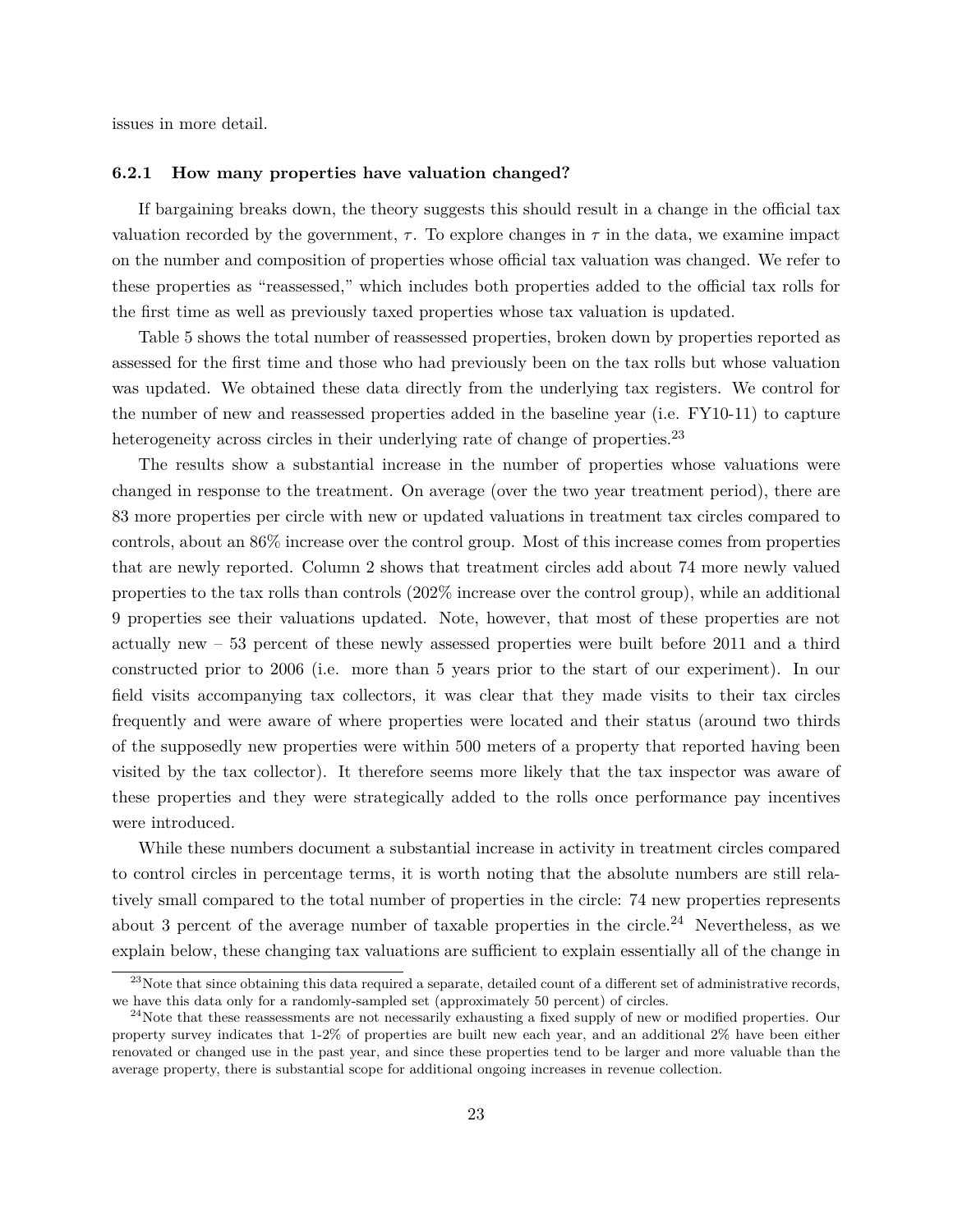revenue collected from the experiment. Increases in tax revenue can come through several margins: increasing the tax base by adding new properties to the tax rolls or updating their valuations, reducing exemptions granted to move tax bills closer to the gross tax base, or increasing the recovery rate of issued tax bills. Using the administrative data, we can decompose the increases in tax revenue into these three components. Doing so reveals that the vast majority of the increase in tax revenue is attributable to an increase in the tax base (see Appendix D), which is the type of reassessment documented in this section.

#### **6.2.2 Changes in Collusion?**

The model of collusion in Section 3 suggests that the treatment effects on taxes and bribes paid should be heterogeneous among properties. For properties that switch from collusive to noncollusive equilibrium, we would expect to see an increase in taxes paid and a reduction in bribes. For properties that remain in the collusive equilibrium, we have more ambiguous predictions: the sum of bribes plus taxes paid should go up, but whether this comes from an increase in bribes, taxes, or some combination is less theoretically clear.<sup>25</sup> For properties that were in the non-collusive equilibrium before, and remain there, we would expect no changes.

To investigate these effects, in Table 6, Panel A we first estimate equation (5.4) in Section 5 on the general population of properties to capture how *typical properties* in treatment areas differ on tax and bribe payments compared to equivalent properties in control areas. For the typical property, we find that tax payments are essentially unchanged (column 1). Note, though, that since the change in official revenues observed in the administrative data comes from a very small number of properties (as shown above), we would not necessarily detect it by looking across all properties, and indeed, we cannot reject the null of an average increase in taxes paid of the magnitude found in the administrative data.

In our model of collusive corruption, a low reassessment rate is consistent with many properties rebargaining bribes as a result of the incentive treatment. Indeed, columns 2 and 3 show that bribe rates - measured as the typical amount a property owner would pay in unofficial payments to the tax department over the course of the year for a similar property - increase substantially, by Rs. 594 (US \$6, or about 32 percent higher compared to the average control area property).<sup>26</sup> The frequency of bribe payments also increases substantially. The one metric of corruption that does not change is the overall perception of corruption in the tax department.<sup>27</sup>

 $^{25}$ Note that in the simple linear framework in Section 3, bribes unambiguously increase for properties that remain in the collusive equilibrium, but in the extension in Appendix A.1 with convex costs, the prediction on bribes becomes ambiguous.

 $26$ Note that the increase in average bribe payments comes entirely from the intensive margin, as we would expect from a shift in the collusive equilibrium. See Appendix Table 15 for more details.

 $27$ Note that we experimented in a pilot survey with asking directly whether the respondent had paid bribes. We experienced low response rates to this question, and found that respondents were much more forthcoming when we asked the question indirectly, i.e. what the going bribe rate was for a property that was "similar" to theirs. Note that this phrasing does not necessarily yield a precise average bribe paid, since respondents may answer the question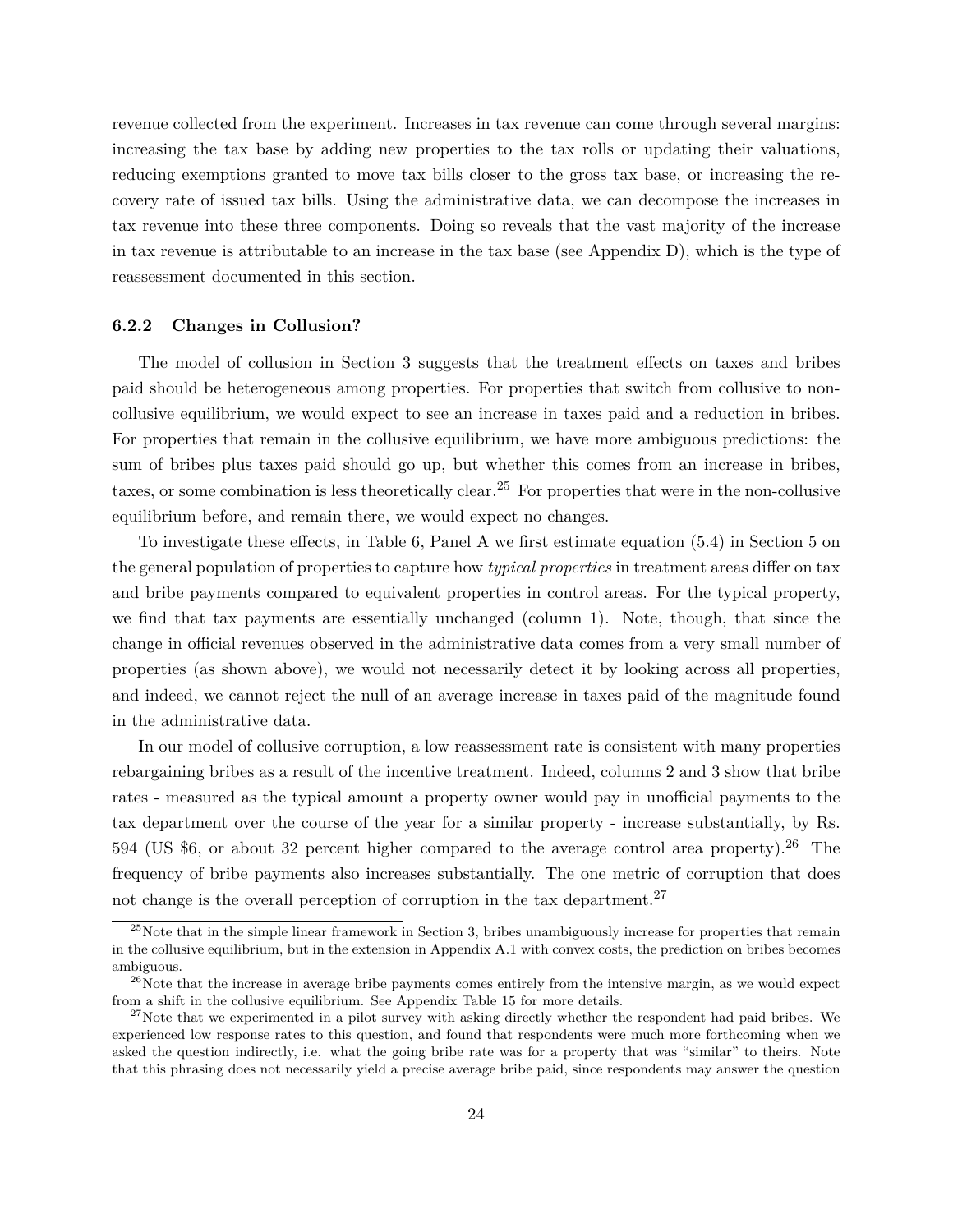Given limited statistical power in being able to detect the increase in overall taxes paid in treatment circles due to the low frequency of reassessed properties, we now turn to specifically focusing our analysis on these reassessed properties. In Panel B of Table 6, we estimate equation (5.5), which examines the differential impact between typical properties and reassessed properties (i.e. those whose tax bill changed, who may be disproportionately those that switch from one equilibrium to another). The coefficient  $\beta_2$  from equation (5.5), i.e. the coefficient on *ReAssessed*, captures how properties that are reassessed (or newly entered on the tax rolls) differ from the general population of properties in control circles, and  $\beta_1$ , the coefficient on *Reassessed* \* *Treatment*, captures any additional difference in treatment circles (the treatment dummy is absorbed by the circle fixed effect).

There are several key results. First, compared with non-reassessed properties, properties in control circles whose valuations were changed pay substantially higher taxes – Rs. 2,763, or about 70 percent higher than the control group mean for random properties. This is even more true in treatment areas, where reassessed properties pay an additional Rs. 1,884 more than non-reassessed properties. The results here are consistent with the treatment effect on revenue we see in the administrative data.<sup>28</sup> On the other hand, the increase seen in bribes in treatment areas is not seen for reassessed properties, that is, the coefficient on *ReAssessed* ∗ *T reatment* is negative, and completely offsets the treatment effect for bribes on random properties shown in Panel A.<sup>29</sup>

Thus these results show, as suggested in the model, that performance pay for tax collectors leads to heterogeneous effects: increases in bribes for the majority of properties, but no increases in bribes with substantial increases in tax revenue for a small number of properties that switch from collusion to non-collusion. While bribes do not fall to zero for re-assessed properties, as would be

*E*[*T axP ayment*] = *E*[*T axP ayment*|*Reassessed*]*P*(*Reassessed*)+*E*[*T axP ayment*|*NonReassessed*]*P*(*NonReassessed*)

Based on our estimates here and data on reassessment rates (9% of taxable properties were reassessed in the cumulative two year treatment period in control circles, and for simplicity we treat our general population sample as composed only of non-reassessed properties), this average in control areas is

 $(0.09)(3928 + 2763) + (0.91)(3928) = 4177$ 

This gives an average tax per property of Rs. 4,177 in control areas. Using our treatment effect estimates (i.e. increases in the number of reassessed properties and the greater payments received from such properties), the analogous average tax in treatment circles is given by

 $(0.128)(3928 + 2763 + 1884) + (0.872)(3928) = 4523$ 

either conditional or unconditional on paying a bribe and the wording of the question is not precise enough to reliably distinguish between the two. Since the frequency of bribes paid also goes up, however, this implies that even though we may not be able to estimate the precise magnitude, average bribe payments do in general increase.

<sup>&</sup>lt;sup>28</sup>To see this, note that average tax in a circle is a weighted average of tax paid by reassessed and non-reassessed properties, i.e.

An increase in the average tax per property from Rs. 4,177 to Rs. 4,523 represents a 8.3% increase in tax collection, which is quite close to the observed effect from our administrative data of about 9% (9.3 log points).

 $^{29}$ Appendix Table 6-H repeats analysis of Table 6 broken down by the three subtreatments. The results do not show substantial differences in these dimensions among the three subtreatments.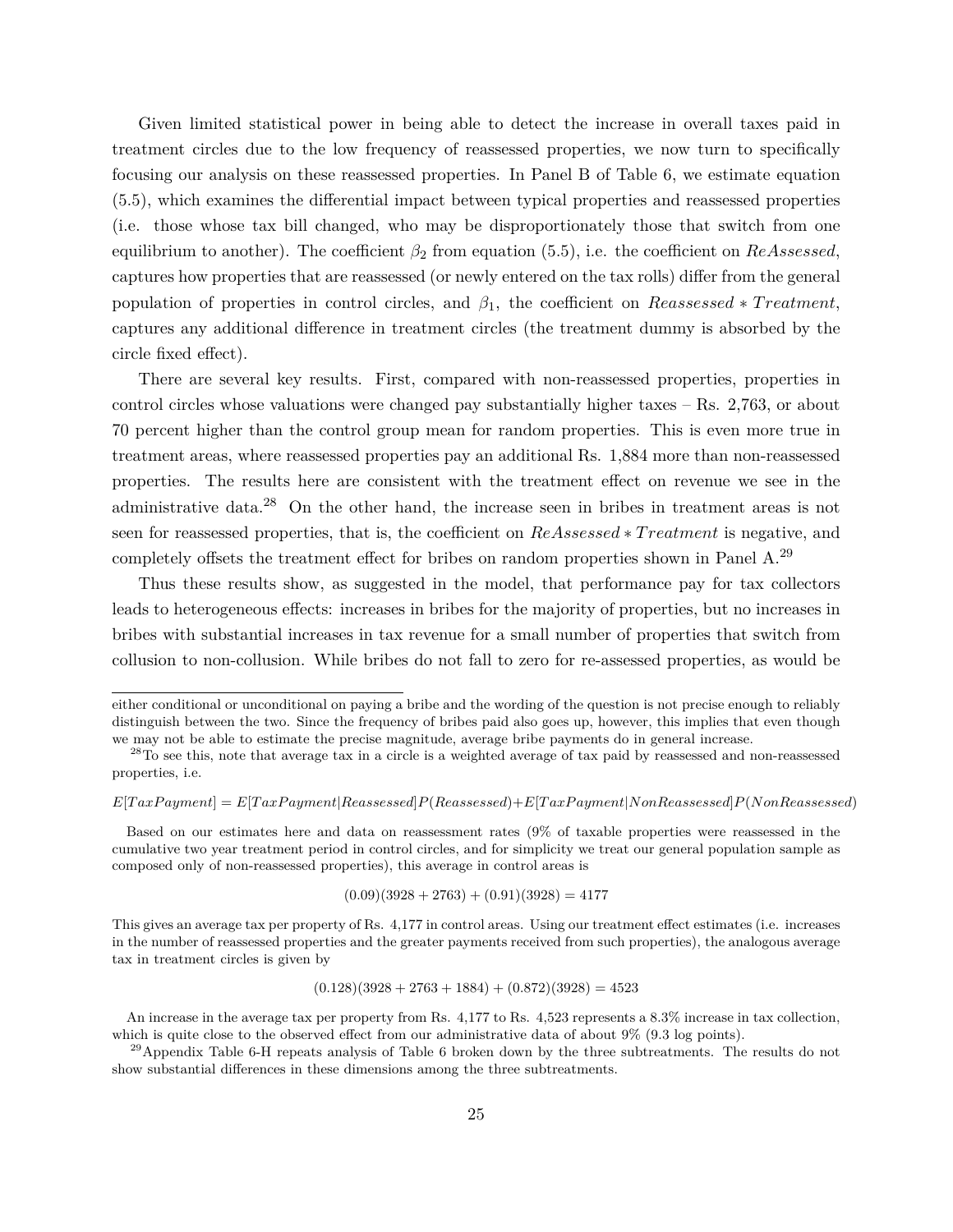predicted by the linear model if collusion were avoided entirely, the qualitative pattern from the model emerges. This also underscores that the increased revenue as a result of the performance pay schemes is due to a small number of properties moving from a collusive to a non-collusive equilibrium and the corresponding substantial increase in taxes paid by such properties.

Table 7 examines whether there is an analogous differential response on non-revenue outcomes, i.e. satisfaction, inaccuracy and the tax gap. The key results are for inaccuracy and the tax gap. Column 3 shows that reassessed properties are more accurately (i.e. less inaccurately) assessed compared to non-reassessed properties. That is, there is a closer match between the tax liability computed by our independent surveyors and that computed by the tax department. Moreover, column 4 shows that while the typical (i.e. randomly-selected) property in the control group is under-taxed, this is eliminated in reassessed properties (i.e. adding the coefficient of 0.122 on reassessment to the mean of -0.103 yields a net result of 0.019, which is not statistically significant from zero (p-value of 0.191)); i.e. reassessed properties are, on average, taxed at the amount our independent survey team would predict. While these effects are similar in both treatment and control areas, they confirm the view of reassessment as a bargaining breakdown: unlike typical randomly-selected properties, which in general are under-taxed, reassessed properties are assessed more accurately and are neither over- nor under-taxed on average.

Reassessed properties are not, broadly speaking, unsatisfied with the tax department. In fact, Table 7 shows that reassessed properties in general appear more satisfied with the tax department, and this is not different between treatment and control. One reason that there may be no change in satisfaction for these properties between treatment and control – even though they pay fewer bribes but much higher taxes in treatment areas – is that the theory predicts that those who are reassessed and switch between the collusive and non-collusive equilibrium in response to the treatment are those who are closest to being indifferent between the two regimes. The switch from collusive to non-collusive equilibrium may therefore represent a second-order utility change for these property owners, even though it yields a first-order change in revenue for the government.

All told, the results here paint a picture consistent with the theoretical framework: in pay for performance regimes, most properties pay no more taxes but do pay somewhat higher bribes; but, some properties switch from the collusive to non-collusive equilibrium. Those properties that are reassessed do not experience the increase in bribes, but instead pay substantially higher taxes, are assessed more accurately, and are no longer under-assessed relative to what our independent survey reveals.

#### **6.2.3 Who gets reassessed?**

If these reassessments represent bargaining breakdowns, an interesting question is which propertytax inspector pairs are affected. In the model, equation (3.5) shows that the increase in taxes comes from those properties on the margin of switching – i.e. those properties with taxpayer and tax col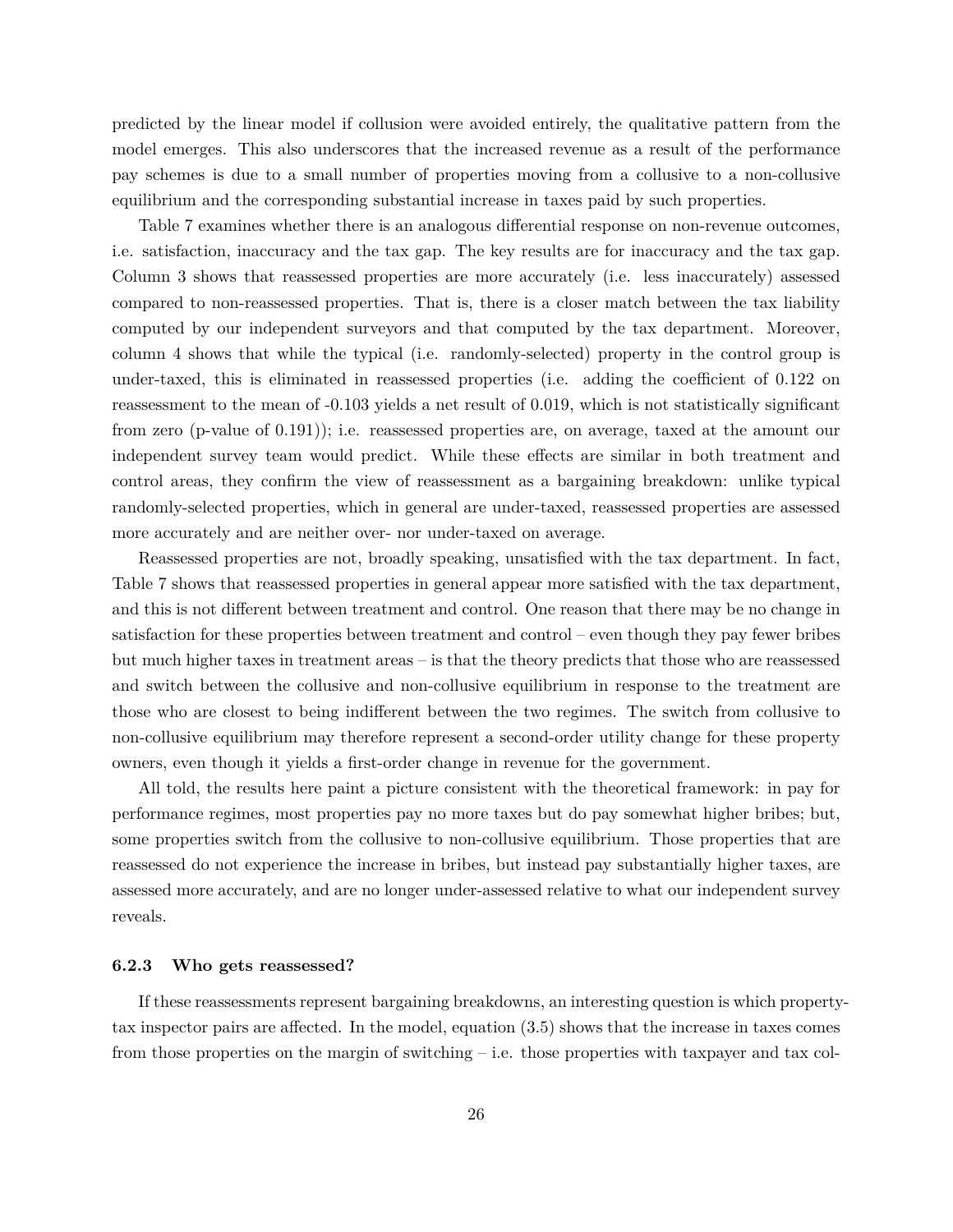lector values of the disutility of evasion parameters  $\alpha_i$  and  $\beta_i$  such that they are close to indifferent between the high bribe, low tax equilibrium and the low bribe, high tax equilibrium.

To examine who these marginal properties are in the data, we consider how reassessed properties differ from typical properties, and how this differs in treatment versus control areas. The results, estimated using equation (5.5), are presented in Table 8, where Panel A examines characteristics of the property and Panel B examines characteristics of the owner. Panel A shows that reassessed properties are generally those (in both treatment and control areas) that are subject to higher tax rates than typical property. For example, according to the data we obtain from our independent survey, they have a Gross Annual Rental Value (i.e. tax base, before exemptions are applied) that is 67% higher than the mean property in control areas. They also have more floors and are more likely to have been recently renovated, to belong to a more expensive tax bracket (tax category), to be commercial (which is taxed at a higher rate), and to be rented (which is also taxed at a higher rate).

Examining whether any of these margins change further in treatment circles, the point estimates suggest that, on net, reassessed properties in treatment areas have a GARV that is an additional *33*% larger (p-value of 0.21) than the average reassessed property in control areas. Therefore, reassessed properties in treatment areas have a 122% higher GARV than the typical property in control areas from the general population sample.<sup>30</sup> Incentivized staff also seem to focus more on commercial rented properties, which have the highest assessments per square foot of area. One interpretation is that commercial properties have a higher disutility from paying bribes (i.e. higher  $\alpha_i$ ) than residential properties and hence are more marginal.

Panel B considers differences in owner characteristics. One interesting finding is that those owners who report a close personal (family/friend) relationship with a politician are 1.3 percentage points (over a baseline value of 5.3% in control circles) less likely to be reassessed than typical properties. However, this effect is undone in treatment areas – so that while connected owners seem to enjoy an advantage in general, this no longer the case in treatment areas. We should caveat that this particular result be interpreted with caution, given that it is only one out of many coefficients examined. However, it is interesting that a similar pattern holds for education: educated owners are in general more likely to be reassessed, but this effect is undone in treatment areas. On net, the results in this section do paint a consistent picture: the performance incentives led inspectors to concentrate on a relatively small number of high-value properties.

<sup>&</sup>lt;sup>30</sup>Another way to look at this is to plot, non-parametrically, the relationship between the probability of being reassessed and tax density, which is the tax valuation per unit of covered area. Appendix Figure F.1 shows that high tax density properties appear more likely to be reassessed in treatment areas.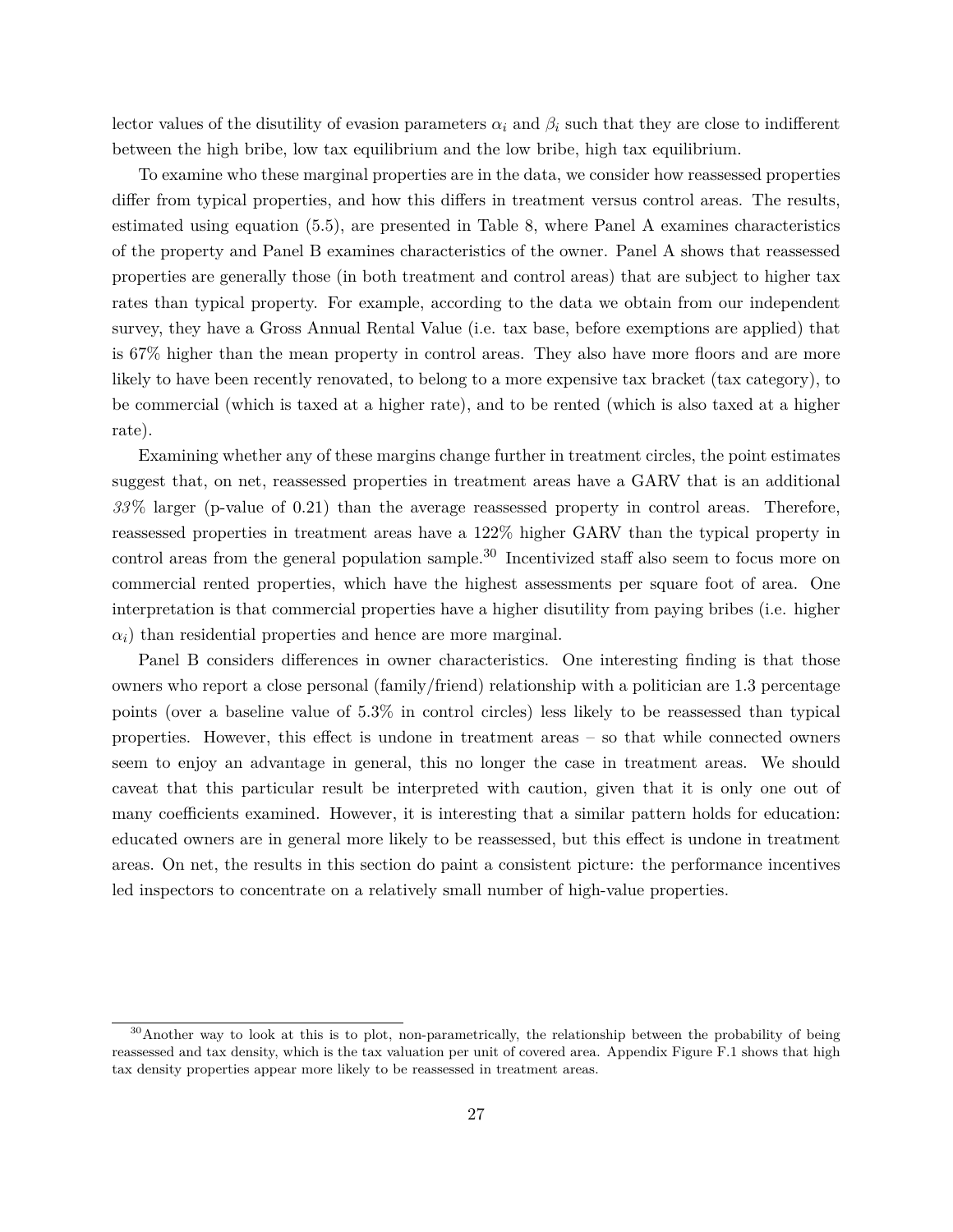#### **6.3 Alternative Channels**

#### **6.3.1 Changes in collusion vs. greater inspector search effort?**

We have interpreted our results so far in the context of changes in collusive behavior as a result of introducing performance pay. This is not meant to imply that changing effort on the part of tax staff might not play a role as well. Instead, we posit that we are unlikely to observe the above pattern of results without a change in collusion along the lines of our model. That is, although a tax collector may respond to treatment by working harder at uncovering the true tax liability of a taxpayer or in getting recovery against that liability (as in standard moral hazard models such as Hölmstrom 1979), these forces alone are not consistent with the results we find on bribes.

Furthermore, evidence from self-reported behavior by inspectors does not seem to indicate such effort was important: in Appendix Table 16 we find little observable change in effort (total hours spent working per day, etc.) reported by inspectors in treatment areas. The only result is that inspectors seem to be spending more time in the office and less in the field. While it is possible that time in the office is correlated with higher effort (e.g. filling out paperwork), it is not a priori what one would have expected in terms of effort, especially to the extent that the relevant margin was uncovering recent property changes. However, changes in collusion could quite plausibly imply more time in the office in order to change corresponding paperwork.

In addition, Appendix Table 23 presents further evidence to suggest that the tax collector likely had prior knowledge about properties that were newly added to the tax registers. We compare attributes of properties newly added to the register to attributes of properties that were verified as new based on the third party property survey. We find that the former are more likely to be rented, commercial, and larger in area (all of which imply a higher tax liability), and have been occupied by the current tenant for longer. In fact, properties that are newly assessed are more likely to be rented (which is harder to observe without prior interactions) even conditional on other property characteristics. These results suggest properties newly added to the tax rolls are being systematically targeted, something that would not be feasible unless the tax collector had prior (private) information that is now being revealed.

#### **6.3.2 Mechanisms Beyond Price Effects**

We have thus far interpreted our results as due to the increased marginal incentives (i.e. price effects) provided to collect more taxes. However, the schemes have other aspects that could also enhance performance. In this section we briefly discuss several of these alternate channels (additional details can be found in Appendix D). The objective of this section is not to definitely rule out these channels - it is likely they do contribute to some extent - but rather to see how significant they may be. We conclude that while some of these channels may partly contribute, the price effects of the incentives still seem to be the primary way in which the incentives had an impact.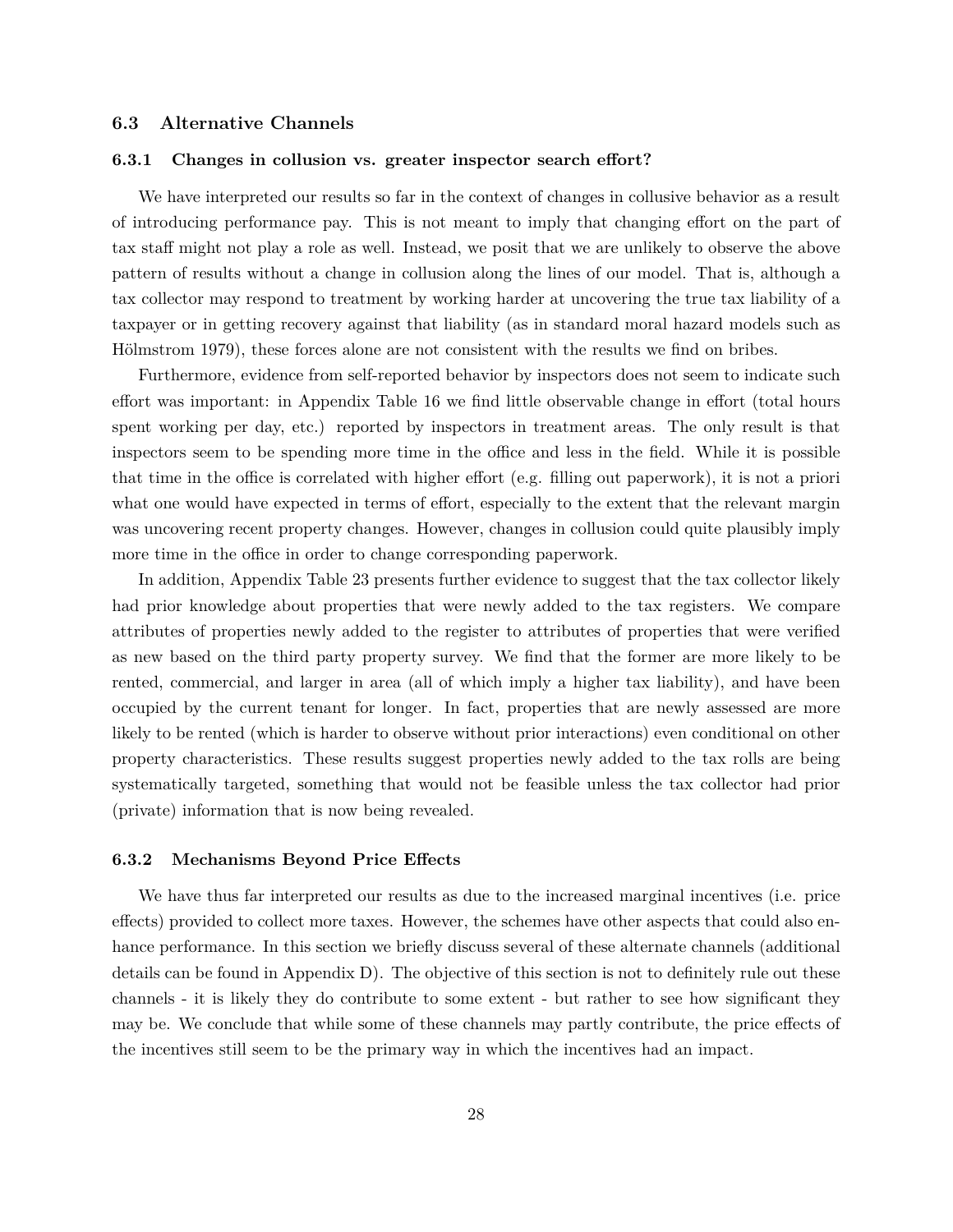With any performance-based payment scheme that pays over baseline salary, two potential confounds are perceived monitoring effects and income effects. Perceived monitoring refers to the fact that the incentive scheme may affect agents' beliefs about how they will be monitored even outside of the explicit financial incentives. Income effects refer to the fact that a top-up incentive scheme increases the overall income of an agent, in addition to changing the price of the incentivized action. In this case, if honesty is a normal good (i.e. inspectors take bribes because they have a high marginal utility of income) or there are efficiency wage effects as in Becker and Stigler (1974), one could imagine that our effects are also due to income (and not just price) effects.

For both of these potential alternate channels, an important piece of evidence of the primary role of price effects is the difference between the three incentive schemes. In particular, all three schemes were equally salient to inspectors and all three performance-pay schemes were designed to generate approximately similar expected income (and indeed did so), $31$  yet we saw above that they generate very different impacts on revenue: the increase in tax revenue in Revenue was almost double what was is in Revenue Plus, and the Flexible Bonus scheme produced no detectable tax impacts. These simple facts suggest prima facie that the different prices implicit in the different schemes are primarily what are driving the results, not the income transfer per se.

Several additional tests also confirm that price effects seem to be the primary explanation for our results. Starting in Year 2, we introduced an "information-only" scheme that provided identical information to the Revenue scheme, but without financial payments. As discussed in Appendix E.1, this scheme produced no statistically significant effects on total or current revenue, and suggests that perceived monitoring explained no more than one-third the total impact. To investigate income effects, Appendix E.2 tests for any income effects using the fact that benchmarks in the Revenue and Revenue Plus schemes we determined based on the 2nd, 3rd, and 4th lags of revenue, but not the 1st lag, so the 1st lag of revenue generates a shock to income but not price effects. This approach also finds no strong evidence of income effects in this context.

Supervisory effort could also respond to the incentive scheme. While this is not a confound per se, it entails a slightly different interpretation of the results. However, we show in Appendix E.3 that a separate treatment scheme that explicitly rewarded supervisors (in an analogous manner to the Revenue scheme) had no effects on average, nor did it have substantial interactions with the direct incentives. We also show that inspectors do not report being more extensively pressured by their supervisors to work harder in areas with inspector incentives, so on net this does not appear to be an important part of the story.

Given that the randomization was conducted publicly (to ensure a perception of fairness), this meant that both control and treatment circles knew their respective identities. One potential concern is that control group inspectors may have become discouraged and performed worse, leading

<sup>31</sup>Average payments to inspectors in Year 1 were: Rs. 255,608 in Revenue, Rs. 247,283 in Revenue Plus, and Rs. 297,370 in Flexible Bonus. Average payments in Year 2 were: Rs. 255,773 in Revenue, Rs. 282,490 in Revenue Plus, and Rs. 255,977 in Flexible Bonus.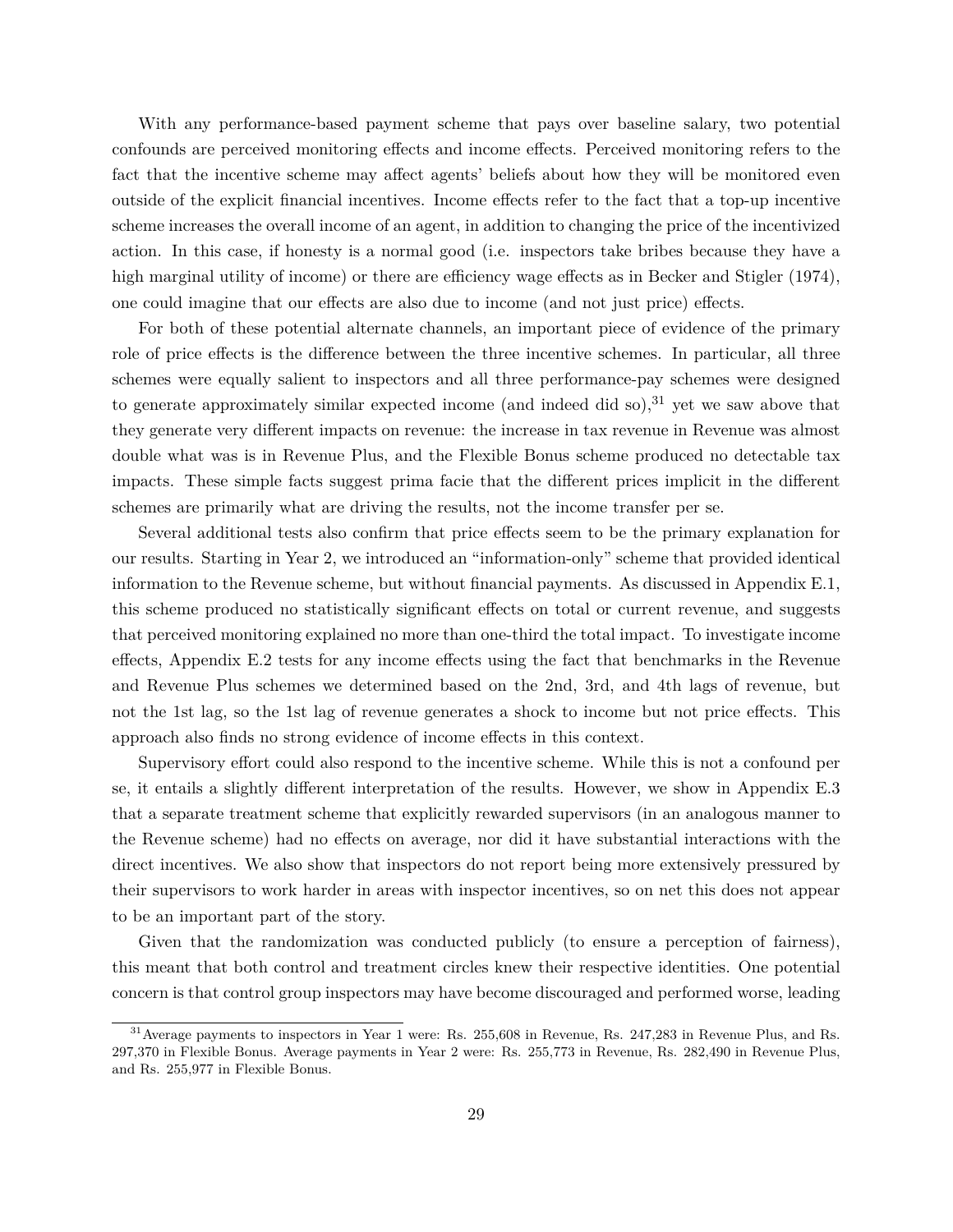us to over-estimate treatment effects. While any such spillovers are less of a concern when comparing among the three treatment schemes, it is also worth noting that in general, the rate of growth of revenue in control circles during the experimental years was greater than during the previous years, suggesting that overall discouragement was not a first order concern. In addition, to test for spillovers more directly, Appendix Table 10 examines the impact of the treatment on nearby, neighboring control circles, where the treatment would be particularly salient, compared to control circles further away with whom inspectors interacted less often. If spillovers were to have occurred, they would likely have occurred locally, as inspectors in nearby circles share the same physical office space. We cannot reject the null of no spillovers.

Finally, one may also be concerned that the performance pay scheme could have increased inspectors' security of tenure within their circles. However, tax staff were told explicitly that normal transfer policy would be in effect during the study, and we show in Appendix Table 17 that there are no statistically significant differences in transfer rates among treatment and control staff.

#### **6.4 Cost-effectiveness**

From the government's and broader policy perspective, a natural question is whether these schemes were cost-effective, i.e. whether the additional revenue received in taxes exceeded the amount paid as incentives. As shown in Section 3, under the assumption that bribes represent a transfer rather than an efficiency loss, the change in net revenue for the government – revenue received in taxes less the amount paid in incentives – is a measure of the change in social welfare from the program.

For the Revenue and Revenue Plus scheme, which pay out to staff a percentage of revenue collected over a fixed benchmark, one would expect the net revenue to be positive so long as the benchmark was set sufficiently high that one is not paying for infra-marginal collections. Of course, benchmarks cannot be set too high or else staff would not be in the money and would not be receiving incentives on the margin, so setting the benchmark is non-trivial. For the Flexible Bonus Scheme, the payments were fixed in advance, so it is less clear ex-ante whether net revenue for the government would be positive.

We focus on cost effectiveness in the second year of the program, when it was at scale. For each circle, we predict the revenue at the end of year 2 using our estimated treatment effects for each scheme.<sup>32</sup> We use the estimates to calculate the predicted additional revenue in treatment circles due to the treatment, and then sum this across treatment circles to obtain total additional revenue. The total costs are the actual performance-based payments paid out under each of the schemes. Net revenue is the difference between predicted additional revenue and the incentive costs.

 $32$ The only change from our main specification is that we estimate reduced form treatment effects, where we weight each circle by the circle's revenue in the baseline year to account for any heterogeneity in treatment effects across circles of different sizes, which matters substantially for the impact on total revenue raised.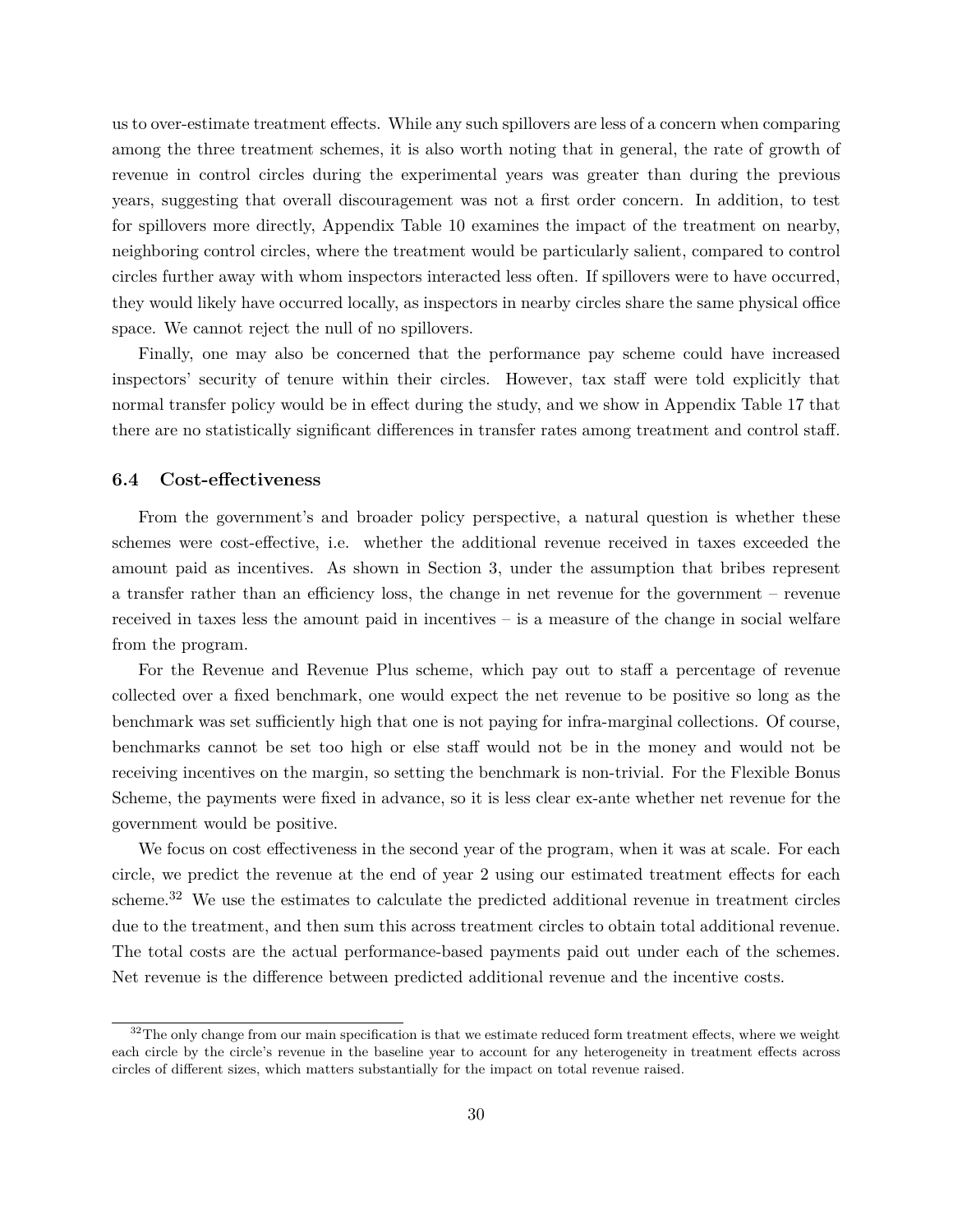The results are shown in Table 9. Since the point estimates are slightly different depending on whether the information treatment is included as part of the control group (as in Table 3) or not (as in Appendix Table 3-I), we report the results both ways (Panel A and B respectively). Taken together the results show that net revenue is positive, so the schemes are cost-effective. Dividing the net gain (revenue less costs) by costs to calculate a "return on investment" for the government shows a return of 15% (Panel A) to 30% (Panel B). For the Revenue scheme, which raised the most revenue, the return at the end of Year 2 ranges from 35% (Panel A) to 51% (Panel B). The Revenue Plus scheme earns 14% to 28% ROI, and the Flexible Bonus scheme loses money for the government.

Note that since a main channel seems to be an increase in net demand (i.e. new properties added to the tax rolls), to the extent these changes are permanent and last even after the treatments are discontinued, the long-run cost-effectiveness from a time-limited/temporary introduction of performance-based pay could be substantially higher than the numbers reported here.

# **7 Conclusion**

Our paper examines the impact of introducing performance pay schemes in taxation. Taxation is interesting not only because it is feasible to design outcome-based pay mechanisms, but also because it presents interesting challenges in considering incentive pay mechanisms. Given the potential for collusion between the civil servant and the citizen, high-powered incentives are not simply about increasing worker effort to achieve the desired (i.e. incentivized) outcome. Instead, in such contexts incentives can increase the bargaining power of the civil servant with respect to the taxpayer, leading to potentially less desirable outcomes.

Our results suggest that, while these effects on bargaining are present, on net performance pay mechanisms can be quite effective in raising additional taxes, and they can do so without generating too much animosity towards the tax department as was often associated with tax farming historically. While it is possible that such costs may show up over a time frame longer than two years, it is nevertheless instructive to examine why such costs might not be as high in our performance-pay schemes. In standard contract theory, a principal has to better incentivize an agent to the extent that the agent's objective function differs from the principal's. In taxation, to the extent that there is collusion - and our results suggest that this is an important margin - there is a clear wedge in such objectives in terms of raising taxes. Performance pay can therefore reduce this wedge by directly making the tax collector a (partly) residual claimant on taxes collected.

But what about divergences in political objectives between the politician/government and tax collectors? The historical tax farming literature suggests that collectors may have been less sensitive to political costs they imposed when raising taxes. However, tax collectors in our context may not be as free to raise taxes – they are not so locally powerful that they are unaffected by the displeasure of the population they tax. In fact, more often than not they may have weaker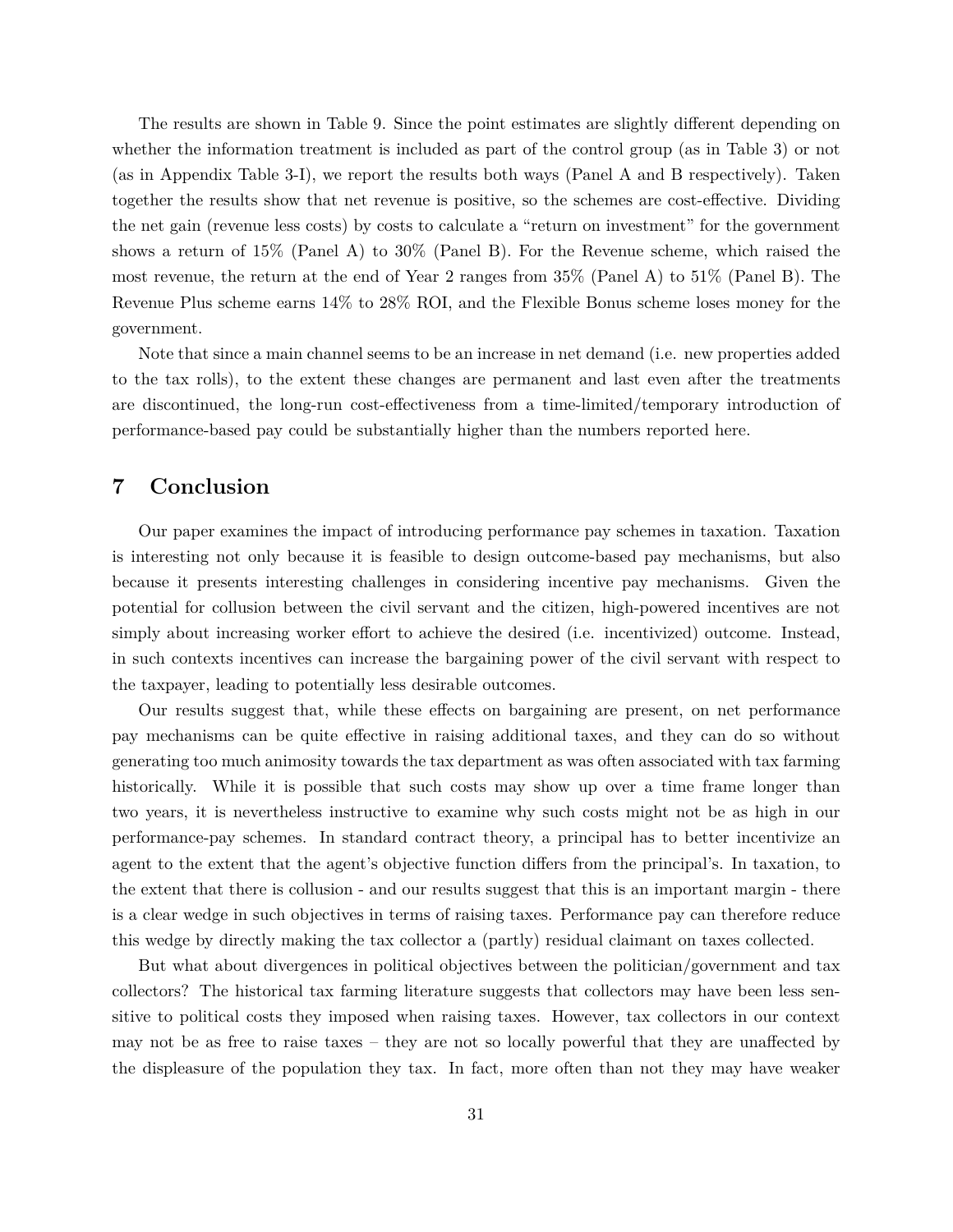socioeconomic and political influence compared to those they are meant to tax, and so may also be quite concerned about the potential costs that raising excessive taxes may induce. Qualitatively, conversations with tax collectors suggested that this was a concern, i.e. tax collectors would justify lower collections by noting that the taxpayers could get them transferred or otherwise sanctioned both because the individual taxpayer may be quite influential and/or because they may collectively be powerful (e.g., shop-keepers' local associations). In fact, quite often (perhaps as a tacit means of justifying collusion), tax collectors would express sympathy to taxpayers' unwillingness to pay taxes, particularly in poorer localities, given the general level of dissatisfaction taxpayers would have about how their taxes are utilized (locally) by the state.

So how might tax collectors balance their increased incentives to raise more taxes due to performance-pay schemes with a need to not increase taxpayer dissatisfaction? One could imagine two different types of potential responses. One response is to tax a large number of (poorer) property owners, who may have less influence or ability to push back, and to spare the more connected, wealthier owners of larger properties. Alternatively, inspectors could focus their efforts on a small number of high value owners. This would generate the largest return per property, and avoid alienating a large number of people, but could be risky if it alienates influential people. In a sense, this is a tradeoff between two types of influence: since each person gets one vote, smallholders have more votes per dollar, and hence more influence democratically, but largeholders may have more influence. The results here suggest that inspectors took the latter approach: focusing on a small number of high value property owners.

In terms of how collusion mediates the impact of performance pay, we find evidence that it indeed strengthens the bargaining power of the tax collector. For the majority of taxpayers, tax payments remain unaffected, although they end up paying higher rents to the tax collector as they re-bargain. While some taxpayers do end up paying more taxes and collusion breaks down, generating more revenue for the government, these results offer a word of caution that that the effects of incentives are more complex than they would be in a world where the only margin is effort and there is no collusion. If the goal is to both increase performance/collections and reduce rent-seeking, one may need to accompany a performance pay mechanism with stricter monitoring and direct penalties for rent-seeking.

Taken together, the results suggest that, notwithstanding historical concerns regarding tax farming and the relative absence of such high-powered incentives in developed economies, performancepay schemes in taxation may be a promising avenue to explore for developing economies seeking to raise revenues. The remaining question for governments is whether they can mitigate the potentially undesirable effects of the increased bargaining power tax staff have over taxpayers by more direct audit based processes that can effectively detect and penalize collusion. The fact that our results show impacts on the tax base suggest that a promising direction may be to introduce highpowered incentives for short durations and at times when revealing information to the government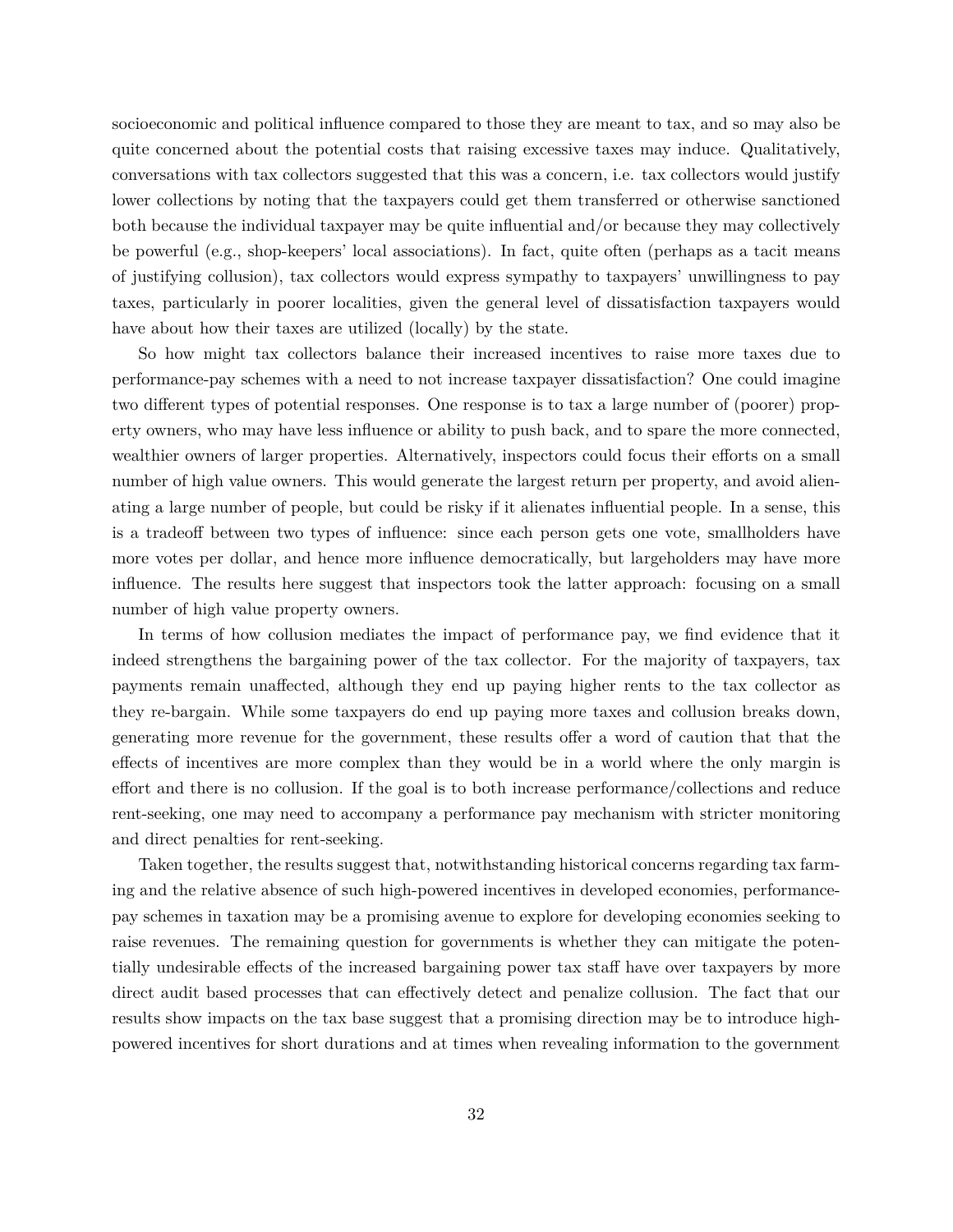is particularly important (such as when a major revaluation of properties or similar such reform is underway), and such schemes may need to be accompanied by complementary efforts at reducing corruption and better third party data verification processes. To the extent these concerns can be addressed, our results demonstrate that such schemes can be an important and financially and politically feasible way for emerging economies to undertake the essential and necessary task of raising tax revenue and enlarging their tax base.

# **References**

- Ashraf, N., Bandiera, O. and Jack, K.: 2013, No margin, no mission? a field experiment on incentives for public service delivery, *Unpublished Manuscript, London School of Economics* .
- Bahl, R., Wallace, S. and Cyan, M.: 2008, Pakistan: Provincial government taxation, *Technical report*, International Center for Public Policy, Andrew Young School of Policy Studies, Georgia State University.
- Baker, G., Gibbons, R. and Murphy, K. J.: 1994, Subjective performance measures in optimal incentive contracts, *The Quarterly Journal of Economics* **109**(4), 1125–1156.
- Bartlett, B.: 1994, How excessive government killed ancient rome, *Cato J.* **14**, 287.
- Becker, G. S. and Stigler, G. J.: 1974, Law enforcement, malfeasance, and compensation of enforcers, *The Journal of Legal Studies* pp. 1–18.
- Besley, T. and McLaren, J.: 1993, Taxes and bribery: the role of wage incentives, *The Economic Journal* pp. 119–141.
- Best, M. C., Brockmeyer, A., Kleven, H. J., Spinnewijn, J. and Waseem, M.: 2013, Production vs revenue efficiency with limited tax capacity: theory and evidence from pakistan.
- Boycko, M., Shleifer, A. and Vishny, R. W.: 1996, A theory of privatisation, *The Economic Journal* pp. 309–319.
- Carillo, P., Pomeranz, D. and Singhal, M.: 2014, Tax me if you can: Evidence on firm misreporting behavior and evasion substitution, *Technical report*, Harvard Kennedy School.
- Chetty, R.: 2009, Is the taxable income elasticity sufficient to calculate deadweight loss? the implications of evasion and avoidance, *American Economic Journal: Economic Policy* **1**(2), 31– 52.
- City of Cambridge: 2014, *Annual Budget 2014-2015*. **URL:** *http://goo.gl/rMTDjB*
- City of Detroit, Michigan: 2013, Comprehensive annual financial report for the fiscal year ended june 30, 2013, *Technical report*. **URL:** *http://goo.gl/5NjnIs*
- Dal Bó, E., Finan, F. and Rossi, M. A.: 2013, Strengthening state capabilities: The role of financial incentives in the call to public service\*, *The Quarterly Journal of Economics* **128**(3), 1169–1218.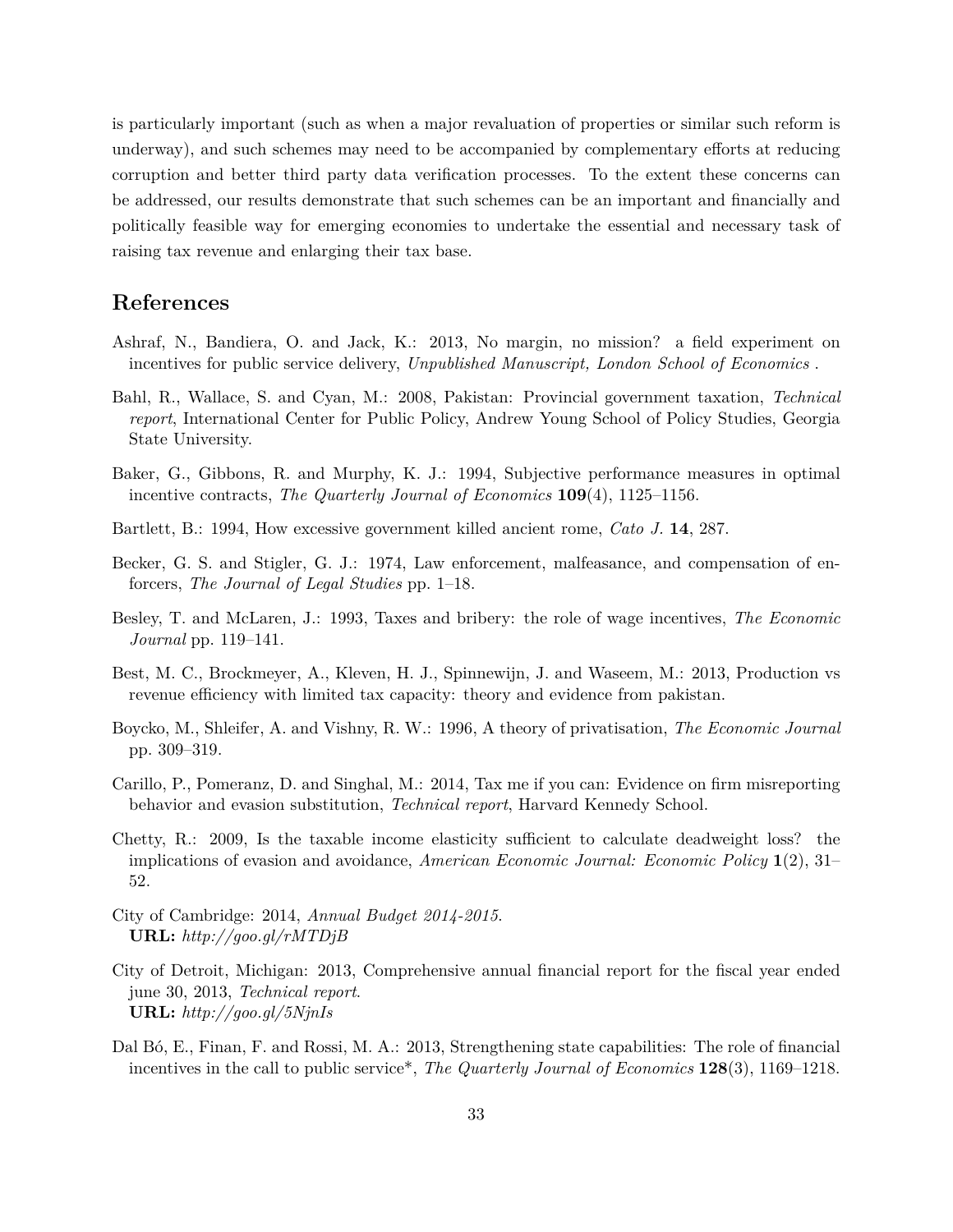- Das-Gupta, A. and Mookherjee, D.: 1998, *Incentives and institutional reform in tax enforcement: an analysis of developing country experience*, Oxford University Press New York/Oxford.
- Duflo, E., Greenstone, M., Pande, R. and Ryan, N.: 2013, Truth-telling by third-party auditors and the response of polluting firms: Experimental evidence from india, *The Quarterly Journal of Economics* **1499**(1545), 1499.
- Feldstein, M.: 1999, Tax avoidance and the deadweight loss of the income tax, *Review of Economics and Statistics* **81**(4), 674–680.
- Fisman, R. and Wei, S.-J.: 2004, Tax rates and tax evasion: Evidence from 'missing imports' in china, *Journal of Political Economy* **112**(2), 471–500.
- Gertler, P. and Vermeersch, C.: 2013, Using performance incentives to improve medical care productivity and health outcomes, *Working Paper 19046*, National Bureau of Economic Research. **URL:** *http://www.nber.org/papers/w19046*
- Glewwe, P., Ilias, N. and Kremer, M.: 2010, Teacher incentives, *American Economic Journal: Applied Economics* **2**(3), pp. 205–227. **URL:** *http://www.jstor.org/stable/25760225*
- Gordon, R. and Li, W.: 2009, Tax structures in developing countries: Many puzzles and a possible explanation, *Journal of Public Economics* **93**(7), 855–866.
- Hölmstrom, B.: 1979, Moral hazard and observability, *The Bell Journal of Economics* pp. 74–91.
- Holmstrom, B. and Milgrom, P.: 1991, Multitask principal-agent analyses: Incentive contracts, asset ownership, and job design, *JL Econ. & Org.* **7**, 24.
- Kahn, C. M., Silva, E. C. and Ziliak, J. P.: 2001, Performance-based wages in tax collection: The brazilian tax collection reform and its effects, *The Economic Journal* **111**(468), 188–205.
- Kleven, H. J., Kreiner, C. T. and Saez, E.: 2014, Why can modern governments tax so much? an agency model of firms as fiscal intermediaries, *Technical report*.
- Kleven, H. J. and Waseem, M.: 2013, Using notches to uncover optimization frictions and structural elasticities: Theory and evidence from pakistan\*, *The Quarterly Journal of Economics* p. qjt004.
- Kumler, T., Verhoogen, E. and Frizceas, J. A.: 2013, Enlisting employees in improving payrolltax compliance: Evidence from mexico, *Working Paper 19385*, National Bureau of Economic Research. **URL:** *http://www.nber.org/papers/w19385*
- MacLeod, B. W.: 2003, Optimal contracting with subjective evaluation, *The American Economic Review* **93**(1), 216–240.
- Mookherjee, D. and Png, I. P.-L.: 1995, Corruptible law enforcers: how should they be compensated?, *The Economic Journal* pp. 145–159.
- Muralidharan, K. and Sundararaman, V.: 2011, Teacher performance pay: Experimental evidence from india, *Journal of Political Economy* **119**(1), 39–77.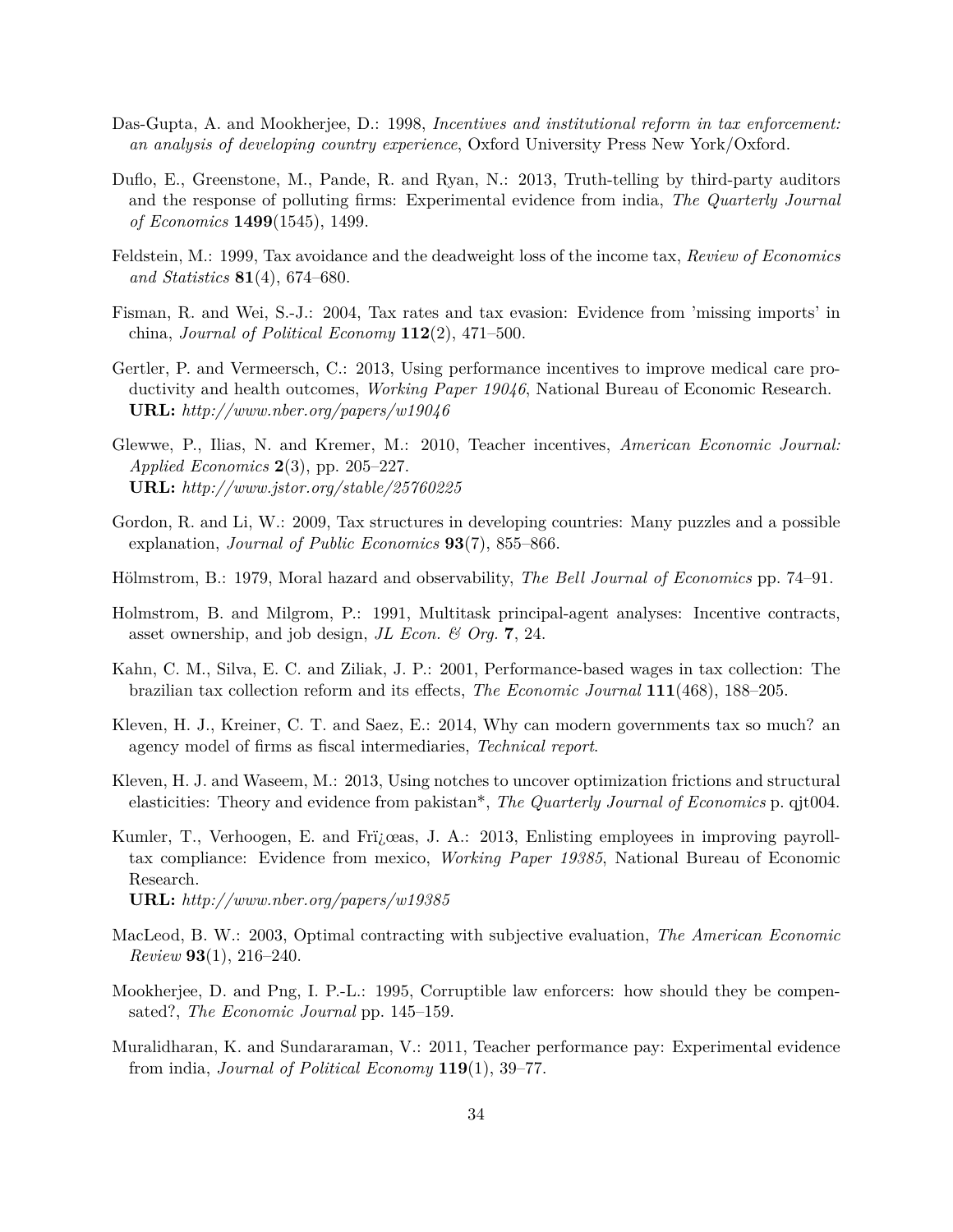- Olken, B. A.: 2007, Monitoring corruption: Evidence from a field experiment in indonesia, *Journal of Political Economy* **115**(2), 200–249.
- Olken, B. A. and Pande, R.: 2012, Corruption in developing countries, *Annu. Rev. Econ.* **4**(1), 479– 509.
- Parrillo, N. R.: 2013, *Against the Profit Motive: The Salary Revolution in American Government, 1780-1940*, Yale University Press.
- Piracha, M. M. and Moore, M.: 2015, Understanding low-level state capacity: Property tax collection in pakistan, *Technical Report 33*, ICTD.
- Pomeranz, D.: 2013, No taxation without information: Deterrence and self-enforcement in the value added tax, *Working Paper 19199*, National Bureau of Economic Research. **URL:** *http://www.nber.org/papers/w19199*
- Prendergast, C.: 1999, The provision of incentives in firms, *Journal of economic literature* pp. 7–63.
- Prendergast, C. and Topel, R. H.: 1996, Favoritism in organizations, *The Journal of Political Economy* **104**(5), 958–978.
- Rasul, I. and Rogger, D.: 2013, Management of bureaucrats and public service delivery: Evidence from the nigerian civil service, *Work. Pap., Univ. Coll. Lon* .
- Shleifer, A. and Vishny, R. W.: 1994, Politicians and firms, *The Quarterly Journal of Economics* pp. 995–1025.
- White, E. N.: 2004, From privatized to government-administered tax collection: tax farming in eighteenth-century france1, *The Economic History Review* **57**(4), 636–663.
- World Bank: 2006, Proptery taxes in the punjab, pakistan, *Technical report*. **URL:** *https://openknowledge.worldbank.org/handle/10986/8277*
- World Bank: 2009, Government of the punjab property tax decentralisation program : Scope evaluation report, *Technical report*. **URL:** *https://openknowledge.worldbank.org/handle/10986/12378*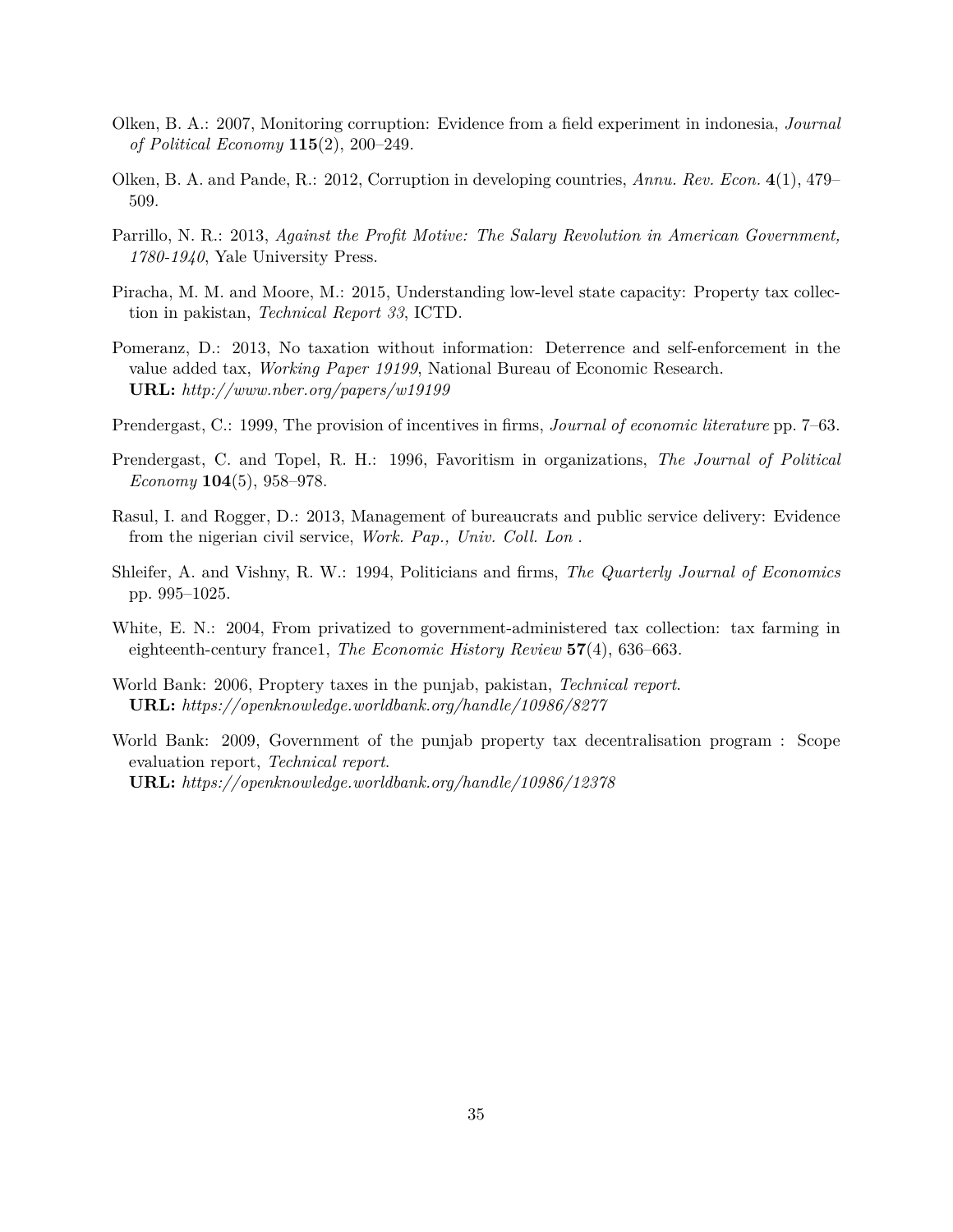|                | Year 1 | Randomization<br>Year 2 | Implementation<br>Year 2<br>Year 1 |     |  |
|----------------|--------|-------------------------|------------------------------------|-----|--|
| Revenue        | 53     | 72                      | 47                                 | 68  |  |
| Revenue Plus   | 54     | 74                      | 48                                 | 68  |  |
| Flexible Bonus | 54     | 73                      | 49                                 | 67  |  |
| Information    |        | 70                      |                                    | 66  |  |
| Control        | 322    | 194                     | 338                                | 213 |  |

Table 1: Experimental Design

Notes: The first two columns (under Randomization) show the number of circles that were assigned to each of the three (or four) treatment types in each year. In cases where staff did not consent to treatment after the first ballot (in Year 1), circles were assigned treatment values of 1/3 for each main treatment type (i.e. Revenue, Revenue Plus, and Flexible Bonus). Values are rounded. The second two columns (under Implementation) show the number of circles that were actually implementing the treatment at the end of the fiscal year. Treatment wasn't implemented either because of lack of consent or because the initially selected circle staff were transferred to new posts. See text for more details.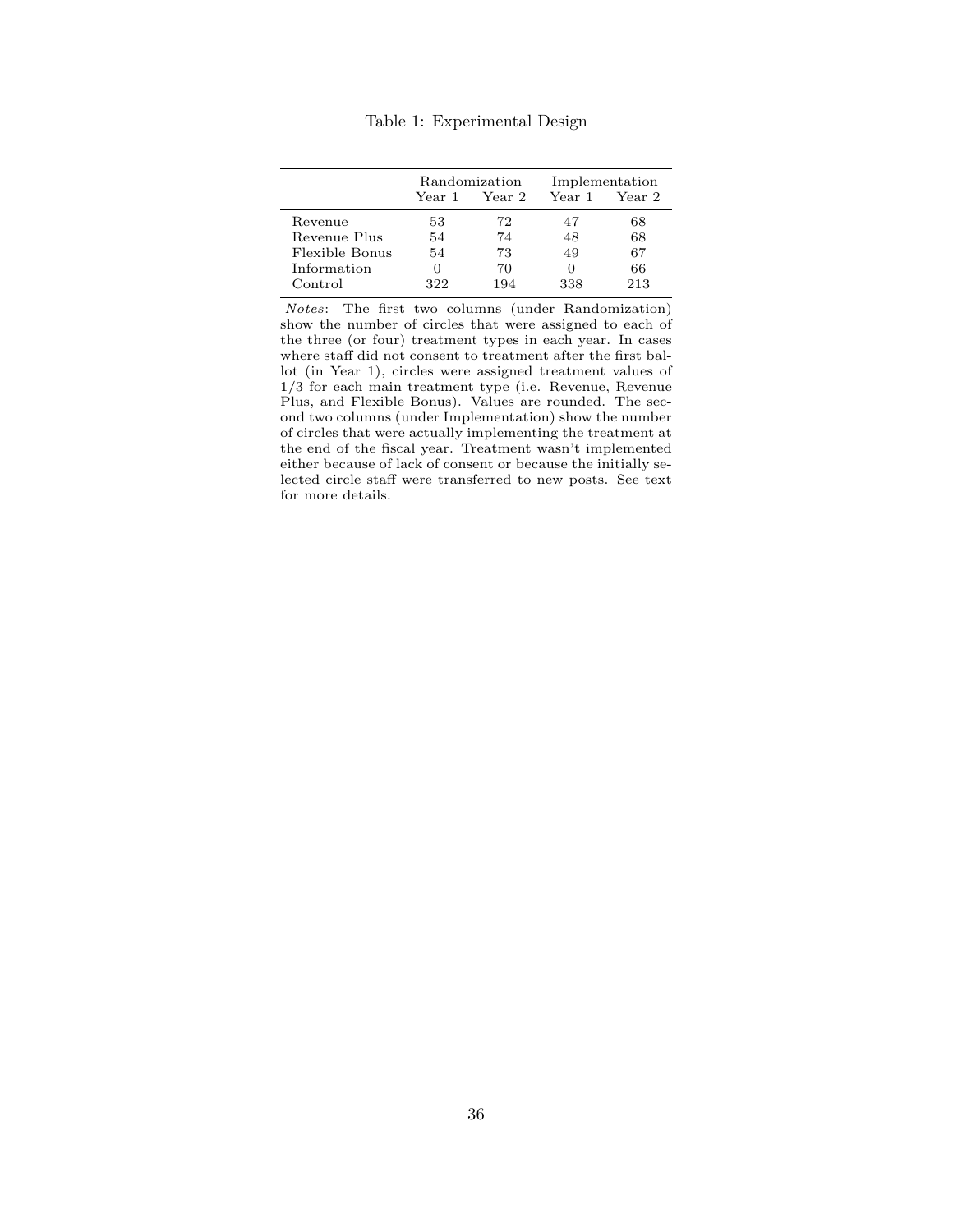|                                                               | Mean    | SD      | N      |
|---------------------------------------------------------------|---------|---------|--------|
| Panel A: Administrative Data                                  |         |         |        |
| Log Revenue (Total)                                           | 15.75   | 0.74    | 482    |
| Log Revenue (Current)                                         | 15.52   | 0.73    | 482    |
| Log Revenue (Arrears)                                         | 13.91   | 1.17    | 479    |
| Log Tax Base (Total)                                          | 16.14   | 0.80    | 482    |
| Log Tax Base (Current)                                        | 15.86   | 0.73    | 482    |
| Log Tax Base (Arrears)                                        | 14.40   | 1.37    | 479    |
| Log Non-Exemption Rate (Total)                                | $-0.23$ | 0.20    | 482    |
| Log Non-Exemption Rate (Current)                              | $-0.19$ | 0.13    | 482    |
| Log Non-Exemption Rate (Arrears)                              | $-0.30$ | 0.41    | 479    |
| Log Recovery Rate (Total)                                     | $-0.16$ | 0.18    | 482    |
| Log Recovery Rate (Current)                                   | $-0.14$ | 0.14    | 482    |
| Log Recovery Rate (Arrears)                                   | $-0.19$ | 0.29    | 479    |
| Panel B: Survey Data                                          |         |         |        |
| Property successfully found in administrative records (dummy) | .84     | .37     | 11,971 |
| Quality of Tax Department [0-1]                               | .53     | .22     | 6,050  |
| Satisfaction with Tax Department [0-1]                        | .55     | .23     | 6,050  |
| Inaccuracy                                                    | .34     | .27     | 9,870  |
| Tax Gap                                                       | $-.099$ | .42     | 9,870  |
| GARV                                                          | 32,302  | 252,426 | 10,787 |
| Self-reported tax payment in FY 2013                          | 3,562   | 18,604  | 12,000 |
| <b>Bribe Payment</b>                                          | 2,073   | 3,932   | 5,993  |
| Frequency of Bribe Payment                                    | .76     | .88     | 4,802  |

### Table 2: Summary Statistics

Notes: Panel A statistics from administrative data are shown at the end of Year 2 of the study (FY 2012-2013). Each observation is one of the 482 circles as defined at the time of randomization. Panel B statistics from the property survey are for properties from the random sample drawn from the field. The Inaccuracy and Tax Gap measures are available for only those properties that could be matched to the administrative records. Subjective variables - i.e., Quality, Satisfaction, Bribe Payment, and Frequency of Bribe Payment - are reported for circles from the first phase of the survey only (see Appendix B for more details).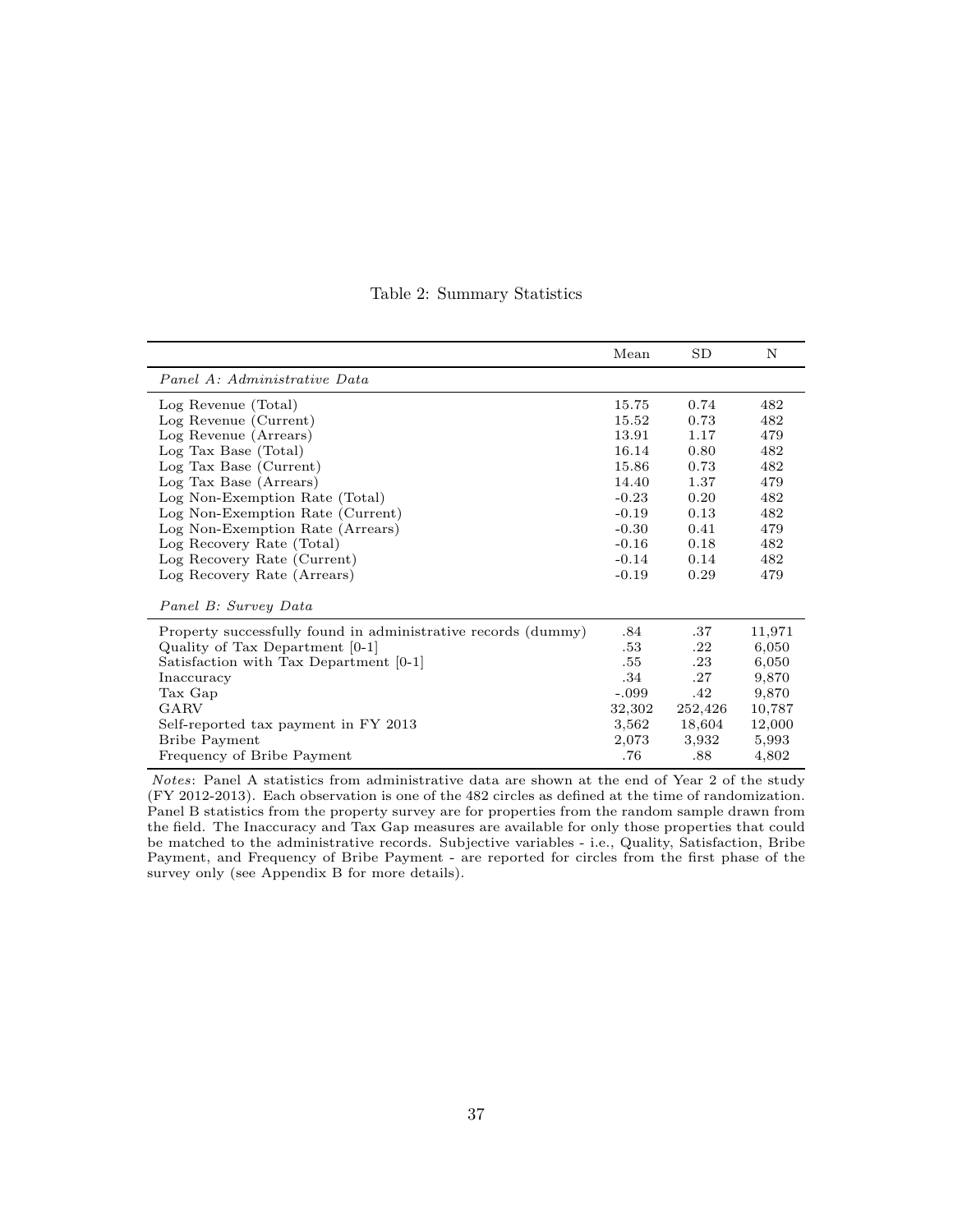|                             |                        | Year 1     |           |            | Year 2     |         |
|-----------------------------|------------------------|------------|-----------|------------|------------|---------|
|                             | (1)                    | (2)        | (3)       | (4)        | (5)        | (6)     |
|                             | $\operatorname{Total}$ | Current    | Arrears   | Total      | Current    | Arrears |
| Panel A: Main Treatment     | $0.091***$             | $0.073***$ | $0.152**$ | $0.094***$ | $0.091***$ | 0.113   |
| Any treatment               | (0.028)                | (0.027)    | (0.069)   | (0.031)    | (0.032)    | (0.083) |
| Panel B: Subtreatments      | $0.118***$             | $0.109***$ | 0.134     | $0.129***$ | $0.152***$ | 0.005   |
| Revenue                     | (0.035)                | (0.034)    | (0.099)   | (0.043)    | (0.044)    | (0.133) |
| Revenue Plus                | 0.080                  | $0.086*$   | 0.072     | $0.093**$  | $0.081*$   | 0.175   |
|                             | (0.053)                | (0.052)    | (0.110)   | (0.045)    | (0.049)    | (0.114) |
| Flexible Bonus              | $0.071*$               | 0.024      | $0.243**$ | 0.056      | 0.035      | 0.148   |
|                             | (0.038)                | (0.035)    | (0.098)   | (0.041)    | (0.042)    | (0.108) |
| N                           | 481                    | 481        | 481       | 482        | 482        | 479     |
| Mean of control group       | 15.671                 | 15.379     | 14.030    | 15.745     | 15.518     | 13.915  |
| Rev. vs. Multitasking p.    | 0.323                  | 0.193      | 0.830     | 0.233      | 0.049      | 0.262   |
| Objective vs. Subjective p. | 0.530                  | 0.090      | 0.212     | 0.220      | 0.084      | 0.634   |
| Equality of Schemes         | 0.562                  | 0.143      | 0.433     | 0.359      | 0.086      | 0.527   |
| Joint significance          | 0.004                  | 0.010      | 0.073     | 0.012      | 0.005      | 0.305   |

Table 3: Impacts on Revenue Collected

Notes: This table presents results on the impact of the performance pay schemes on revenue-based outcomes. We use instrumental variables regressions, where treatment status is instrumented with randomization results. The unit of observation is a circle, as defined at the time of randomization. Outcome variable is log revenue collection as of the end of the fiscal year, for total revenue (Columns 1 and 4), current year revenue (Columns 2 and 5), and collections against arrears (columns 3 and 6). Specification follows Equation 5.3 of the main text, and includes stratum fixed effects. 'Any treatment' in Panel A includes the 3 subtreatments in Panel B. The Information treatment is included in the control group. We report p-values from tests of equality of coefficients as follows: Rev. vs. Multitasking tests for equality between Revenue and the average of Revenue Plus and Flexible Bonus; Objective vs. Subjective tests for equality of the average of Revenue and Revenue Plus against Flexible Bonus; Equality of Schemes tests whether all coefficients are equal; and Joint significance tests joint null that all coefficients are equal to 0. Robust standard errors in parentheses. Standard errors are clustered by a robust partition of circles, i.e. the group of circles such that all circles that merged or split with each other are included within the same partition. \*  $p<0.10$ , \*\*  $p<0.05$ , \*\*\*  $p<0.01$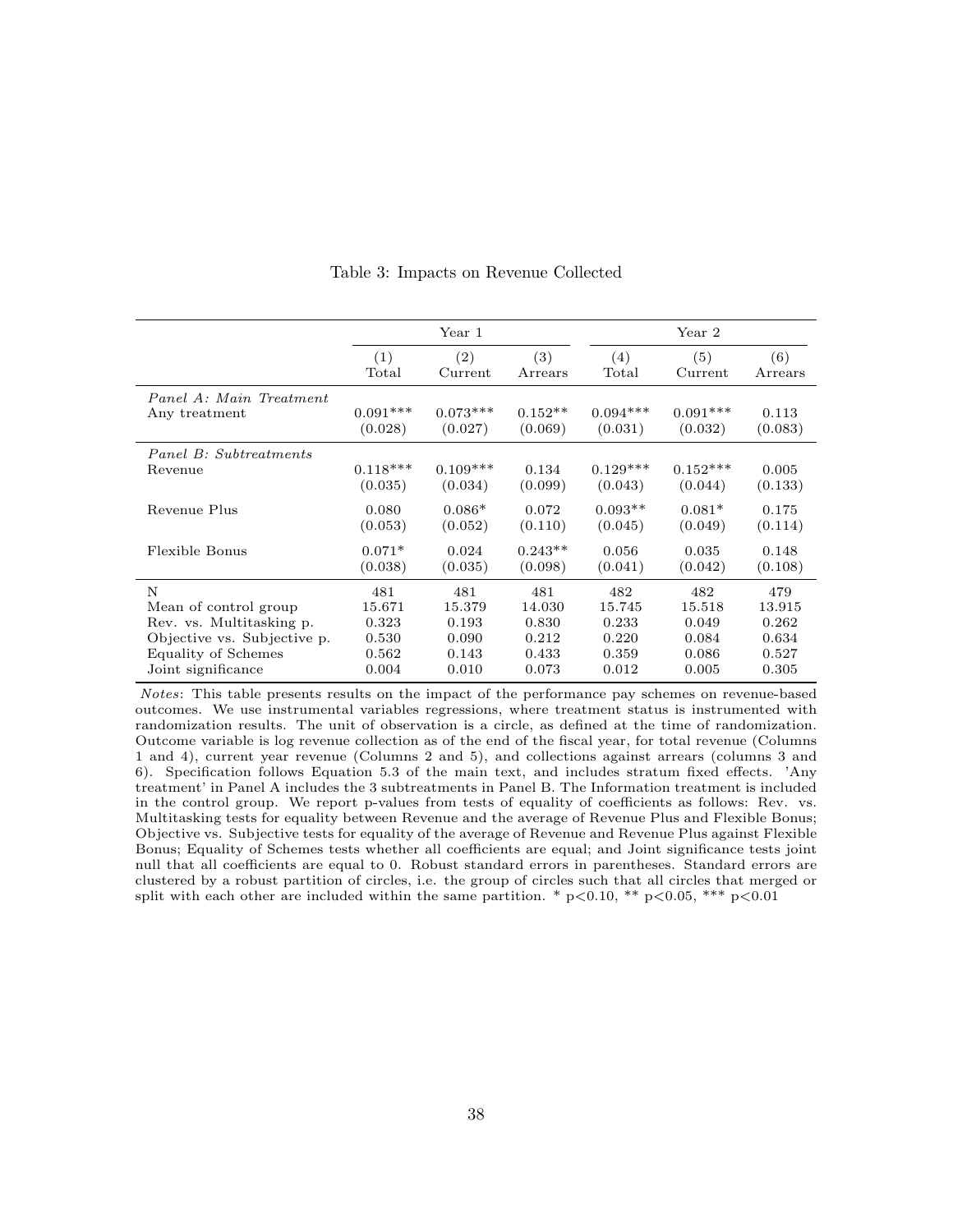|                             | (1)       | (2)          | (3)        | (4)      |
|-----------------------------|-----------|--------------|------------|----------|
|                             | Quality   | Satisfaction | Inaccuracy | Tax Gap  |
| Panel A: Main Treatment     | $-0.006$  | $-0.011$     | 0.004      | 0.007    |
| Any treatment               | (0.022)   | (0.022)      | (0.012)    | (0.022)  |
| Panel B: Subtreatments      | 0.006     | $-0.006$     | 0.002      | $-0.022$ |
| Revenue                     | (0.036)   | (0.037)      | (0.017)    | (0.029)  |
| Revenue Plus                | 0.040     | 0.029        | $0.028*$   | 0.015    |
|                             | (0.026)   | (0.027)      | (0.016)    | (0.032)  |
| Flexible Bonus              | $-0.060*$ | $-0.053*$    | $-0.016$   | 0.029    |
|                             | (0.031)   | (0.032)      | (0.018)    | (0.031)  |
| N                           | 6050      | 6050         | 9870       | 9870     |
| Sample                      | Phase 1   | Phase 1      | Full       | Full     |
| Mean of control group       | 0.538     | 0.555        | 0.339      | $-0.103$ |
| Rev. vs. Multitasking p.    | 0.683     | 0.876        | 0.813      | 0.159    |
| Objective vs. Subjective p. | 0.015     | 0.064        | 0.099      | 0.315    |
| Equality of Schemes         | 0.014     | 0.059        | 0.090      | 0.344    |
| Joint significance          | 0.035     | 0.129        | 0.160      | 0.533    |

#### Table 4: Impacts on Non-Revenue Outcomes

Notes: This table presents results on the impact of the performance pay schemes on non-revenue outcomes. We use instrumental variables regressions, where treatment status is instrumented with randomization results. Unit of observation is a property. Specification follows Equation 5.5 of the main text, and includes stratum fixed effects. Quality and Satisfaction were measured on a 5 point Likert scale and re-scaled to a [0,1] interval. Tax Gap is the difference in the official gross annual rental value (GARV) minus our estimated GARV, divided by the sum of these. Tax Gap measures over/undertaxation, with positive coefficients indicating overtaxation. Inaccuracy is the absolute value of Tax Gap. Sample is restricted to Phase 1 of the survey for subjective outcomes (Quality and Satisfaction). The Information treatment is included in the control group. We report p-values from tests of equality of coefficients as follows: Rev. vs. Multitasking tests for equality between Revenue and the average of Revenue Plus and Flexible Bonus; Objective vs. Subjective tests for equality of the average of Revenue and Revenue Plus against Flexible Bonus; Equality of Schemes tests whether all coefficients are equal; and Joint significance tests joint null that all coefficients are equal to 0. Standard errors are clustered by robust partition of circles, i.e. the group of circles such that all circles that merged or split with each other are included within the same partition. \*  $p<0.10$ , \*\*  $p<0.05$ , \*\*\* p<0.01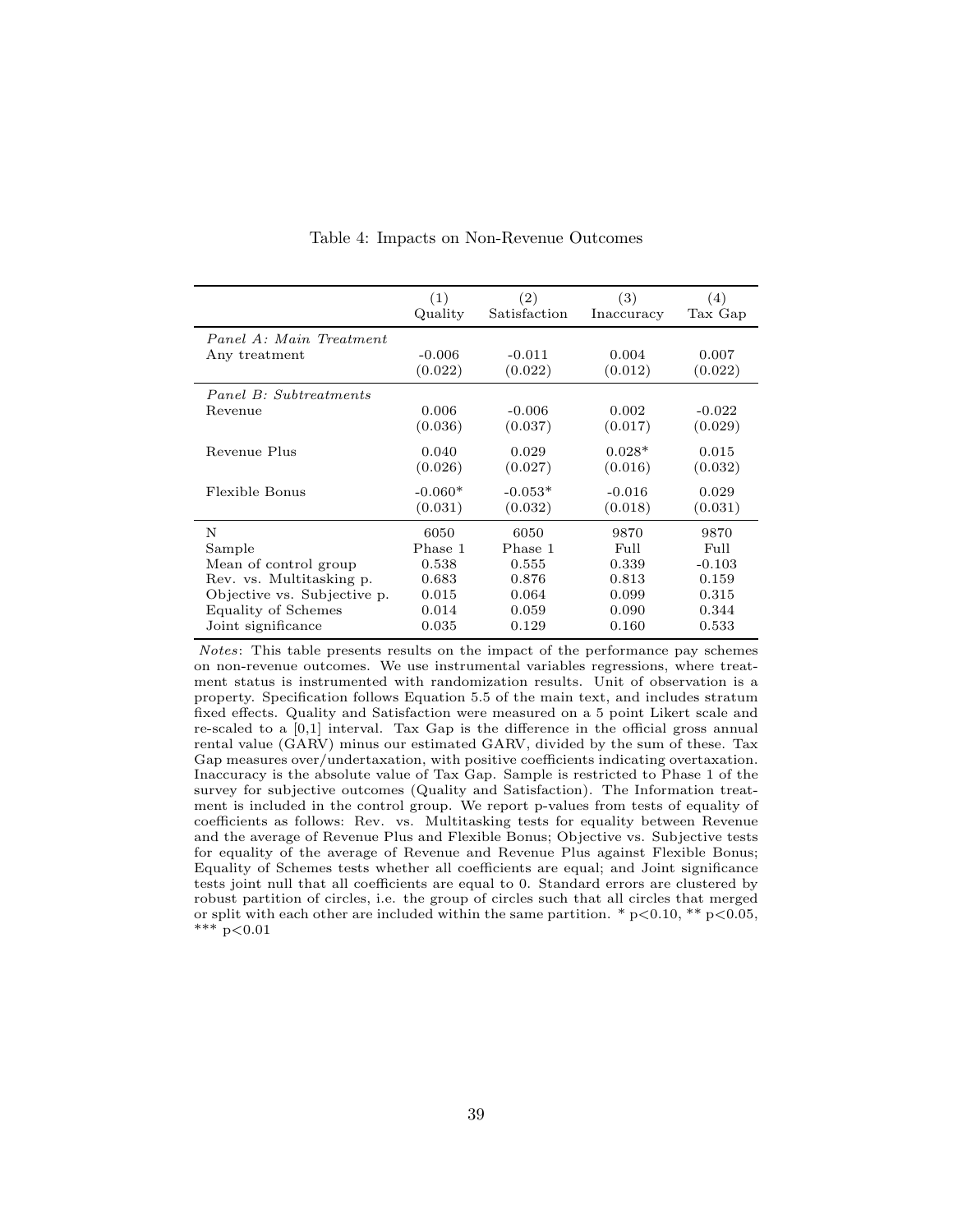|                       | Total Number of Section 9 Properties<br>Added to Tax Rolls<br>in Treatment Period | (2)<br>Number of New Properties<br>Added to Tax Rolls<br>in Treatment Period | (3)<br>Number of Reassessed Properties<br>Added to Tax Rolls<br>in Treatment Period |
|-----------------------|-----------------------------------------------------------------------------------|------------------------------------------------------------------------------|-------------------------------------------------------------------------------------|
| Treatment             | $83.0*$                                                                           | $74.0**$                                                                     | 9.0                                                                                 |
|                       | (45.27)                                                                           | (34.39)                                                                      | (22.35)                                                                             |
| N                     | 234                                                                               | 234                                                                          | 234                                                                                 |
| Mean of control group | 96.7                                                                              | 36.7                                                                         | 60.0                                                                                |

Table 5: Impacts on Number of Reassessed Properties

Notes: This table presents results on the impact of performance pay schemes on the number of properties that experience a change in tax status. Column 1 presents treatment effects on the total number of such properties added. The next two columns disaggregate this effect by whether the property is reported to have been previously registered on the tax rolls (Column 3) or not (Column 2). The sample consists of circles surveyed in Phase 2 (see text for details). Specification includes stratum fixed effects and controls for number of new and reassessed properties added in the pre-treatment (FY 2011) fiscal year. Standard errors are clustered by robust partition,the partition of circles such that all circles that merged or split with each other are included within the same partition.  $*$  p $< 0.10, **$  $p<0.05$ , \*\*\*  $p<0.01$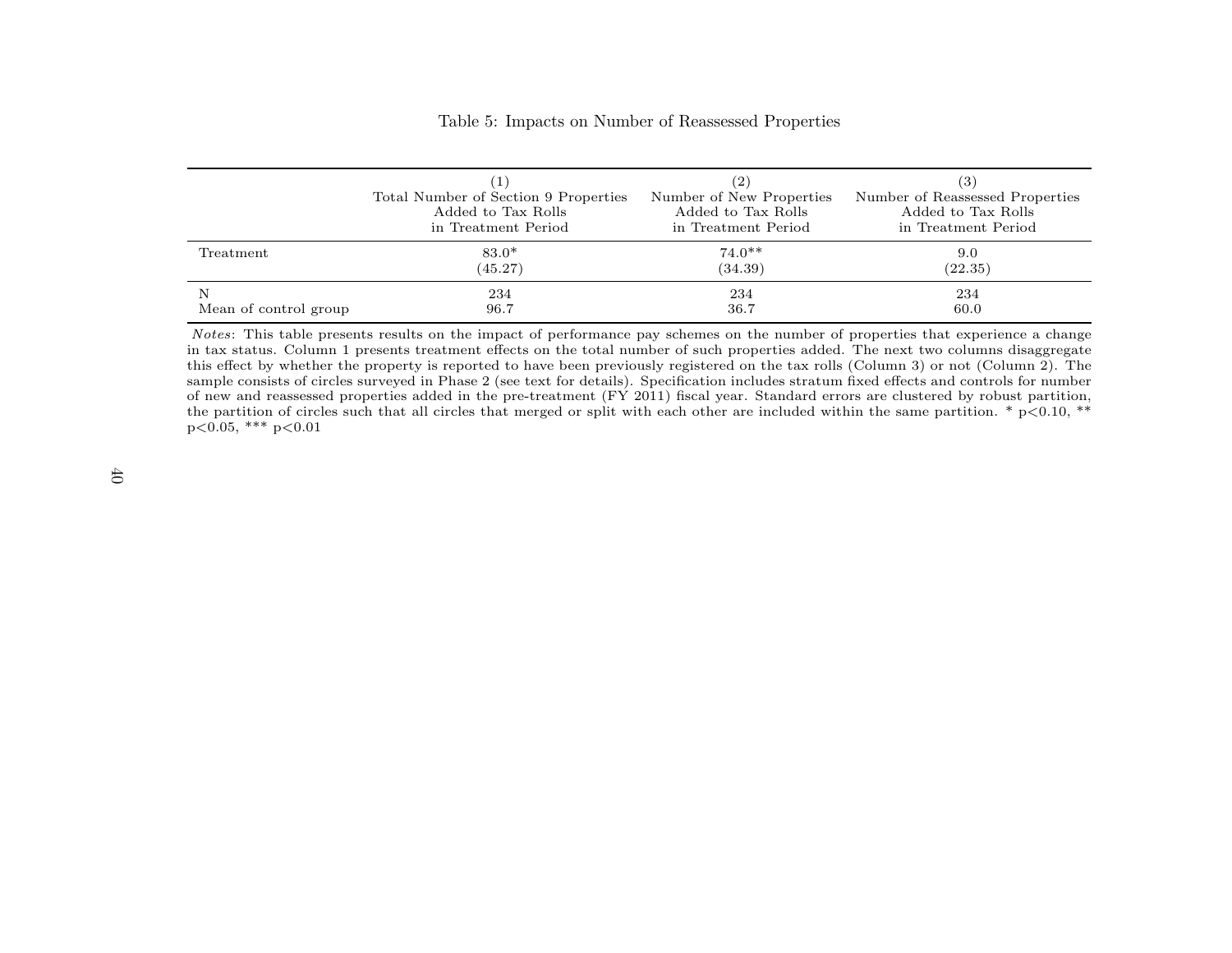|                                                    | (1)<br>Self-reported<br>Tax Payment | (2)<br><b>Bribe Payment</b> | (3)<br>Frequency of<br><b>Bribe Payment</b> | (4)<br>Perception of<br>Corruption |
|----------------------------------------------------|-------------------------------------|-----------------------------|---------------------------------------------|------------------------------------|
| Panel A: General Population Sample Only            |                                     |                             |                                             |                                    |
| Treatment                                          | $-62.81$                            | $594.1*$                    | $.2021**$                                   | .0113                              |
|                                                    | (264.7)                             | (341.7)                     | 0.0951)                                     | (.0254)                            |
| N                                                  | 11586                               | 5993                        | 4802                                        | 6050                               |
| Mean of control group                              | 4069.425                            | 1874.542                    | 0.683                                       | 0.644                              |
| Panel B: Re-assessed and General Population Sample |                                     |                             |                                             |                                    |
| Re-assessed * Treatment                            | 1884*                               | $-557.4$                    | $-.1592*$                                   | $-.0031$                           |
|                                                    | (1083)                              | (380.1)                     | (.0942)                                     | (.0221)                            |
| Re-assessed                                        | 2763***                             | $-66.38$                    | .0137                                       | $-.0191*$                          |
|                                                    | (572.9)                             | (177.5)                     | 0.0403)                                     | (.0107)                            |
| N                                                  | 16353                               | 8207                        | 6993                                        | 8268                               |
| Sample                                             | Full                                | Phase 1                     | Phase 1                                     | Phase 1                            |
| Mean of control group in gen. pop. sample          | 3928.252                            | 1874.542                    | 0.683                                       | 0.644                              |

#### Table 6: Impacts on Tax Payments and Corruption, by Reassessed Status

Notes: This table considers how the average property in treatment areas differs in terms of the tax payments and bribes it reports (Panel A) as well as asking whether these outcomes differ for reassessed properties (Panel B). In both cases we present instrumental variables regressions, where treatment status is instrumented with randomization results. Unit of observation is a property. Bribe Payment is the respondent's response to how much bribe they think others would pay for a similar property. Frequency of Bribe Payment and Perception of Corruption are graded on a 5 point rubric and scaled to the interval [0,1]. Panel A uses only properties from the random sample drawn from the field, while Panel B also includes properties that were selected from the official register of reassessments. The Re-assessed dummy in Panel B denotes such (reassessed) properties. The specifications in Panel A follow Equation 5.5 of the main text, with the exception of Column (1), which controls for self-reported baseline (FY 2011) tax payment. Specifications in Panel B follow Equation 5.6 of the main text. For Columns (2-4), sample is restricted to circles from the first phase of the survey (see text for details). In both Panels A and B, specifications include a control for whether the response came from the short version of the survey, and the phase of the survey (if applicable). The Information treatment is included in the control group. Robust standard errors in parentheses. Standard errors are clustered by robust partition of circles, i.e. the groupof circles such that all circles that merged or split with each other are included within the same partition. \*  $p<0.10$ , \*\*  $p<0.05$ , \*\*\*  $p<0.01$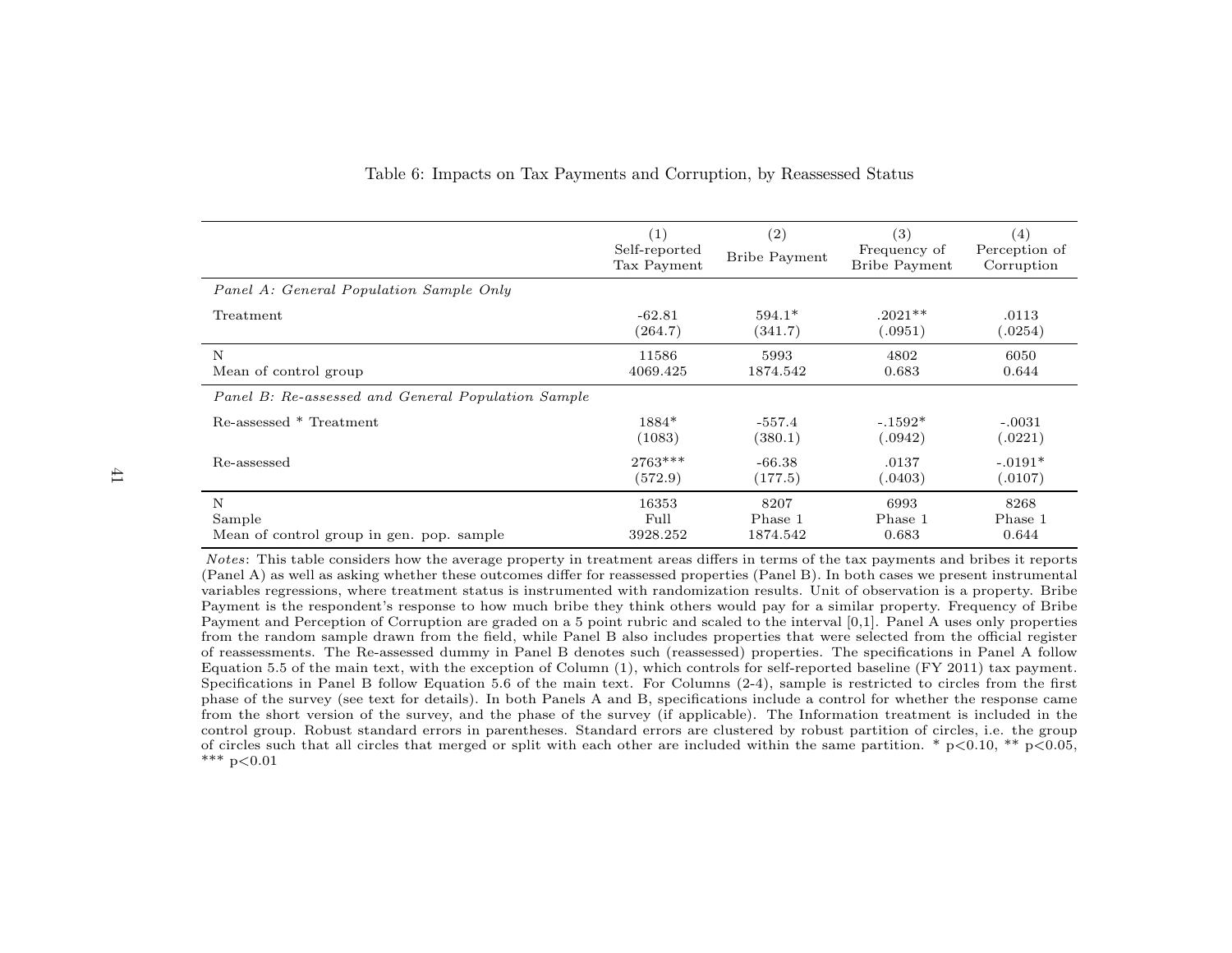|                                           | (1)        | (2)          | (3)         | $\left(4\right)$ |
|-------------------------------------------|------------|--------------|-------------|------------------|
|                                           | Quality    | Satisfaction | Inaccuracy  | Tax Gap          |
| Re-assessed * Treatment                   | 0.009      | 0.005        | 0.001       | $-0.005$         |
|                                           | (0.024)    | (0.024)      | (0.017)     | (0.028)          |
| Re-assessed                               | $0.049***$ | $0.044***$   | $-0.061***$ | $0.122***$       |
|                                           | (0.013)    | (0.013)      | (0.009)     | (0.015)          |
| N                                         | 8268       | 8268         | 14173       | 14173            |
| Sample                                    | Phase 1    | Phase 1      | Full        | Full             |
| Mean of control group in gen. pop. sample | 0.538      | 0.555        | 0.339       | $-0.103$         |

Table 7: Impacts on Satisfaction and Accuracy, by Reassessed Status

Notes: This table examines whether non-revenue based outcomes differ for reassessed properties. The unit of observation is a property. Specification follows Equation 5.6 of the main text, and controls for whether the response came from the short version of the survey. Columns (1) and (2) restrict the sample circles from the first phase of the survey (see Appendix B for details). The Information treatment is included in the control group. Robust standard errors in parentheses. Standard errors are clustered by robust partition, i.e. the group of circles such that all circles that merged or splitwith each other are included within the same partition. \*  $p < 0.10$ , \*\*  $p < 0.05$ , \*\*\*  $p < 0.01$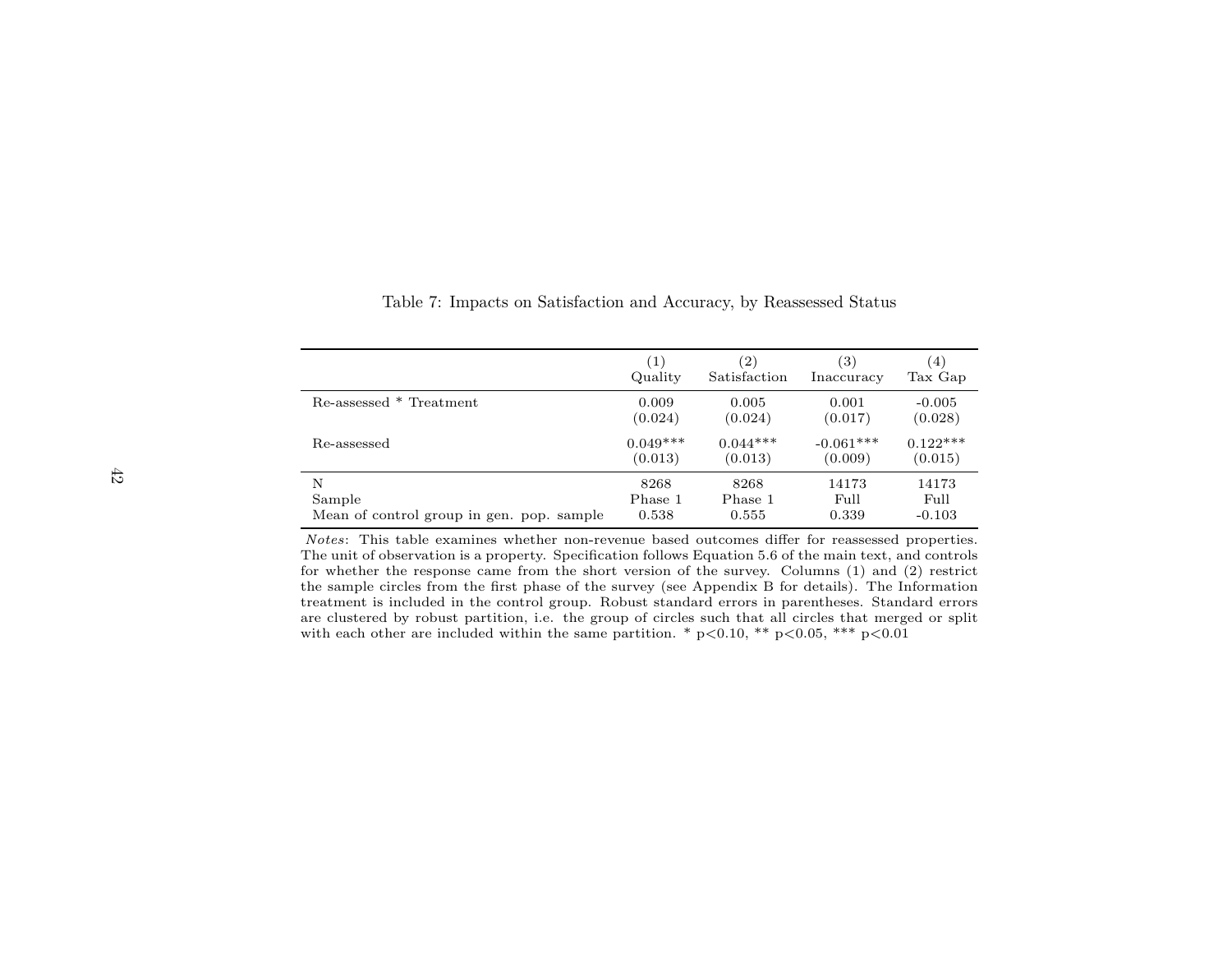| Panel A                                         |                            |                       |                                                          |                         |                                     |                       |                       |                                      |                                                    |                                   |
|-------------------------------------------------|----------------------------|-----------------------|----------------------------------------------------------|-------------------------|-------------------------------------|-----------------------|-----------------------|--------------------------------------|----------------------------------------------------|-----------------------------------|
|                                                 |                            |                       |                                                          |                         | Components of GARV                  |                       |                       |                                      |                                                    |                                   |
|                                                 | (1)                        | (2)                   | (3)                                                      | $^{(4)}$                | (5)                                 | (6)                   | (7)                   | (8)                                  | (9)                                                | (10)                              |
|                                                 | GARV                       | Number of<br>floors   | $_{\rm Last}$<br>renovation<br>was $\leq 2$<br>years ago | Land area<br>(sq. feet) | Total<br>covered area<br>(sq. feet) | Main<br>Road          | Tax Category          | Percent of<br>property<br>commercial | Percent of<br>property<br>commercial<br>and rented | $\operatorname{Tax}$<br>Liability |
| Re-assess * Treatment                           | 20137.796<br>(16187.550)   | 0.002<br>(0.050)      | $-0.005$<br>(0.020)                                      | $-32.599$<br>(82.473)   | 852.092<br>(771.516)                | $-0.002$<br>(0.048)   | $-0.226**$<br>(0.088) | 0.018<br>(0.037)                     | $0.075**$<br>(0.029)                               | 3897.980<br>(3539.474)            |
| Re-assess                                       | 24683.609***<br>(7944.915) | $0.078***$<br>(0.026) | $0.094***$<br>(0.011)                                    | 37.396<br>(57.199)      | $-156.619$<br>(379.299)             | $0.064***$<br>(0.024) | $0.212***$<br>(0.044) | $0.217***$<br>(0.019)                | $0.176***$<br>(0.015)                              | 5503.481***<br>(1754.013)         |
| N                                               | 15090                      | 16352                 | 16354                                                    | 16352                   | 16352                               | 16352                 | 15090                 | 16226                                | 16227                                              | 15090                             |
| Mean of<br>control group<br>in gen. pop. sample | 36808.77                   | 1.57                  | 0.02                                                     | 301.13                  | 2779.82                             | 0.46                  | 3.78                  | 0.35                                 | 0.17                                               | 6642.00                           |

# Table 8: Selection Effects on Reassessments

Panel B

|                                                 | (1)                         | $^{\left( 2\right) }$         | (3)                      | $^{(4)}$                                 | $\left( 5\right)$          | (6)                                                  |
|-------------------------------------------------|-----------------------------|-------------------------------|--------------------------|------------------------------------------|----------------------------|------------------------------------------------------|
|                                                 | Approximate<br>age of owner | Owner's level<br>of education | Per-capita<br>wages      | Predicted<br>expenditure<br>given assets | Connected<br>to Politician | Connected<br>to Politician/<br>Government/<br>Police |
| Re-assess * Treatment                           | $-0.348$<br>(0.799)         | $-0.523*$<br>(0.317)          | $-821.749$<br>(1078.191) | 110.798<br>(213.234)                     | $0.021*$<br>(0.012)        | 0.005<br>(0.027)                                     |
| Re-assess                                       | $-0.656*$<br>(0.398)        | $0.303*$<br>(0.157)           | 13.126<br>(510.006)      | $-94.529$<br>(122.380)                   | $-0.013**$<br>(0.006)      | 0.005<br>(0.014)                                     |
| N                                               | 13406                       | 16254                         | 13765                    | 13954                                    | 16354                      | 16354                                                |
| Mean of<br>control group<br>in gen. pop. sample | 50.70                       | 9.19                          | 16281.55                 | 6292.58                                  | 0.05                       | 0.36                                                 |

Notes: Property level 2SLS regressions. Specifications follow Equation 5.6 of the main text, and includes a control for whether the response came from the short version of the questionnaire. Panel A looks at selection effects on property characteristics and Panel B looks at selection effects on owner/tenant characteristics. The characteristics in Panel A labeled Components of GARV are those that directly enter into the formula used to calculate GARV. Tax Category (Panel A, Column 7) is 7-tiered categorical variable with 7 being the most expensive tax bracket and 1 being the cheapest. Per-capita wages (Panel B, Column 3) is self-reported household expenditures divided by the total number of working household members. Predicted expenditure given assests (Panel B, Column 4) is the predicted value of a regression of household expenditureon series of dummy variables indicating various household assets. Standard errors in all panels are clustered by robust partition, the partition of circles such that all circles<br>that merged or split with each other are inc